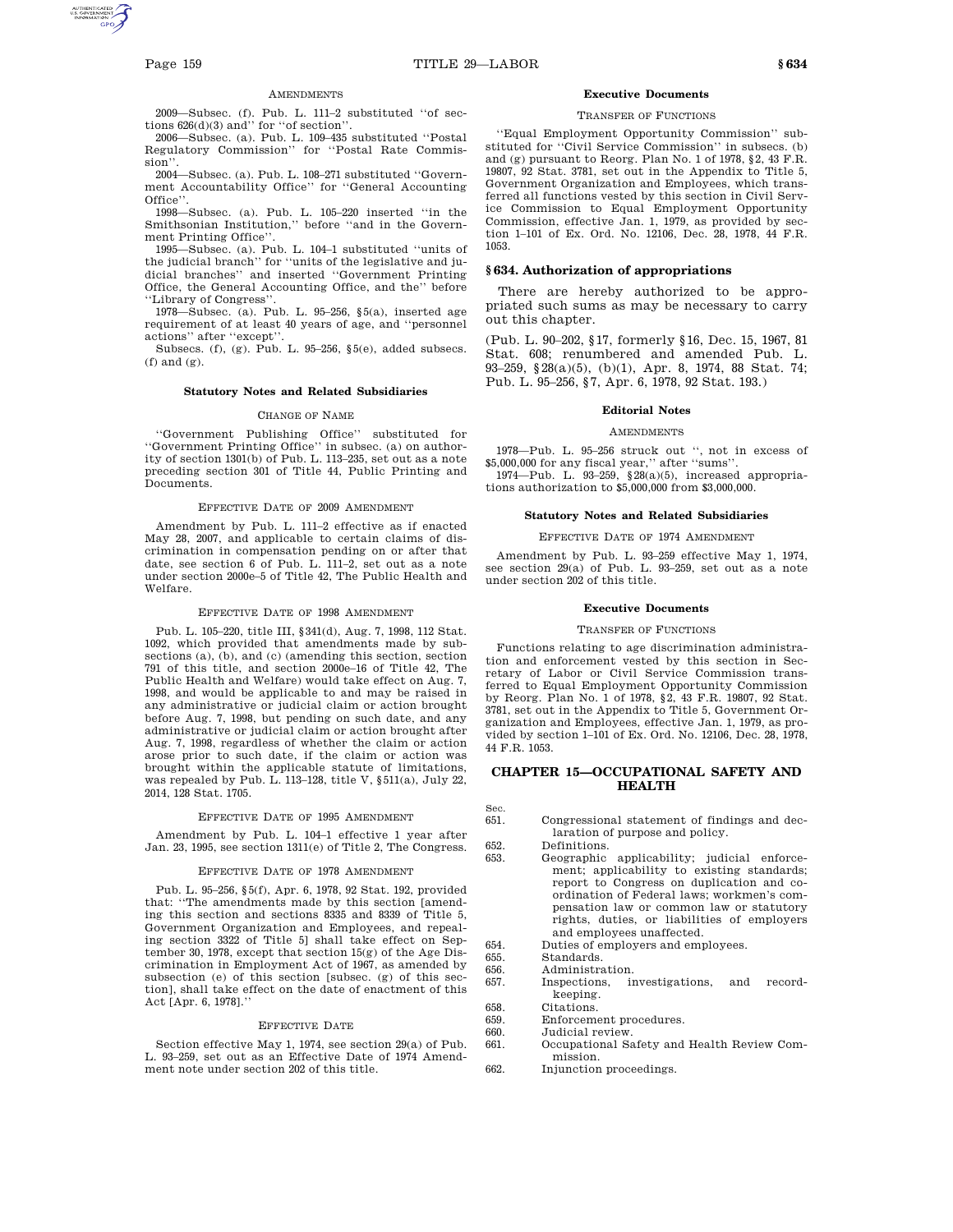| Sec.  |                                                                                                       |
|-------|-------------------------------------------------------------------------------------------------------|
| 663.  | Representation in civil litigation.                                                                   |
| 664.  | Disclosure of trade secrets; protective orders.                                                       |
| 665.  | Variations, tolerances, and exemptions from                                                           |
|       | required provisions; procedure; duration.                                                             |
| 666.  | Civil and criminal penalties.                                                                         |
| 667.  | State jurisdiction and plans.                                                                         |
| 668.  | Programs of Federal agencies.                                                                         |
| 669.  | Research and related activities.                                                                      |
| 669a. | Expanded research on worker health and safe-<br>tv.                                                   |
| 670.  | Training and employee education.                                                                      |
| 671.  | National Institute for Occupational Safety<br>and Health.                                             |
| 671a. | Workers' family protection.                                                                           |
| 672.  | Grants to States.                                                                                     |
| 673.  | Statistics                                                                                            |
| 674.  | Audit of grant recipient; maintenance of rec-<br>ords; contents of records; access to books,<br>et.c. |
| 675.  | Annual reports by Secretary of Labor and<br>Secretary of Health and Human Services;<br>contents.      |
| 676.  | Omitted.                                                                                              |
| 677.  | Separability.                                                                                         |
| 678.  | Authorization of appropriations.                                                                      |
|       |                                                                                                       |

# **§ 651. Congressional statement of findings and declaration of purpose and policy**

(a) The Congress finds that personal injuries and illnesses arising out of work situations impose a substantial burden upon, and are a hindrance to, interstate commerce in terms of lost production, wage loss, medical expenses, and disability compensation payments.

(b) The Congress declares it to be its purpose and policy, through the exercise of its powers to regulate commerce among the several States and with foreign nations and to provide for the general welfare, to assure so far as possible every working man and woman in the Nation safe and healthful working conditions and to preserve our human resources—

(1) by encouraging employers and employees in their efforts to reduce the number of occupational safety and health hazards at their places of employment, and to stimulate employers and employees to institute new and to perfect existing programs for providing safe and healthful working conditions;

(2) by providing that employers and employees have separate but dependent responsibilities and rights with respect to achieving safe and healthful working conditions;

(3) by authorizing the Secretary of Labor to set mandatory occupational safety and health standards applicable to businesses affecting interstate commerce, and by creating an Occupational Safety and Health Review Commission for carrying out adjudicatory functions under this chapter;

(4) by building upon advances already made through employer and employee initiative for providing safe and healthful working conditions;

(5) by providing for research in the field of occupational safety and health, including the psychological factors involved, and by developing innovative methods, techniques, and approaches for dealing with occupational safety and health problems;

(6) by exploring ways to discover latent diseases, establishing causal connections between diseases and work in environmental conditions, and conducting other research relating to health problems, in recognition of the fact that occupational health standards present problems often different from those involved in occupational safety;

(7) by providing medical criteria which will assure insofar as practicable that no employee will suffer diminished health, functional capacity, or life expectancy as a result of his work experience;

(8) by providing for training programs to increase the number and competence of personnel engaged in the field of occupational safety and health;

(9) by providing for the development and promulgation of occupational safety and health standards;

(10) by providing an effective enforcement program which shall include a prohibition against giving advance notice of any inspection and sanctions for any individual violating this prohibition;

(11) by encouraging the States to assume the fullest responsibility for the administration and enforcement of their occupational safety and health laws by providing grants to the States to assist in identifying their needs and responsibilities in the area of occupational safety and health, to develop plans in accordance with the provisions of this chapter, to improve the administration and enforcement of State occupational safety and health laws, and to conduct experimental and demonstration projects in connection therewith;

(12) by providing for appropriate reporting procedures with respect to occupational safety and health which procedures will help achieve the objectives of this chapter and accurately describe the nature of the occupational safety and health problem;

(13) by encouraging joint labor-management efforts to reduce injuries and disease arising out of employment.

(Pub. L. 91–596, §2, Dec. 29, 1970, 84 Stat. 1590.)

# **Editorial Notes**

### REFERENCES IN TEXT

This chapter, referred to in subsec. (b)(3), (11), and (12), was in the original ''this Act'', meaning Pub. L. 91–596, Dec. 29, 1970, 84 Stat. 1590. For complete classification of this Act to the Code, see Short Title note set out under this section and Tables.

# **Statutory Notes and Related Subsidiaries**

# EFFECTIVE DATE

Pub. L. 91–596, §34, Dec. 29, 1970, 84 Stat. 1620, provided that: ''This Act [enacting this chapter and section 3142–1 of Title 42, The Public Health and Welfare, amending section 553 of this title, sections 5108, 5314, 5315, and 7902 of Title 5, Government Organization and Employees, sections 633 and 636 of Title 15, Commerce and Trade, section 1114 of Title 18, Crimes and Criminal Procedure, and section 1421 of former Title 49, Transportation, and enacting provisions set out as notes under this section and section 1114 of Title 18] shall take effect one hundred and twenty days after the date of its enactment [Dec. 29, 1970].''

# SHORT TITLE OF 1998 AMENDMENT

Pub. L. 105–197, §1, July 16, 1998, 112 Stat. 638, provided that: ''This Act [amending section 670 of this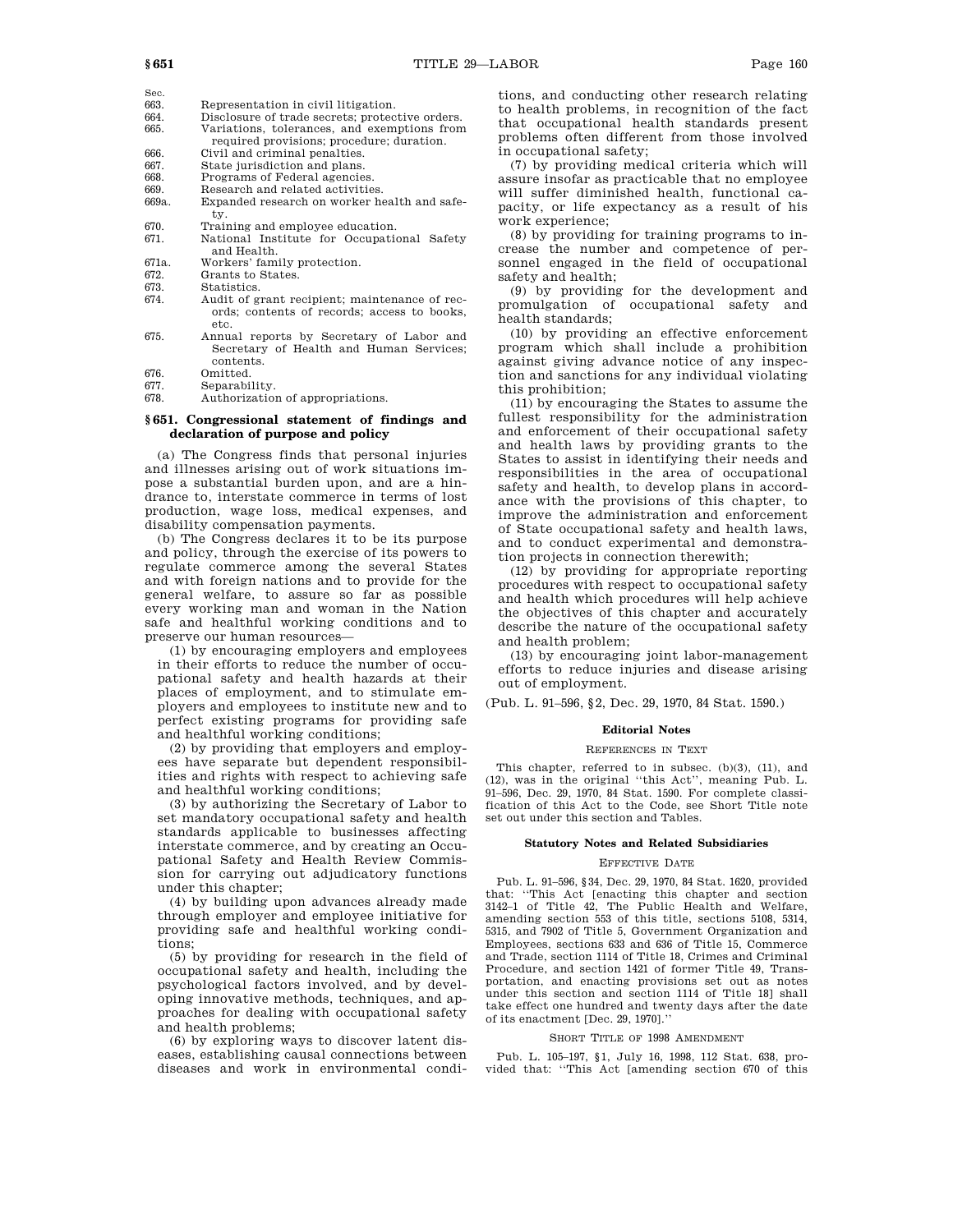title] may be cited as the 'Occupational Safety and Health Administration Compliance Assistance Authorization Act of 1998'.''

### SHORT TITLE

Pub. L. 91–596, §1, Dec. 29, 1970, 84 Stat. 1590, provided: ''That this Act [enacting this chapter and section 3142–1 of Title 42, The Public Health and Welfare, amending section 553 of this title, sections 5108, 5314, 5315, and 7902 of Title 5, Government Organization and Employees, sections 633 and 636 of Title 15, Commerce and Trade, section 1114 of Title 18, Crimes and Criminal Procedure, and section 1421 of former Title 49, Transportation, and enacting provisions set out as notes under this section and section 1114 of Title 18] may be cited as the 'Occupational Safety and Health Act of  $1970'$ .

### **§ 652. Definitions**

For the purposes of this chapter—

(1) The term "Secretary" mean<sup>1</sup> the Secretary of Labor.

(2) The term ''Commission'' means the Occupational Safety and Health Review Commission established under this chapter.

(3) The term ''commerce'' means trade, traffic, commerce, transportation, or communication among the several States, or between a State and any place outside thereof, or within the District of Columbia, or a possession of the United States (other than the Trust Territory of the Pacific Islands), or between points in the same State but through a point outside thereof.

(4) The term ''person'' means one or more individuals, partnerships, associations, corporations, business trusts, legal representatives, or any organized group of persons.

(5) The term ''employer'' means a person engaged in a business affecting commerce who has employees, but does not include the United States (not including the United States Postal Service) or any State or political subdivision of a State.

(6) The term ''employee'' means an employee of an employer who is employed in a business of his employer which affects commerce.

(7) The term ''State'' includes a State of the United States, the District of Columbia, Puerto Rico, the Virgin Islands, American Samoa, Guam, and the Trust Territory of the Pacific Islands.

(8) The term ''occupational safety and health standard'' means a standard which requires conditions, or the adoption or use of one or more practices, means, methods, operations, or processes, reasonably necessary or appropriate to provide safe or healthful employment and places of employment.

(9) The term ''national consensus standard'' means any occupational safety and health standard or modification thereof which  $(1)$ ,<sup>2</sup> has been adopted and promulgated by a nationally recognized standards-producing organization under procedures whereby it can be determined by the Secretary that persons interested and affected by the scope or provisions of the standard have reached substantial agreement on its adoption, (2) was formulated

in a manner which afforded an opportunity for diverse views to be considered and (3) has been designated as such a standard by the Secretary, after consultation with other appropriate Federal agencies.

(10) The term ''established Federal standard'' means any operative occupational safety and health standard established by any agency of the United States and presently in effect, or contained in any Act of Congress in force on December 29, 1970.

(11) The term ''Committee'' means the National Advisory Committee on Occupational Safety and Health established under this chapter.

(12) The term ''Director'' means the Director of the National Institute for Occupational Safety and Health.

(13) The term ''Institute'' means the National Institute for Occupational Safety and Health established under this chapter.

(14) The term ''Workmen's Compensation Commission'' means the National Commission on State Workmen's Compensation Laws established under this chapter.

(Pub. L. 91–596, §3, Dec. 29, 1970, 84 Stat. 1591; Pub. L. 105–241, §2(a), Sept. 28, 1998, 112 Stat. 1572.)

#### **Editorial Notes**

#### AMENDMENTS

1998—Par. (5). Pub. L. 105–241 inserted ''(not including the United States Postal Service)'' after ''the United States''.

### **Statutory Notes and Related Subsidiaries**

#### TERMINATION OF TRUST TERRITORY OF THE PACIFIC ISLANDS

For termination of Trust Territory of the Pacific Islands, see note set out preceding section 1681 of Title 48, Territories and Insular Possessions.

#### TERMINATION OF ADVISORY COMMITTEES

Advisory committees in existence on January 5, 1973, to terminate not later than the expiration of the 2-year period following January 5, 1973, unless, in the case of a committee established by the President or an officer of the Federal Government, such committee is renewed by appropriate action prior to the expiration of such 2 year period, or in the case of a committee established by the Congress, its duration is otherwise provided by law. See section 14 of Pub. L. 92–463, Oct. 6, 1972, 86 Stat. 776, set out in the Appendix to Title 5, Government Organization and Employees.

(a) This chapter shall apply with respect to employment performed in a workplace in a State, the District of Columbia, the Commonwealth of Puerto Rico, the Virgin Islands, American Samoa, Guam, the Trust Territory of the Pacific Islands, Lake Island, Outer Continental Shelf lands defined in the Outer Continental Shelf Lands Act [43 U.S.C. 1331 et seq.], Johnston

<sup>1</sup>So in original. Probably should be ''means''.

<sup>2</sup>So in original. The comma probably should not appear.

**<sup>§ 653.</sup> Geographic applicability; judicial enforcement; applicability to existing standards; report to Congress on duplication and coordination of Federal laws; workmen's compensation law or common law or statutory rights, duties, or liabilities of employers and employees unaffected**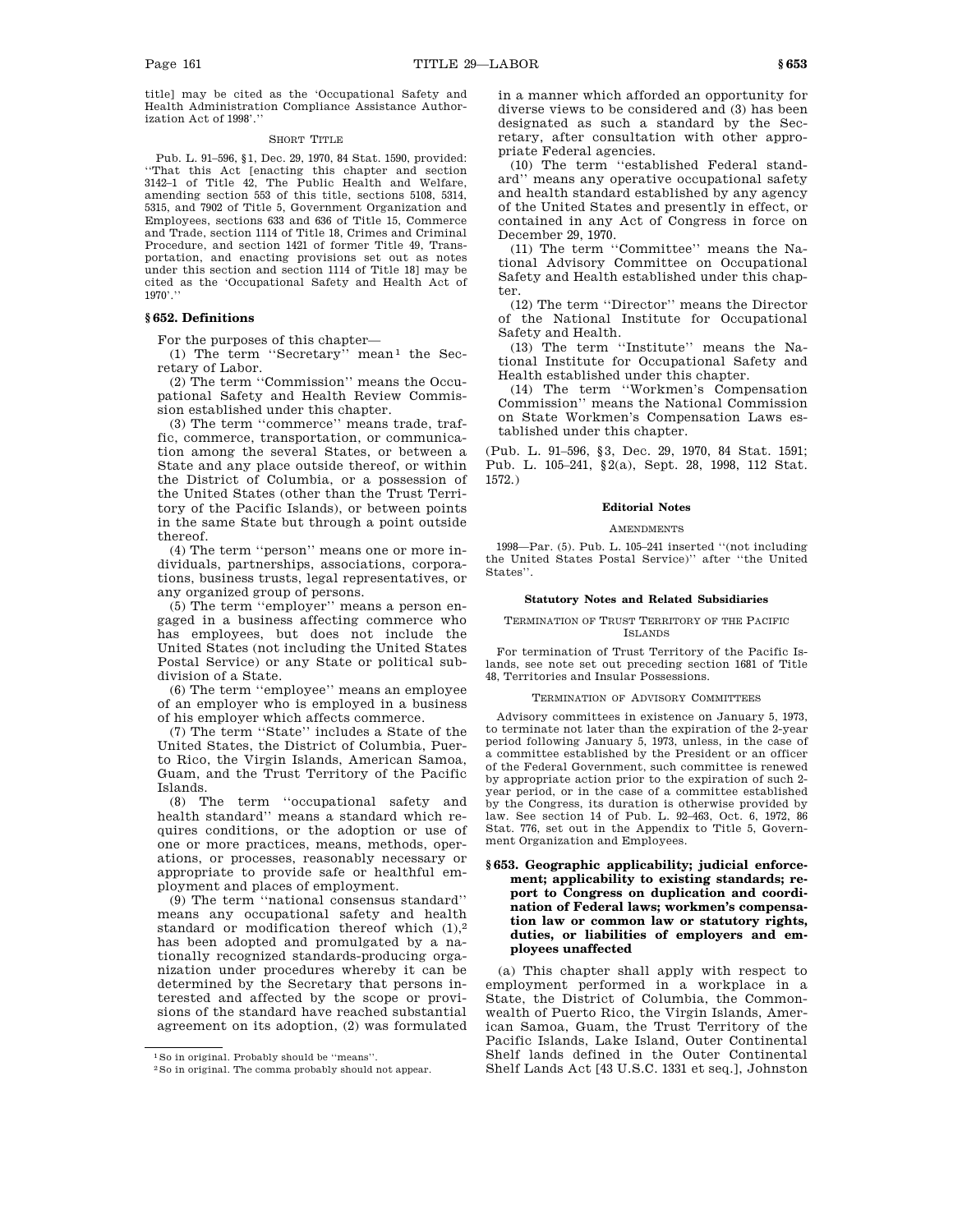Island, and the Canal Zone. The Secretary of the Interior shall, by regulation, provide for judicial enforcement of this chapter by the courts established for areas in which there are no United States district courts having jurisdiction.

(b)(1) Nothing in this chapter shall apply to working conditions of employees with respect to which other Federal agencies, and State agencies acting under section 2021 of title 42, exercise statutory authority to prescribe or enforce standards or regulations affecting occupational safety or health.

(2) The safety and health standards promulgated under the Act of June 30, 1936, commonly known as the Walsh-Healey Act,1 the Service Contract Act of 1965,1 Public Law 91–54, Act of August 9, 1969, Public Law 85–742, Act of August 23, 1958, and the National Foundation on Arts and Humanities Act [20 U.S.C. 951 et seq.] are superseded on the effective date of corresponding standards, promulgated under this chapter, which are determined by the Secretary to be more effective. Standards issued under the laws listed in this paragraph and in effect on or after the effective date of this chapter shall be deemed to be occupational safety and health standards issued under this chapter, as well as under such other Acts.

(3) The Secretary shall, within three years after the effective date of this chapter, report to the Congress his recommendations for legislation to avoid unnecessary duplication and to achieve coordination between this chapter and other Federal laws.

(4) Nothing in this chapter shall be construed to supersede or in any manner affect any workmen's compensation law or to enlarge or diminish or affect in any other manner the common law or statutory rights, duties, or liabilities of employers and employees under any law with respect to injuries, diseases, or death of employees arising out of, or in the course of, employment.

(Pub. L. 91–596, §4, Dec. 29, 1970, 84 Stat. 1592.)

#### **Editorial Notes**

#### REFERENCES IN TEXT

The Outer Continental Shelf Lands Act, referred to in subsec. (a), is act Aug. 7, 1953, ch. 345, 67 Stat. 462, which is classified generally to subchapter III (§1331 et seq.) of chapter 29 of Title 43, Public Lands. For complete classification of this Act to the Code, see Short Title note set out under section 1301 of Title 43 and Tables.

For definition of Canal Zone, referred to in subsec. (a), see section 3602(b) of Title 22, Foreign Relations and Intercourse.

Act of June 30, 1936, commonly known as the Walsh-Healey Act, referred to in subsec. (b)(2), is act June 30, 1936, ch. 881, 49 Stat. 2036, which was classified principally to sections 35 to 45 of former Title 41, Public Contracts, and was substantially repealed and restated as chapter 65 (§6501 et seq.) of Title 41, Public Contracts, by Pub. L. 111–350, §§3, 7(b), Jan. 4, 2011, 124 Stat. 3677, 3855. For complete classification of this Act to the Code, see Short Title of 1936 Act note set out under section 101 of Title 41 and Tables. For disposition of sections of former Title 41, see Disposition Table preceding section 101 of Title 41.

The Service Contract Act of 1965, referred to in subsec. (b)(2), was Pub. L. 89–286, Oct. 22, 1965, 79 Stat. 1034, which was classified generally to chapter 6 (§351 et seq.) of former Title 41, Public Contracts, and was repealed and restated as chapter 67 (§6701 et seq.) of Title 41, Public Contracts, by Pub. L. 111–350, §§3, 7(b), Jan. 4, 2011, 124 Stat. 3677, 3855. For complete classification of this Act to the Code, see Tables. For disposition of sections of former Title 41, see Disposition Table preceding section 101 of Title 41.

Public Law 91–54, Act of August 9, 1969, referred to in subsec. (b)(2), is Pub. L. 91–54, Aug. 9, 1969, 83 Stat. 96, which amended sections 1 and 2 and added section 107 of Pub. L. 87–581, Aug. 13, 1962, 76 Stat. 357. Sections 1 and 2 of Pub. L. 87–581 were set out as notes under section 327, and section 107 of Pub. L. 87–581 was classified to section 333, of former Title 40, Public Buildings, Property, and Works. Sections 1 and 2 of Pub. L. 87–581 were repealed, and section 107 of Pub. L. 87–581 was repealed and reenacted as sections 3704 and 3705 of Title 40, Public Buildings, Property, and Works, by Pub. L.

107–217, §§1, 6(b), Aug. 21, 2002, 116 Stat. 1062, 1304. Public Law 85–742, Act of August 23, 1958, referred to in subsec. (b)(2), is Pub. L. 85–742, Aug. 23, 1958, 72 Stat. 835, which amended section 941 of Title 33, Navigation and Navigable Waters, and enacted provisions set out as a note under section 941 of Title 33. For complete classification of this Act to the Code, see Tables.

The National Foundation on the Arts and the Humanities Act, referred to in subsec. (b)(2), is Pub. L. 89–209, Sept. 29, 1965, 79 Stat. 845, known as the National Foundation on the Arts and the Humanities Act of 1965, which is classified principally to subchapter I (§951 et seq.) of chapter 26 of Title 20, Education. For complete classification of this Act to the Code, see Short Title note set out under section 951 of Title 20 and Tables.

The effective date of this chapter, referred to in subsec.  $(b)(2)$ ,  $(3)$ , is the effective date of Pub. L. 91–596, which is 120 days after Dec. 29, 1970, see section 34 of Pub. L. 91–596, set out as an Effective Date note under section 651 of this title.

### **Statutory Notes and Related Subsidiaries**

#### TERMINATION OF TRUST TERRITORY OF THE PACIFIC ISLANDS

For termination of Trust Territory of the Pacific Islands, see note set out preceding section 1681 of Title 48, Territories and Insular Possessions.

EPA ADMINISTRATOR NOT EXERCISING ''STATUTORY AU-THORITY'' UNDER THIS SECTION IN EXERCISING ANY AUTHORITY UNDER TOXIC SUBSTANCES CONTROL ACT

In exercising any authority under the Toxic Substances Control Act (15 U.S.C. 2601 et seq.) in connection with amendment made by section 15(a) of Pub. L. 101–637, the Administrator of the Environmental Protection Agency not, for purposes of subsection (b)(1) of this section, to be considered to be exercising statutory authority to prescribe or enforce standards or regulations affecting occupational safety and health, see section 15(b) of Pub. L. 101–637, set out as a note under section 2646 of Title 15, Commerce and Trade.

### **§ 654. Duties of employers and employees**

(a) Each employer—

(1) shall furnish to each of his employees employment and a place of employment which are free from recognized hazards that are causing or are likely to cause death or serious physical harm to his employees;

(2) shall comply with occupational safety and health standards promulgated under this chapter.

(b) Each employee shall comply with occupational safety and health standards and all rules, regulations, and orders issued pursuant to this chapter which are applicable to his own actions and conduct.

<sup>1</sup>See References in Text note below.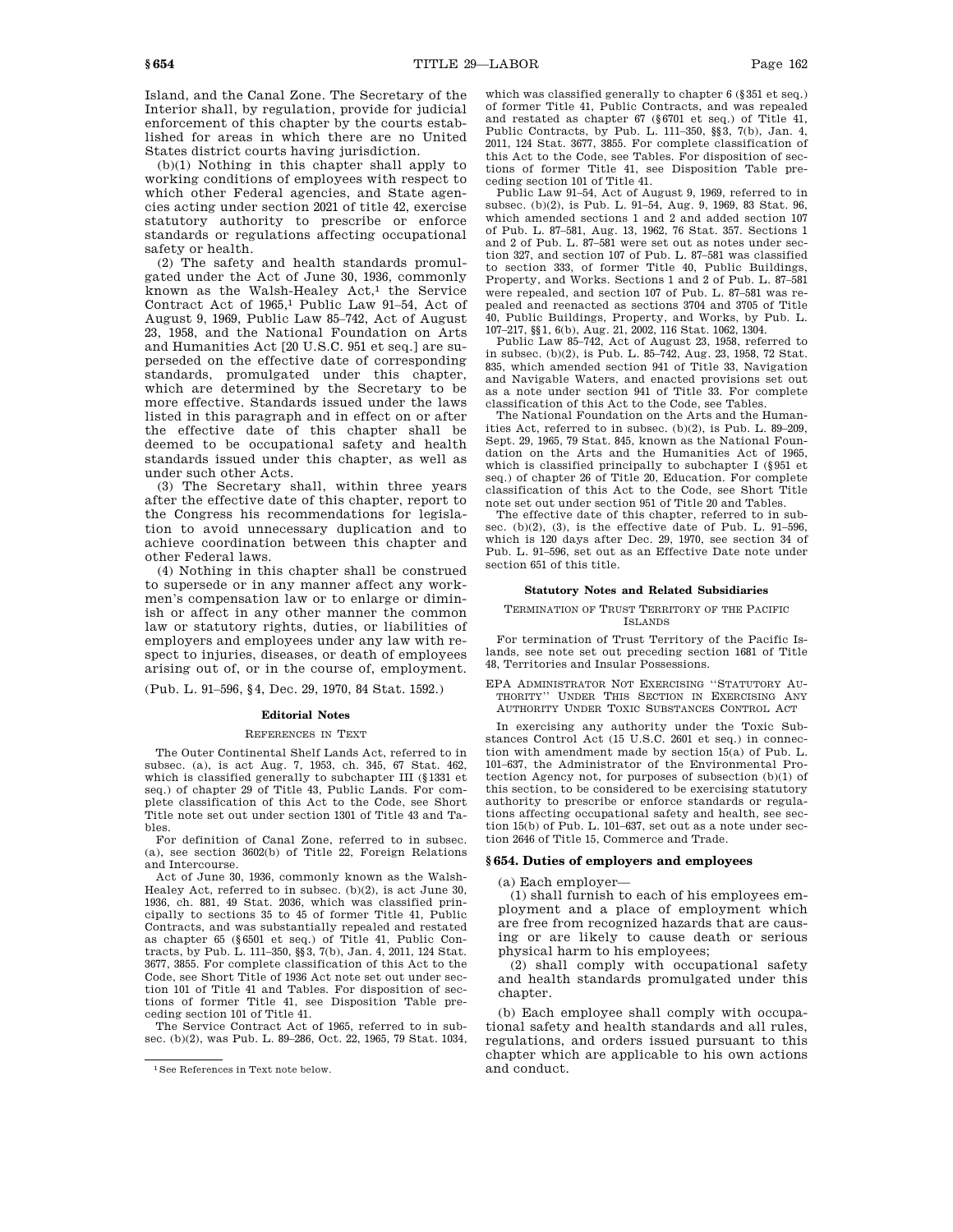(Pub. L. 91–596, §5, Dec. 29, 1970, 84 Stat. 1593.)

### **§ 655. Standards**

### **(a) Promulgation by Secretary of national consensus standards and established Federal standards; time for promulgation; conflicting standards**

Without regard to chapter 5 of title 5 or to the other subsections of this section, the Secretary shall, as soon as practicable during the period beginning with the effective date of this chapter and ending two years after such date, by rule promulgate as an occupational safety or health standard any national consensus standard, and any established Federal standard, unless he determines that the promulgation of such a standard would not result in improved safety or health for specifically designated employees. In the event of conflict among any such standards, the Secretary shall promulgate the standard which assures the greatest protection of the safety or health of the affected employees.

### **(b) Procedure for promulgation, modification, or revocation of standards**

The Secretary may by rule promulgate, modify, or revoke any occupational safety or health standard in the following manner:

(1) Whenever the Secretary, upon the basis of information submitted to him in writing by an interested person, a representative of any organization of employers or employees, a nationally recognized standards-producing organization, the Secretary of Health and Human Services, the National Institute for Occupational Safety and Health, or a State or political subdivision, or on the basis of information developed by the Secretary or otherwise available to him, determines that a rule should be promulgated in order to serve the objectives of this chapter, the Secretary may request the recommendations of an advisory committee appointed under section 656 of this title. The Secretary shall provide such an advisory committee with any proposals of his own or of the Secretary of Health and Human Services, together with all pertinent factual information developed by the Secretary or the Secretary of Health and Human Services, or otherwise available, including the results of research, demonstrations, and experiments. An advisory committee shall submit to the Secretary its recommendations regarding the rule to be promulgated within ninety days from the date of its appointment or within such longer or shorter period as may be prescribed by the Secretary, but in no event for a period which is longer than two hundred and seventy days.

(2) The Secretary shall publish a proposed rule promulgating, modifying, or revoking an occupational safety or health standard in the Federal Register and shall afford interested persons a period of thirty days after publication to submit written data or comments. Where an advisory committee is appointed and the Secretary determines that a rule should be issued, he shall publish the proposed rule within sixty days after the submission of the advisory committee's recommendations or the expiration of the period prescribed by the Secretary for such submission. (3) On or before the last day of the period pro-

vided for the submission of written data or com-

ments under paragraph (2), any interested person may file with the Secretary written objections to the proposed rule, stating the grounds therefor and requesting a public hearing on such objections. Within thirty days after the last day for filing such objections, the Secretary shall publish in the Federal Register a notice specifying the occupational safety or health standard to which objections have been filed and a hearing requested, and specifying a time and place for such hearing.

(4) Within sixty days after the expiration of the period provided for the submission of written data or comments under paragraph (2), or within sixty days after the completion of any hearing held under paragraph (3), the Secretary shall issue a rule promulgating, modifying, or revoking an occupational safety or health standard or make a determination that a rule should not be issued. Such a rule may contain a provision delaying its effective date for such period (not in excess of ninety days) as the Secretary determines may be necessary to insure that affected employers and employees will be informed of the existence of the standard and of its terms and that employers affected are given an opportunity to familiarize themselves and their employees with the existence of the requirements of the standard.

(5) The Secretary, in promulgating standards dealing with toxic materials or harmful physical agents under this subsection, shall set the standard which most adequately assures, to the extent feasible, on the basis of the best available evidence, that no employee will suffer material impairment of health or functional capacity even if such employee has regular exposure to the hazard dealt with by such standard for the period of his working life. Development of standards under this subsection shall be based upon research, demonstrations, experiments, and such other information as may be appropriate. In addition to the attainment of the highest degree of health and safety protection for the employee, other considerations shall be the latest available scientific data in the field, the feasibility of the standards, and experience gained under this and other health and safety laws. Whenever practicable, the standard promulgated shall be expressed in terms of objective criteria and of the performance desired.

(6)(A) Any employer may apply to the Secretary for a temporary order granting a variance from a standard or any provision thereof promulgated under this section. Such temporary order shall be granted only if the employer files an application which meets the requirements of clause (B) and establishes that (i) he is unable to comply with a standard by its effective date because of unavailability of professional or technical personnel or of materials and equipment needed to come into compliance with the standard or because necessary construction or alteration of facilities cannot be completed by the effective date, (ii) he is taking all available steps to safeguard his employees against the hazards covered by the standard, and (iii) he has an effective program for coming into compliance with the standard as quickly as practicable. Any temporary order issued under this paragraph shall prescribe the practices, means, methods,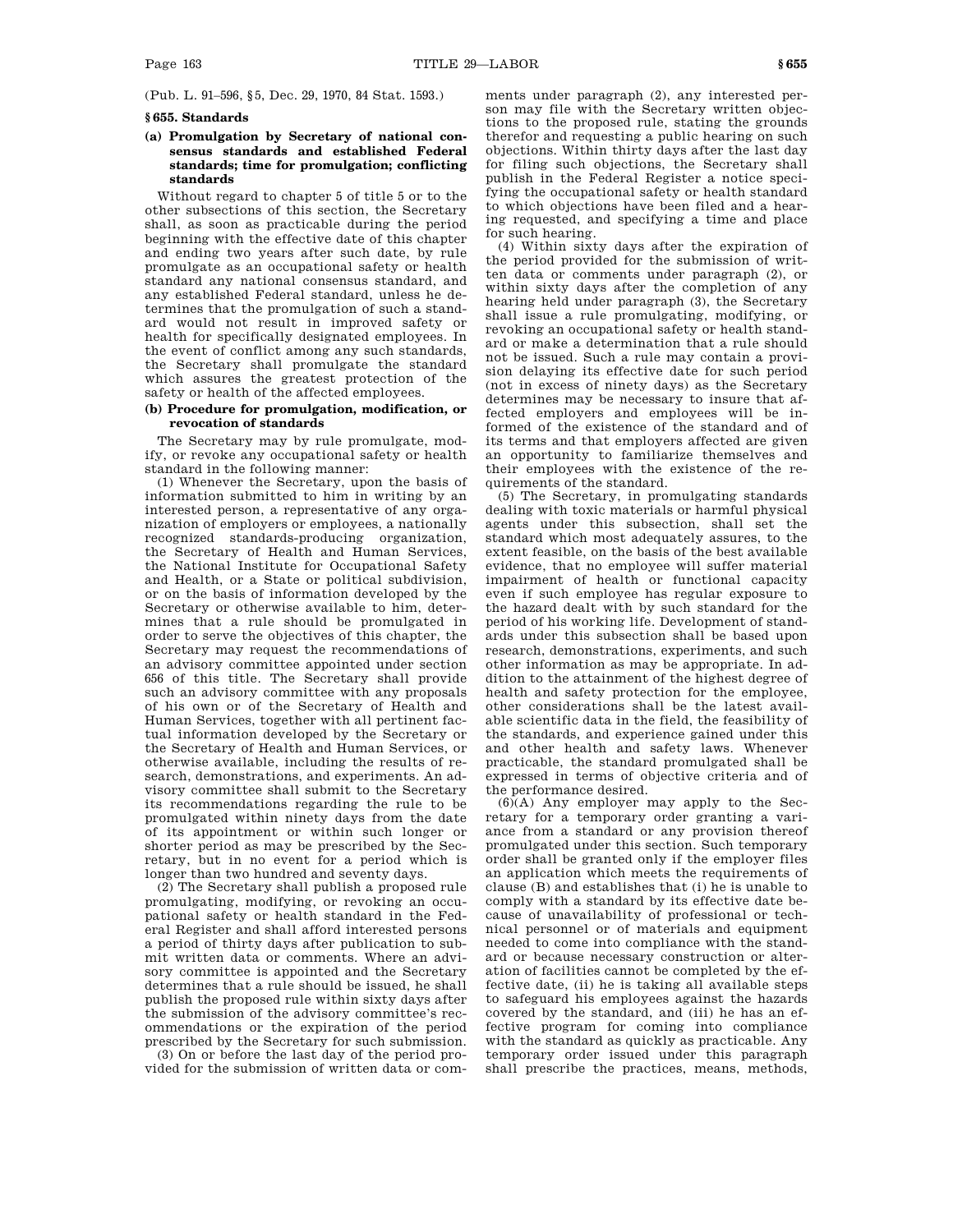operations, and processes which the employer must adopt and use while the order is in effect and state in detail his program for coming into compliance with the standard. Such a temporary order may be granted only after notice to employees and an opportunity for a hearing: *Provided*, That the Secretary may issue one interim order to be effective until a decision is made on the basis of the hearing. No temporary order may be in effect for longer than the period needed by the employer to achieve compliance with the standard or one year, whichever is shorter, except that such an order may be renewed not more than twice (I) so long as the requirements of this paragraph are met and (II) if an application for renewal is filed at least 90 days prior to the expiration date of the order. No interim renewal of an order may remain in effect for longer than 180 days.

(B) An application for a temporary order under this paragraph (6) shall contain:

(i) a specification of the standard or portion thereof from which the employer seeks a variance,

(ii) a representation by the employer, supported by representations from qualified persons having firsthand knowledge of the facts represented, that he is unable to comply with the standard or portion thereof and a detailed statement of the reasons therefor,

(iii) a statement of the steps he has taken and will take (with specific dates) to protect employees against the hazard covered by the standard,

(iv) a statement of when he expects to be able to comply with the standard and what steps he has taken and what steps he will take (with dates specified) to come into compliance with the standard, and

(v) a certification that he has informed his employees of the application by giving a copy thereof to their authorized representative, posting a statement giving a summary of the application and specifying where a copy may be examined at the place or places where notices to employees are normally posted, and by other appropriate means.

A description of how employees have been informed shall be contained in the certification. The information to employees shall also inform them of their right to petition the Secretary for a hearing.

(C) The Secretary is authorized to grant a variance from any standard or portion thereof whenever he determines, or the Secretary of Health and Human Services certifies, that such variance is necessary to permit an employer to participate in an experiment approved by him or the Secretary of Health and Human Services designed to demonstrate or validate new and improved techniques to safeguard the health or safety of workers.

(7) Any standard promulgated under this subsection shall prescribe the use of labels or other appropriate forms of warning as are necessary to insure that employees are apprised of all hazards to which they are exposed, relevant symptoms and appropriate emergency treatment, and proper conditions and precautions of safe use or exposure. Where appropriate, such standard shall also prescribe suitable protective equipment and control or technological procedures to be used in connection with such hazards and shall provide for monitoring or measuring employee exposure at such locations and intervals, and in such manner as may be necessary for the protection of employees. In addition, where appropriate, any such standard shall prescribe the type and frequency of medical examinations or other tests which shall be made available, by the employer or at his cost, to employees exposed to such hazards in order to most effectively determine whether the health of such employees is adversely affected by such exposure. In the event such medical examinations are in the nature of research, as determined by the Secretary of Health and Human Services, such examinations may be furnished at the expense of the Secretary of Health and Human Services. The results of such examinations or tests shall be furnished only to the Secretary or the Secretary of Health and Human Services, and, at the request of the employee, to his physician. The Secretary, in consultation with the Secretary of Health and Human Services, may by rule promulgated pursuant to section 553 of title 5, make appropriate modifications in the foregoing requirements relating to the use of labels or other forms of warning, monitoring or measuring, and medical examinations, as may be warranted by experience, information, or medical or technological developments acquired subsequent to the promulgation of the relevant standard.

(8) Whenever a rule promulgated by the Secretary differs substantially from an existing national consensus standard, the Secretary shall, at the same time, publish in the Federal Register a statement of the reasons why the rule as adopted will better effectuate the purposes of this chapter than the national consensus standard.

# **(c) Emergency temporary standards**

(1) The Secretary shall provide, without regard to the requirements of chapter 5 of title 5, for an emergency temporary standard to take immediate effect upon publication in the Federal Register if he determines (A) that employees are exposed to grave danger from exposure to substances or agents determined to be toxic or physically harmful or from new hazards, and (B) that such emergency standard is necessary to protect employees from such danger.

(2) Such standard shall be effective until superseded by a standard promulgated in accordance with the procedures prescribed in paragraph (3) of this subsection.

(3) Upon publication of such standard in the Federal Register the Secretary shall commence a proceeding in accordance with subsection (b), and the standard as published shall also serve as a proposed rule for the proceeding. The Secretary shall promulgate a standard under this paragraph no later than six months after publication of the emergency standard as provided in paragraph (2) of this subsection.

### **(d) Variances from standards; procedure**

Any affected employer may apply to the Secretary for a rule or order for a variance from a standard promulgated under this section. Affected employees shall be given notice of each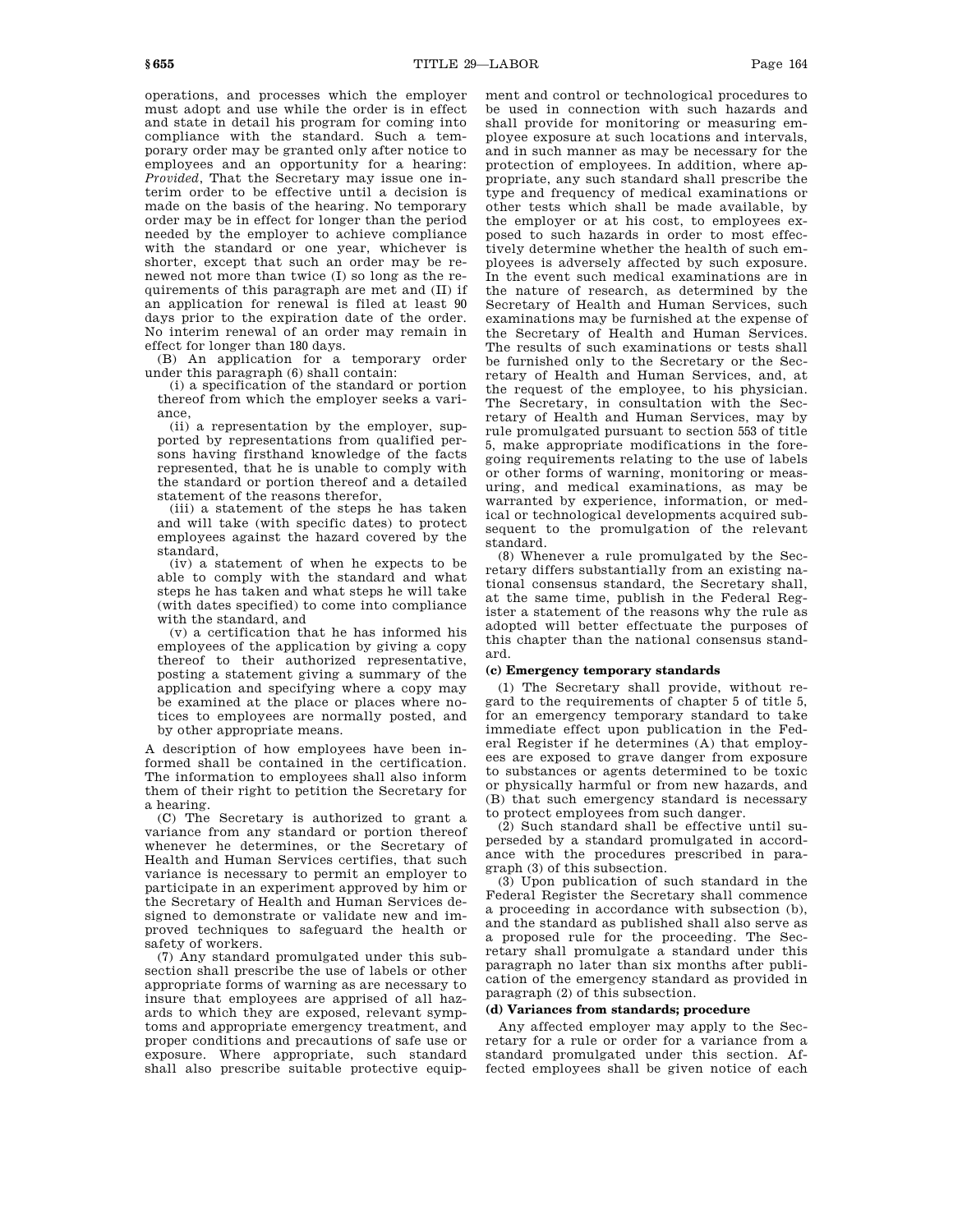such application and an opportunity to participate in a hearing. The Secretary shall issue such rule or order if he determines on the record, after opportunity for an inspection where appropriate and a hearing, that the proponent of the variance has demonstrated by a preponderance of the evidence that the conditions, practices, means, methods, operations, or processes used or proposed to be used by an employer will provide employment and places of employment to his employees which are as safe and healthful as those which would prevail if he complied with the standard. The rule or order so issued shall prescribe the conditions the employer must maintain, and the practices, means, methods, operations, and processes which he must adopt and utilize to the extent they differ from the standard in question. Such a rule or order may be modified or revoked upon application by an employer, employees, or by the Secretary on his own motion, in the manner prescribed for its issuance under this subsection at any time after six months from its issuance.

# **(e) Statement of reasons for Secretary's determinations; publication in Federal Register**

Whenever the Secretary promulgates any standard, makes any rule, order, or decision, grants any exemption or extension of time, or compromises, mitigates, or settles any penalty assessed under this chapter, he shall include a statement of the reasons for such action, which shall be published in the Federal Register.

# **(f) Judicial review**

Any person who may be adversely affected by a standard issued under this section may at any time prior to the sixtieth day after such standard is promulgated file a petition challenging the validity of such standard with the United States court of appeals for the circuit wherein such person resides or has his principal place of business, for a judicial review of such standard. A copy of the petition shall be forthwith transmitted by the clerk of the court to the Secretary. The filing of such petition shall not, unless otherwise ordered by the court, operate as a stay of the standard. The determinations of the Secretary shall be conclusive if supported by substantial evidence in the record considered as a whole.

#### **(g) Priority for establishment of standards**

In determining the priority for establishing standards under this section, the Secretary shall give due regard to the urgency of the need for mandatory safety and health standards for particular industries, trades, crafts, occupations, businesses, workplaces or work environments. The Secretary shall also give due regard to the recommendations of the Secretary of Health and Human Services regarding the need for mandatory standards in determining the priority for establishing such standards.

(Pub. L. 91–596, §6, Dec. 29, 1970, 84 Stat. 1593; Pub. L. 96–88, title V, §509(b), Oct. 17, 1979, 93 Stat. 695.)

#### **Editorial Notes**

#### REFERENCES IN TEXT

The effective date of this chapter, referred to in subsec. (a), is the effective date of Pub. L. 91–596, Dec. 29,

1970, 84 Stat. 1590, which is 120 days after Dec. 29, 1970, see section 34 of Pub. L. 91–596, set out as an Effective Date note under section 651 of this title.

### **Statutory Notes and Related Subsidiaries**

#### CHANGE OF NAME

''Secretary of Health and Human Services'' substituted for ''Secretary of Health, Education, and Welfare" in subsecs.  $(b)(1)$ ,  $(6)(C)$ ,  $(7)$ , and  $(g)$  pursuant to section 509(b) of Pub. L. 96–88 which is classified to section 3508(b) of Title 20, Education.

#### TERMINATION OF ADVISORY COMMITTEES

Advisory committees in existence on January 5, 1973, to terminate not later than the expiration of the 2-year period following January 5, 1973, unless, in the case of a committee established by the President or an officer of the Federal Government, such committee is renewed by appropriate action prior to the expiration of such 2 year period, or in the case of a committee established by the Congress, its duration is otherwise provided by law. See section 14 of Pub. L. 92–463, Oct. 6, 1972, 86 Stat. 776, set out in the Appendix to Title 5, Government Organization and Employees.

PROHIBITION ON EXPOSURE OF WORKERS TO CHEMICAL OR OTHER HAZARDS FOR PURPOSE OF CONDUCTING EXPERIMENTS

Pub. L. 102–394, title I, §102, Oct. 6, 1992, 106 Stat. 1799, provided that: ''None of the funds appropriated under this Act or subsequent Departments of Labor, Health and Human Services, and Education, and Related Agencies Appropriations Acts shall be used to grant variances, interim orders or letters of clarification to employers which will allow exposure of workers to chemicals or other workplace hazards in excess of existing Occupational Safety and Health Administration standards for the purpose of conducting experiments on workers' health or safety.

Similar provisions were contained in the following prior appropriation acts:

Pub. L. 102–170, title I, §102, Nov. 26, 1991, 105 Stat. 1114.

Pub. L. 101–517, title I, §102, Nov. 5, 1990, 104 Stat. 2196.

Pub. L. 101–166, title I, §102, Nov. 21, 1989, 103 Stat. 1165.

Pub. L. 100–202, §101(h) [title I, §102], Dec. 22, 1987, 101 Stat. 1329–256, 1329–263.

Pub. L. 99–500, §101(i) [H.R. 5233, title I, §102], Oct. 18, 1986, 100 Stat. 1783–287, and Pub. L. 99–591, §101(i) [H.R. 5233, title I, §102], Oct. 30, 1986, 100 Stat. 3341–287.

Pub. L. 99–178, title I, §102, Dec. 12, 1985, 99 Stat. 1109. Pub. L. 98–619, title I, §102, Nov. 8, 1984, 98 Stat. 3311.

OCCUPATIONAL HEALTH STANDARD CONCERNING EXPOSURE TO BLOODBORNE PATHOGENS

Pub. L. 102–170, title I, §100, Nov. 26, 1991, 105 Stat. 1113, provided that:

''(a) Notwithstanding any other provision of law, on or before December 1, 1991, the Secretary of Labor, acting under the Occupational Safety and Health Act of 1970 [29 U.S.C. 651 et seq.], shall promulgate a final occupational health standard concerning occupational exposure to bloodborne pathogens. The final standard shall be based on the proposed standard as published in the Federal Register on May 30, 1989 (54 FR 23042), concerning occupational exposures to the hepatitis B virus, the human immunodeficiency virus and other bloodborne pathogens.

''(b) In the event that the final standard referred to in subsection (a) is not promulgated by the date required under such subsection, the proposed standard on occupational exposure to bloodborne pathogens as published in the Federal Register on May 30, 1989 (54 FR 23042) shall become effective as if such proposed standard had been promulgated as a final standard by the Secretary of Labor, and remain in effect until the date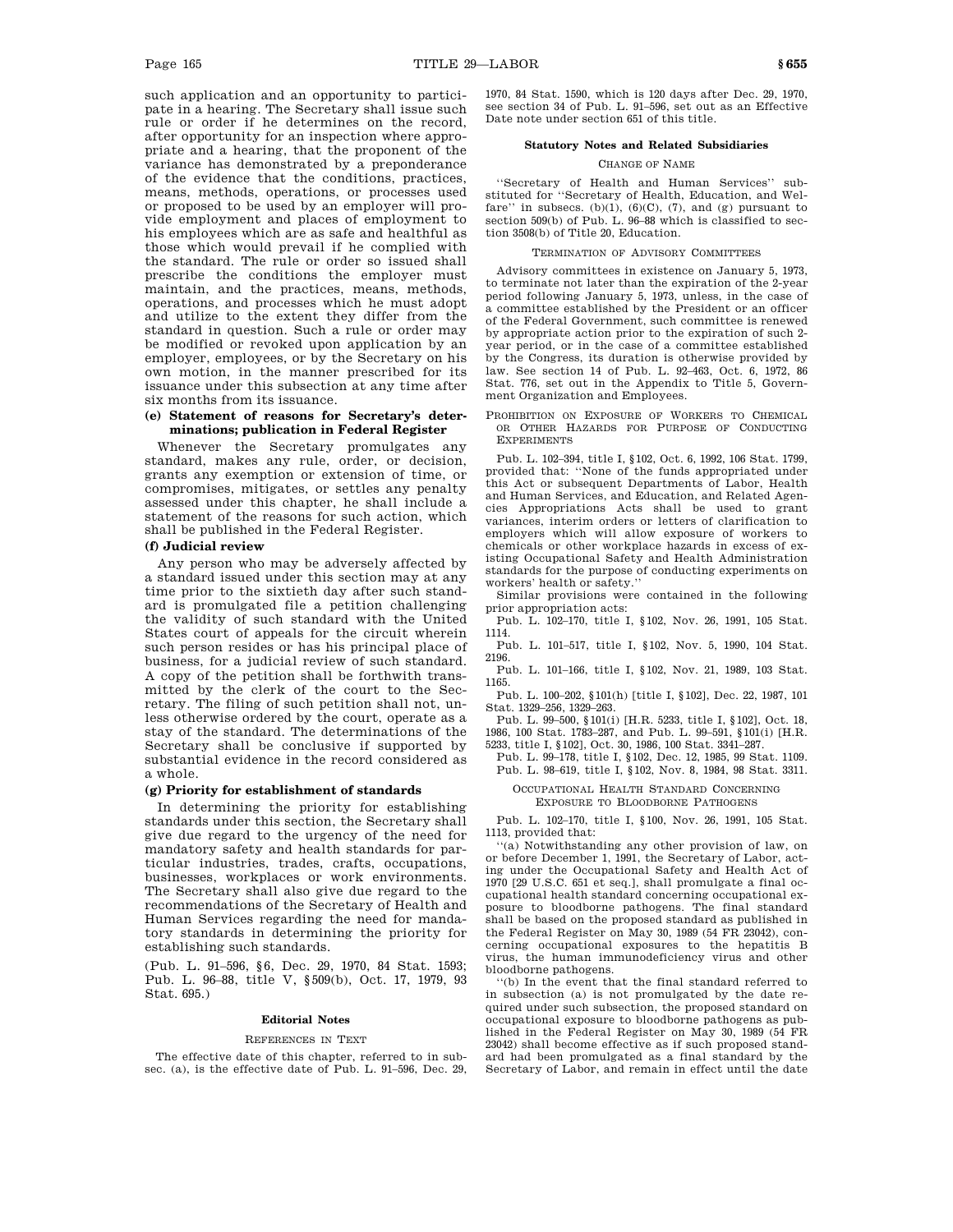on which such Secretary promulgates the final standard referred to in subsection (a).

''(c) Nothing in this Act [enacting section 962 of Title 30, Mineral Lands and Mining, amending section 290b of Title 42, The Public Health and Welfare, enacting provisions set out as notes under section 1070a of Title 20, Education and section 1383 of Title 42, and amending provisions set out as notes under section 1255a of Title 8, Aliens and Nationality, and section 1221–1 of Title 20] shall be construed to require the Secretary of Labor (acting through the Occupational Safety and Health Administration) to revise the employment accident reporting regulations published at 29 C.F.R. 1904.8.''

### RETENTION OF MARKINGS AND PLACARDS

Pub. L. 101–615, §29, Nov. 16, 1990, 104 Stat. 3277, provided that: ''Not later than 18 months after the date of enactment of this Act [Nov. 16, 1990], the Secretary of Labor, in consultation with the Secretary of Transportation and the Secretary of the Treasury, shall issue under section 6(b) of the Occupational Safety and Health Act of 1970 (29 U.S.C. 655(b)) standards requiring any employer who receives a package, container, motor vehicle, rail freight car, aircraft, or vessel which contains a hazardous material and which is required to be marked, placarded, or labeled in accordance with regulations issued under the Hazardous Materials Transportation Act [former 49 U.S.C. 1801 et seq.] to retain the markings, placards, and labels, and any other information as may be required by such regulations on the package, container, motor vehicle, rail freight car, aircraft, or vessel, until the hazardous materials have been removed therefrom.''

#### CHEMICAL PROCESS SAFETY MANAGEMENT

Pub. L. 101–549, title III, §304, Nov. 15, 1990, 104 Stat. 2576, provided that:

''(a) CHEMICAL PROCESS SAFETY STANDARD.—The Secretary of Labor shall act under the Occupational Safety and Health Act of 1970 (29 U.S.C. 653) [29 U.S.C. 651 et seq.] to prevent accidental releases of chemicals which could pose a threat to employees. Not later than 12 months after the date of enactment of the Clean Air Act Amendments of 1990 [Nov. 15, 1990], the Secretary of Labor, in coordination with the Administrator of the Environmental Protection Agency, shall promulgate, pursuant to the Occupational Safety and Health Act, a chemical process safety standard designed to protect employees from hazards associated with accidental releases of highly hazardous chemicals in the workplace.<br>
"(b) LIST OF HIGHLY HAZARDOUS CHEMICALS.—The

Secretary shall include as part of such standard a list of highly hazardous chemicals, which include toxic, flammable, highly reactive and explosive substances. The list of such chemicals may include those chemicals listed by the Administrator under section 302 of the Emergency Planning and Community Right to Know Act of 1986 [42 U.S.C. 11002]. The Secretary may make additions to such list when a substance is found to pose a threat of serious injury or fatality in the event of an accidental release in the workplace.

(c) ELEMENTS OF SAFETY STANDARD.—Such standard shall, at minimum, require employers to—

'(1) develop and maintain written safety information identifying workplace chemical and process hazards, equipment used in the processes, and technology used in the processes;

''(2) perform a workplace hazard assessment, including, as appropriate, identification of potential sources of accidental releases, an identification of any previous release within the facility which had a likely potential for catastrophic consequences in the workplace, estimation of workplace effects of a range of releases, estimation of the health and safety effects of such range on employees;

''(3) consult with employees and their representatives on the development and conduct of hazard assessments and the development of chemical accident prevention plans and provide access to these and other records required under the standard;

''(4) establish a system to respond to the workplace hazard assessment findings, which shall address prevention, mitigation, and emergency responses;

''(5) periodically review the workplace hazard assessment and response system;

''(6) develop and implement written operating procedures for the chemical process including procedures for each operating phase, operating limitations, and safety and health considerations;

''(7) provide written safety and operating information to employees and train employees in operating procedures, emphasizing hazards and safe practices;

''(8) ensure contractors and contract employees are provided appropriate information and training;

''(9) train and educate employees and contractors in emergency response in a manner as comprehensive and effective as that required by the regulation promulgated pursuant to section 126(d) of the Superfund Amendments and Reauthorization Act [of 1986] [Pub. L. 99–499, set out in a note below];

''(10) establish a quality assurance program to ensure that initial process related equipment, maintenance materials, and spare parts are fabricated and installed consistent with design specifications;

''(11) establish maintenance systems for critical process related equipment including written procedures, employee training, appropriate inspections, and testing of such equipment to ensure ongoing mechanical integrity;

''(12) conduct pre-start-up safety reviews of all newly installed or modified equipment;

''(13) establish and implement written procedures to manage change to process chemicals, technology, equipment and facilities; and

''(14) investigate every incident which results in or could have resulted in a major accident in the workplace, with any findings to be reviewed by operating personnel and modifications made if appropriate.

(d) STATE AUTHORITY.—Nothing in this section may be construed to diminish the authority of the States and political subdivisions thereof as described in section 112(r)(11) of the Clean Air Act [42 U.S.C. 7412(r)(11)].''

### WORKER PROTECTION STANDARDS

Pub. L. 99–499, title I, §126(a)–(f), Oct. 17, 1986, 100 Stat. 1690–1692, as amended by Pub. L. 100–202, §101(f) [title II, §201], Dec. 22, 1987, 101 Stat. 1329–187, 1329–198, provided:

''(a) PROMULGATION.—Within one year after the date of the enactment of this section [Oct. 17, 1986], the Secretary of Labor shall, pursuant to section 6 of the Occupational Safety and Health Act of 1970 [29 U.S.C. 655], promulgate standards for the health and safety protection of employees engaged in hazardous waste operations.

''(b) PROPOSED STANDARDS.—The Secretary of Labor shall issue proposed regulations on such standards which shall include, but need not be limited to, the following worker protection provisions:

''(1) SITE ANALYSIS.—Requirements for a formal hazard analysis of the site and development of a site specific plan for worker protection.

'(2) TRAINING.—Requirements for contractors to provide initial and routine training of workers before such workers are permitted to engage in hazardous waste operations which would expose them to toxic substances.

''(3) MEDICAL SURVEILLANCE.—A program of regular medical examination, monitoring, and surveillance of workers engaged in hazardous waste operations which would expose them to toxic substances.

''(4) PROTECTIVE EQUIPMENT.—Requirements for appropriate personal protective equipment, clothing, and respirators for work in hazardous waste operations.

''(5) ENGINEERING CONTROLS.—Requirements for engineering controls concerning the use of equipment and exposure of workers engaged in hazardous waste operations.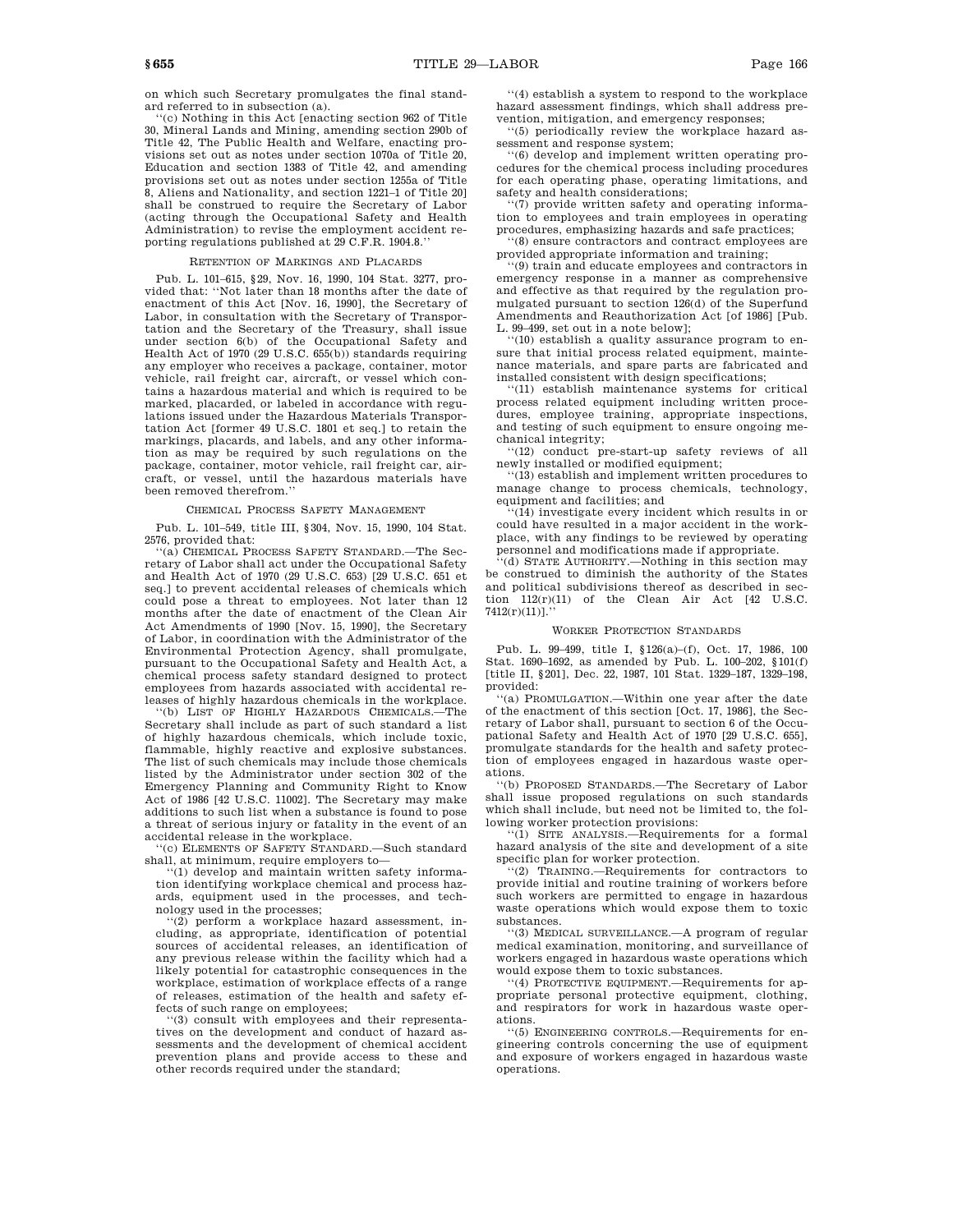''(6) MAXIMUM EXPOSURE LIMITS.—Requirements for maximum exposure limitations for workers engaged in hazardous waste operations, including necessary monitoring and assessment procedures.

''(7) INFORMATIONAL PROGRAM.—A program to inform workers engaged in hazardous waste operations of the nature and degree of toxic exposure likely as a result of such hazardous waste operations.

''(8) HANDLING.—Requirements for the handling, transporting, labeling, and disposing of hazardous wastes.

''(9) NEW TECHNOLOGY PROGRAM.—A program for the introduction of new equipment or technologies that will maintain worker protections.

''(10) DECONTAMINATION PROCEDURES.—Procedures for decontamination.

''(11) EMERGENCY RESPONSE.—Requirements for emergency response and protection of workers engaged in hazardous waste operations.

'(c) FINAL REGULATIONS.—Final regulations under subsection (a) shall take effect one year after the date they are promulgated. In promulgating final regulations on standards under subsection (a), the Secretary of Labor shall include each of the provisions listed in paragraphs (1) through (11) of subsection (b) unless the Secretary determines that the evidence in the public record considered as a whole does not support inclusion of any such provision.

''(d) SPECIFIC TRAINING STANDARDS.—

''(1) OFFSITE INSTRUCTION; FIELD EXPERIENCE.— Standards promulgated under subsection (a) shall include training standards requiring that general site workers (such as equipment operators, general laborers, and other supervised personnel) engaged in hazardous substance removal or other activities which expose or potentially expose such workers to hazardous substances receive a minimum of 40 hours of initial instruction off the site, and a minimum of three days of actual field experience under the direct supervision of a trained, experienced supervisor, at the time of assignment. The requirements of the preceding sentence shall not apply to any general site worker who has received the equivalent of such training. Workers who may be exposed to unique or special hazards shall be provided additional training.

''(2) TRAINING OF SUPERVISORS.—Standards promulgated under subsection (a) shall include training standards requiring that onsite managers and supervisors directly responsible for the hazardous waste operations (such as foremen) receive the same training as general site workers set forth in paragraph (1) of this subsection and at least eight additional hours of specialized training on managing hazardous waste operations. The requirements of the preceding sentence shall not apply to any person who has received the equivalent of such training.

''(3) CERTIFICATION; ENFORCEMENT.—Such training standards shall contain provisions for certifying that general site workers, onsite managers, and supervisors have received the specified training and shall prohibit any individual who has not received the specified training from engaging in hazardous waste operations covered by the standard. The certification procedures shall be no less comprehensive than those adopted by the Environmental Protection Agency in its Model Accreditation Plan for Asbestos Abatement Training as required under the Asbestos Hazard Emergency Response Act of 1986 [Pub. L. 99–519, see Short Title of 1986 Amendment note, set out under

section 2601 of Title 15, Commerce and Trade]. ''(4) TRAINING OF EMERGENCY RESPONSE PER-SONNEL.—Such training standards shall set forth requirements for the training of workers who are responsible for responding to hazardous emergency situations who may be exposed to toxic substances in carrying out their responsibilities.

''(e) INTERIM REGULATIONS.—The Secretary of Labor shall issue interim final regulations under this section within 60 days after the enactment of this section [Oct.] 17, 1986] which shall provide no less protection under

this section for workers employed by contractors and emergency response workers than the protections contained in the Environmental Protection Agency Manual (1981) 'Health and Safety Requirements for Employees Engaged in Field Activities' and existing standards under the Occupational Safety and Health Act of 1970 [29 U.S.C. 651 et seq.] found in subpart C of part 1926 of title 29 of the Code of Federal Regulations. Such interim final regulations shall take effect upon issuance and shall apply until final regulations become effective under subsection (c).

''(f) COVERAGE OF CERTAIN STATE AND LOCAL EMPLOY-EES.—Not later than 90 days after the promulgation of final regulations under subsection (a), the Administrator shall promulgate standards identical to those promulgated by the Secretary of Labor under subsection (a). Standards promulgated under this subsection shall apply to employees of State and local governments in each State which does not have in effect an approved State plan under section 18 of the Occupational Safety and Health Act of 1970 [29 U.S.C. 667] providing for standards for the health and safety protection of employees engaged in hazardous waste operations.''

#### **§ 656. Administration**

# **(a) National Advisory Committee on Occupational Safety and Health; establishment; membership; appointment; Chairman; functions; meetings; compensation; secretarial and clerical personnel**

(1) There is hereby established a National Advisory Committee on Occupational Safety and Health consisting of twelve members appointed by the Secretary, four of whom are to be designated by the Secretary of Health and Human Services, without regard to the provisions of title 5 governing appointments in the competitive service, and composed of representatives of management, labor, occupational safety and occupational health professions, and of the public. The Secretary shall designate one of the public members as Chairman. The members shall be selected upon the basis of their experience and competence in the field of occupational safety and health.

(2) The Committee shall advise, consult with, and make recommendations to the Secretary and the Secretary of Health and Human Services on matters relating to the administration of this chapter. The Committee shall hold no fewer than two meetings during each calendar year. All meetings of the Committee shall be open to the public and a transcript shall be kept and made available for public inspection.

(3) The members of the Committee shall be compensated in accordance with the provisions of section 3109 of title 5.

(4) The Secretary shall furnish to the Committee an executive secretary and such secretarial, clerical, and other services as are deemed necessary to the conduct of its business.

### **(b) Advisory committees; appointment; duties; membership; compensation; reimbursement to member's employer; meetings; availability of records; conflict of interest**

An advisory committee may be appointed by the Secretary to assist him in his standard-setting functions under section 655 of this title. Each such committee shall consist of not more than fifteen members and shall include as a member one or more designees of the Secretary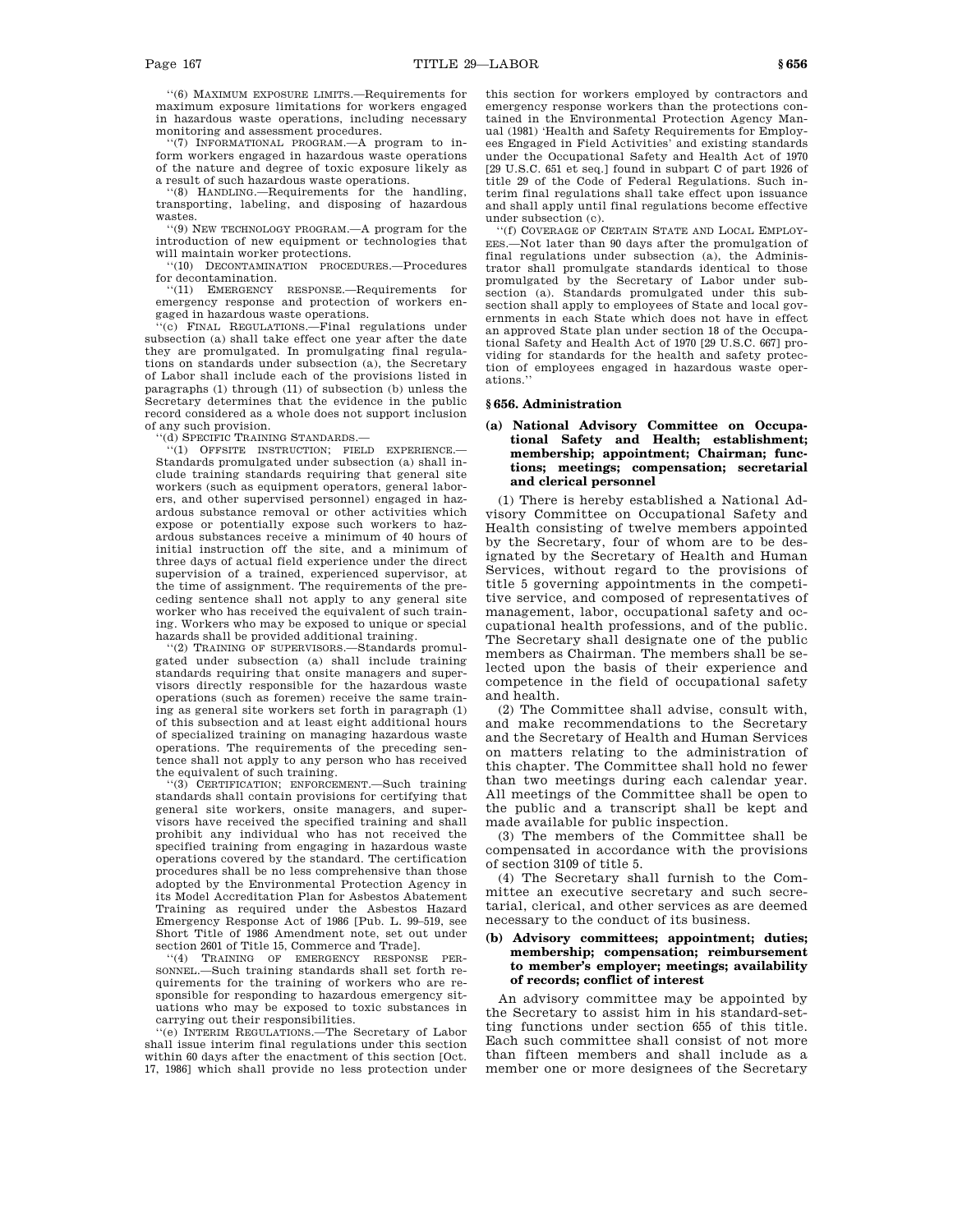of Health and Human Services, and shall include among its members an equal number of persons qualified by experience and affiliation to present the viewpoint of the employers involved, and of persons similarly qualified to present the viewpoint of the workers involved, as well as one or more representatives of health and safety agencies of the States. An advisory committee may also include such other persons as the Secretary may appoint who are qualified by knowledge and experience to make a useful contribution to the work of such committee, including one or more representatives of professional organizations of technicians or professionals specializing in occupational safety or health, and one or more representatives of nationally recognized standardsproducing organizations, but the number of persons so appointed to any such advisory committee shall not exceed the number appointed to such committee as representatives of Federal and State agencies. Persons appointed to advisory committees from private life shall be compensated in the same manner as consultants or experts under section 3109 of title 5. The Secretary shall pay to any State which is the employer of a member of such a committee who is a representative of the health or safety agency of that State, reimbursement sufficient to cover the actual cost to the State resulting from such representative's membership on such committee. Any meeting of such committee shall be open to the public and an accurate record shall be kept and made available to the public. No member of such committee (other than representatives of employers and employees) shall have an economic interest in any proposed rule.

### **(c) Use of services, facilities, and personnel of Federal, State, and local agencies; reimbursement; employment of experts and consultants or organizations; renewal of contracts; compensation; travel expenses**

In carrying out his responsibilities under this chapter, the Secretary is authorized to—

(1) use, with the consent of any Federal agency, the services, facilities, and personnel of such agency, with or without reimbursement, and with the consent of any State or political subdivision thereof, accept and use the services, facilities, and personnel of any agency of such State or subdivision with reimbursement; and

(2) employ experts and consultants or organizations thereof as authorized by section 3109 of title 5, except that contracts for such employment may be renewed annually; compensate individuals so employed at rates not in excess of the rate specified at the time of service for grade GS–18 under section 5332 of title 5, including traveltime, and allow them while away from their homes or regular places of business, travel expenses (including per diem in lieu of subsistence) as authorized by section 5703 of title 5 for persons in the Government service employed intermittently, while so employed.

### **(d) Maritime Occupational Safety and Health Advisory Committee**

There is established a Maritime Occupational Safety and Health Advisory Committee, which shall be a continuing body and shall provide advice to the Secretary in formulating maritime industry standards and regarding matters pertaining to the administration of this chapter related to the maritime industry. The composition of such advisory committee shall be consistent with the advisory committees established under subsection (b). A member of the advisory committee who is otherwise qualified may continue to serve until a successor is appointed. The Secretary may promulgate or amend regulations as necessary to implement this subsection.

(Pub. L. 91–596, §7, Dec. 29, 1970, 84 Stat. 1597; Pub. L. 96–88, title V, §509(b), Oct. 17, 1979, 93 Stat. 695; Pub. L. 116–92, div. C, title XXXV, §3510, Dec. 20, 2019, 133 Stat. 1977.)

#### **Editorial Notes**

#### REFERENCES IN TEXT

This chapter, referred to in subsec. (d), was in the original ''this Act'', meaning Pub. L. 91–596, Dec. 29, 1970, 84 Stat. 1590. For complete classification of this Act to the Code, see Short Title note set out under section 651 of this title and Tables.

#### **AMENDMENTS**

2019—Subsec. (d). Pub. L. 116–92 added subsec. (d).

# **Statutory Notes and Related Subsidiaries**

#### CHANGE OF NAME

''Secretary of Health and Human Services'' substituted for ''Secretary of Health, Education, and Welfare" in subsecs.  $(a)(1)$ ,  $(2)$  and  $(b)$  pursuant to section 509(b) of Pub. L. 96–88 which is classified to section 3508(b) of Title 20, Education.

#### TERMINATION OF ADVISORY COMMITTEES

Advisory committees in existence on January 5, 1973, to terminate not later than the expiration of the 2-year period following January 5, 1973, unless, in the case of a committee established by the President or an officer of the Federal Government, such committee is renewed by appropriate action prior to the expiration of such 2 year period, or in the case of a committee established by the Congress, its duration is otherwise provided by law. See section 14 of Pub. L. 92–463, Oct. 6, 1972, 86 Stat. 776, set out in the Appendix to Title 5, Government Organization and Employees.

#### REFERENCES IN OTHER LAWS TO GS–16, 17, OR 18 PAY RATES

References in laws to the rates of pay for GS–16, 17, or 18, or to maximum rates of pay under the General Schedule, to be considered references to rates payable under specified sections of Title 5, Government Organization and Employees, see section 529 [title I, §101(c)(1)] of Pub. L. 101–509, set out in a note under section 5376 of Title 5.

### **§ 657. Inspections, investigations, and recordkeeping**

### **(a) Authority of Secretary to enter, inspect, and investigate places of employment; time and manner**

In order to carry out the purposes of this chapter, the Secretary, upon presenting appropriate credentials to the owner, operator, or agent in charge, is authorized—

(1) to enter without delay and at reasonable times any factory, plant, establishment, construction site, or other area, workplace or environment where work is performed by an employee of an employer; and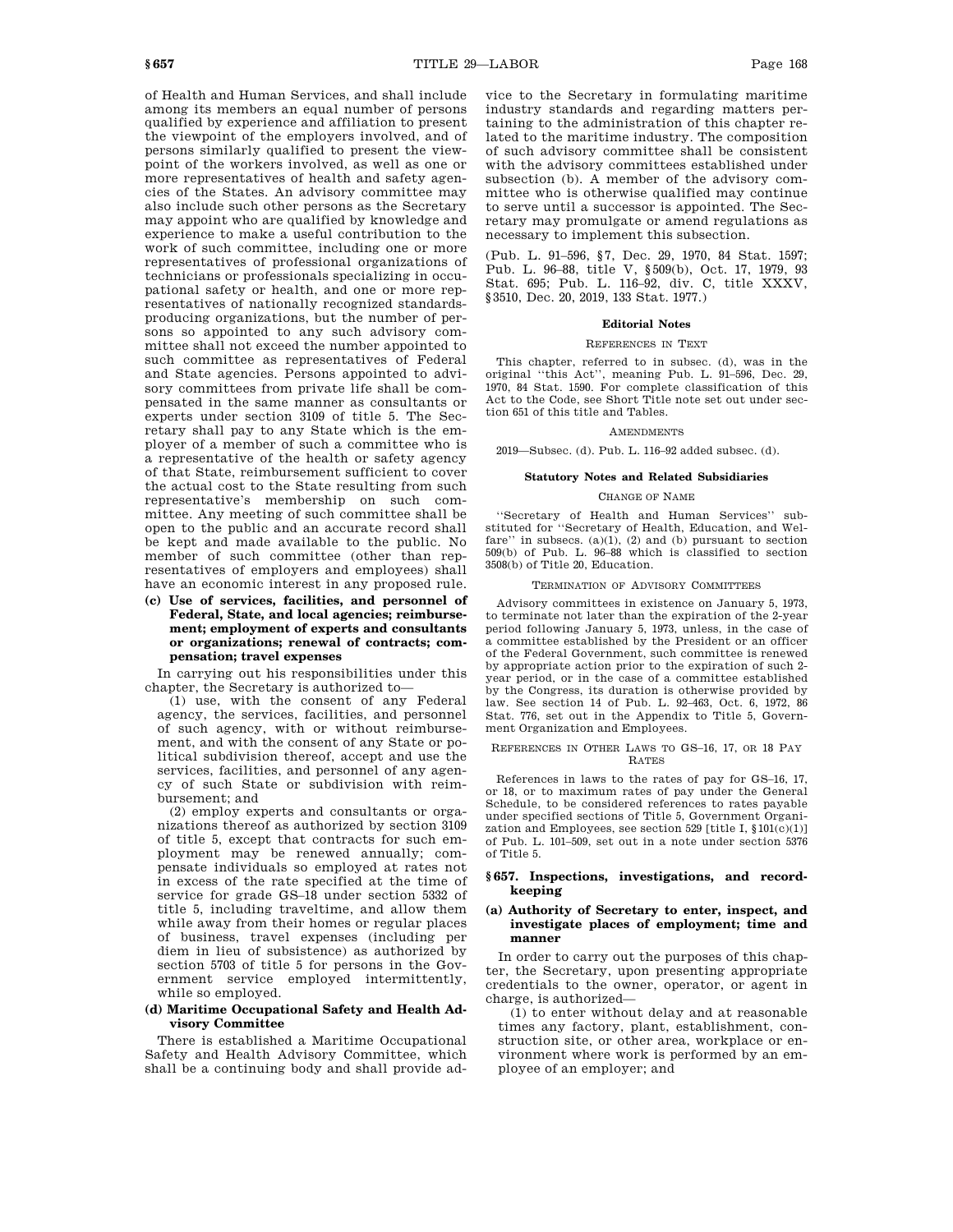(2) to inspect and investigate during regular working hours and at other reasonable times, and within reasonable limits and in a reasonable manner, any such place of employment and all pertinent conditions, structures, machines, apparatus, devices, equipment, and materials therein, and to question privately any such employer, owner, operator, agent, or employee.

### **(b) Attendance and testimony of witnesses and production of evidence; enforcement of subpoena**

In making his inspections and investigations under this chapter the Secretary may require the attendance and testimony of witnesses and the production of evidence under oath. Witnesses shall be paid the same fees and mileage that are paid witnesses in the courts of the United States. In case of a contumacy, failure, or refusal of any person to obey such an order, any district court of the United States or the United States courts of any territory or possession, within the jurisdiction of which such person is found, or resides or transacts business, upon the application by the Secretary, shall have jurisdiction to issue to such person an order requiring such person to appear to produce evidence if, as, and when so ordered, and to give testimony relating to the matter under investigation or in question, and any failure to obey such order of the court may be punished by said court as a contempt thereof.

# **(c) Maintenance, preservation, and availability of records; issuance of regulations; scope of records; periodic inspections by employer; posting of notices by employer; notification of employee of corrective action**

(1) Each employer shall make, keep and preserve, and make available to the Secretary or the Secretary of Health and Human Services, such records regarding his activities relating to this chapter as the Secretary, in cooperation with the Secretary of Health and Human Services, may prescribe by regulation as necessary or appropriate for the enforcement of this chapter or for developing information regarding the causes and prevention of occupational accidents and illnesses. In order to carry out the provisions of this paragraph such regulations may include provisions requiring employers to conduct periodic inspections. The Secretary shall also issue regulations requiring that employers, through posting of notices or other appropriate means, keep their employees informed of their protections and obligations under this chapter, including the provisions of applicable standards.

(2) The Secretary, in cooperation with the Secretary of Health and Human Services, shall prescribe regulations requiring employers to maintain accurate records of, and to make periodic reports on, work-related deaths, injuries and illnesses other than minor injuries requiring only first aid treatment and which do not involve medical treatment, loss of consciousness, restriction of work or motion, or transfer to another job.

(3) The Secretary, in cooperation with the Secretary of Health and Human Services, shall issue regulations requiring employers to maintain accurate records of employee exposures to potentially toxic materials or harmful physical agents which are required to be monitored or measured under section 655 of this title. Such regulations shall provide employees or their representatives with an opportunity to observe such monitoring or measuring, and to have access to the records thereof. Such regulations shall also make appropriate provision for each employee or former employee to have access to such records as will indicate his own exposure to toxic materials or harmful physical agents. Each employer shall promptly notify any employee who has been or is being exposed to toxic materials or harmful physical agents in concentrations or at levels which exceed those prescribed by an applicable occupational safety and health standard promulgated under section 655 of this title, and shall inform any employee who is being thus exposed of the corrective action being taken.

# **(d) Obtaining of information**

Any information obtained by the Secretary, the Secretary of Health and Human Services, or a State agency under this chapter shall be obtained with a minimum burden upon employers, especially those operating small businesses. Unnecessary duplication of efforts in obtaining information shall be reduced to the maximum extent feasible.

**(e) Employer and authorized employee representatives to accompany Secretary or his authorized representative on inspection of workplace; consultation with employees where no authorized employee representative is present** 

Subject to regulations issued by the Secretary, a representative of the employer and a representative authorized by his employees shall be given an opportunity to accompany the Secretary or his authorized representative during the physical inspection of any workplace under subsection (a) for the purpose of aiding such inspection. Where there is no authorized employee representative, the Secretary or his authorized representative shall consult with a reasonable number of employees concerning matters of health and safety in the workplace.

**(f) Request for inspection by employees or representative of employees; grounds; procedure; determination of request; notification of Secretary or representative prior to or during any inspection of violations; procedure for review of refusal by representative of Secretary to issue citation for alleged violations** 

(1) Any employees or representative of employees who believe that a violation of a safety or health standard exists that threatens physical harm, or that an imminent danger exists, may request an inspection by giving notice to the Secretary or his authorized representative of such violation or danger. Any such notice shall be reduced to writing, shall set forth with reasonable particularity the grounds for the notice, and shall be signed by the employees or representative of employees, and a copy shall be provided the employer or his agent no later than at the time of inspection, except that, upon the request of the person giving such notice, his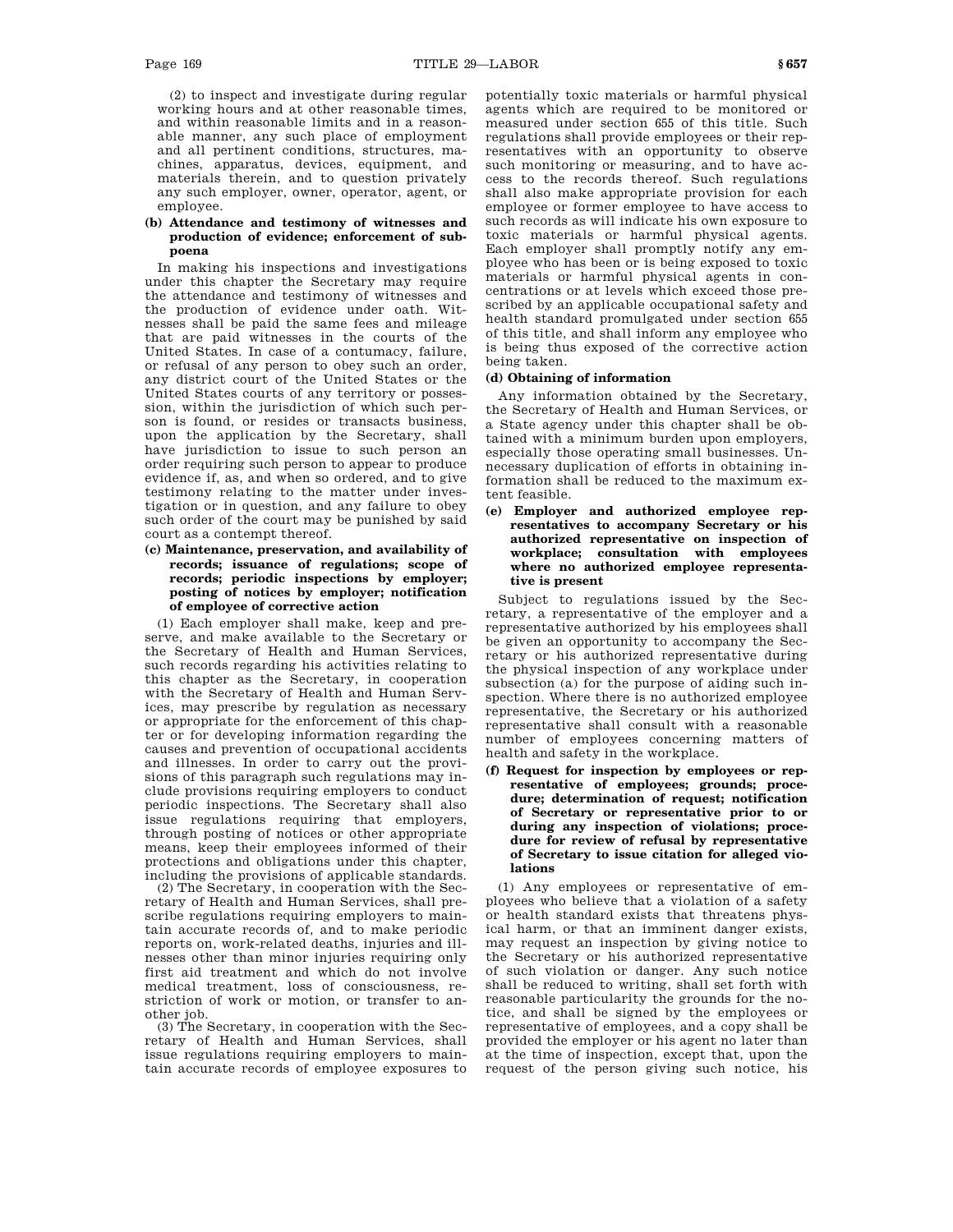name and the names of individual employees referred to therein shall not appear in such copy or on any record published, released, or made available pursuant to subsection (g) of this section. If upon receipt of such notification the Secretary determines there are reasonable grounds to believe that such violation or danger exists, he shall make a special inspection in accordance with the provisions of this section as soon as practicable, to determine if such violation or danger exists. If the Secretary determines there are no reasonable grounds to believe that a violation or danger exists he shall notify the employees or representative of the employees in writing of such determination.

(2) Prior to or during any inspection of a workplace, any employees or representative of employees employed in such workplace may notify the Secretary or any representative of the Secretary responsible for conducting the inspection, in writing, of any violation of this chapter which they have reason to believe exists in such workplace. The Secretary shall, by regulation, establish procedures for informal review of any refusal by a representative of the Secretary to issue a citation with respect to any such alleged violation and shall furnish the employees or representative of employees requesting such review a written statement of the reasons for the Secretary's final disposition of the case.

# **(g) Compilation, analysis, and publication of reports and information; rules and regulations**

(1) The Secretary and Secretary of Health and Human Services are authorized to compile, analyze, and publish, either in summary or detailed form, all reports or information obtained under this section.

(2) The Secretary and the Secretary of Health and Human Services shall each prescribe such rules and regulations as he may deem necessary to carry out their responsibilities under this chapter, including rules and regulations dealing with the inspection of an employer's establishment.

### **(h) Use of results of enforcement activities**

The Secretary shall not use the results of enforcement activities, such as the number of citations issued or penalties assessed, to evaluate employees directly involved in enforcement activities under this chapter or to impose quotas or goals with regard to the results of such activities.

(Pub. L. 91–596, §8, Dec. 29, 1970, 84 Stat. 1598; Pub. L. 96–88, title V, §509(b), Oct. 17, 1979, 93 Stat. 695; Pub. L. 105–198, §1, July 16, 1998, 112 Stat. 640.)

#### **Editorial Notes**

#### CONSTITUTIONALITY

For information regarding constitutionality of certain provisions of section 8 of Pub. L. 91–596, see Congressional Research Service, The Constitution of the United States of America: Analysis and Interpretation, Appendix 1, Acts of Congress Held Unconstitutional in Whole or in Part by the Supreme Court of the United States.

#### AMENDMENTS

1998—Subsec. (h). Pub. L. 105–198 added subsec. (h).

#### **Statutory Notes and Related Subsidiaries**

### CHANGE OF NAME

''Secretary of Health and Human Services'' substituted for ''Secretary of Health, Education, and Welfare'' in subsecs. (c), (d), and (g) pursuant to section 509(b) of Pub. L. 96–88 which is classified to section 3508(b) of Title 20, Education.

# **§ 658. Citations**

### **(a) Authority to issue; grounds; contents; notice in lieu of citation for de minimis violations**

If, upon inspection or investigation, the Secretary or his authorized representative believes that an employer has violated a requirement of section 654 of this title, of any standard, rule or order promulgated pursuant to section 655 of this title, or of any regulations prescribed pursuant to this chapter, he shall with reasonable promptness issue a citation to the employer. Each citation shall be in writing and shall describe with particularity the nature of the violation, including a reference to the provision of the chapter, standard, rule, regulation, or order alleged to have been violated. In addition, the citation shall fix a reasonable time for the abatement of the violation. The Secretary may prescribe procedures for the issuance of a notice in lieu of a citation with respect to de minimis violations which have no direct or immediate relationship to safety or health.

# **(b) Posting**

Each citation issued under this section, or a copy or copies thereof, shall be prominently posted, as prescribed in regulations issued by the Secretary, at or near each place a violation referred to in the citation occurred.

# **(c) Time for issuance**

No citation may be issued under this section after the expiration of six months following the occurrence of any violation.

(Pub. L. 91–596, §9, Dec. 29, 1970, 84 Stat. 1601.)

### **§ 659. Enforcement procedures**

**(a) Notification of employer of proposed assessment of penalty subsequent to issuance of citation; time for notification of Secretary by employer of contest by employer of citation or proposed assessment; citation and proposed assessment as final order upon failure of employer to notify of contest and failure of employees to file notice** 

If, after an inspection or investigation, the Secretary issues a citation under section 658(a) of this title, he shall, within a reasonable time after the termination of such inspection or investigation, notify the employer by certified mail of the penalty, if any, proposed to be assessed under section 666 of this title and that the employer has fifteen working days within which to notify the Secretary that he wishes to contest the citation or proposed assessment of penalty. If, within fifteen working days from the receipt of the notice issued by the Secretary the employer fails to notify the Secretary that he intends to contest the citation or proposed assessment of penalty, and no notice is filed by any employee or representative of employees under subsection (c) within such time, the cita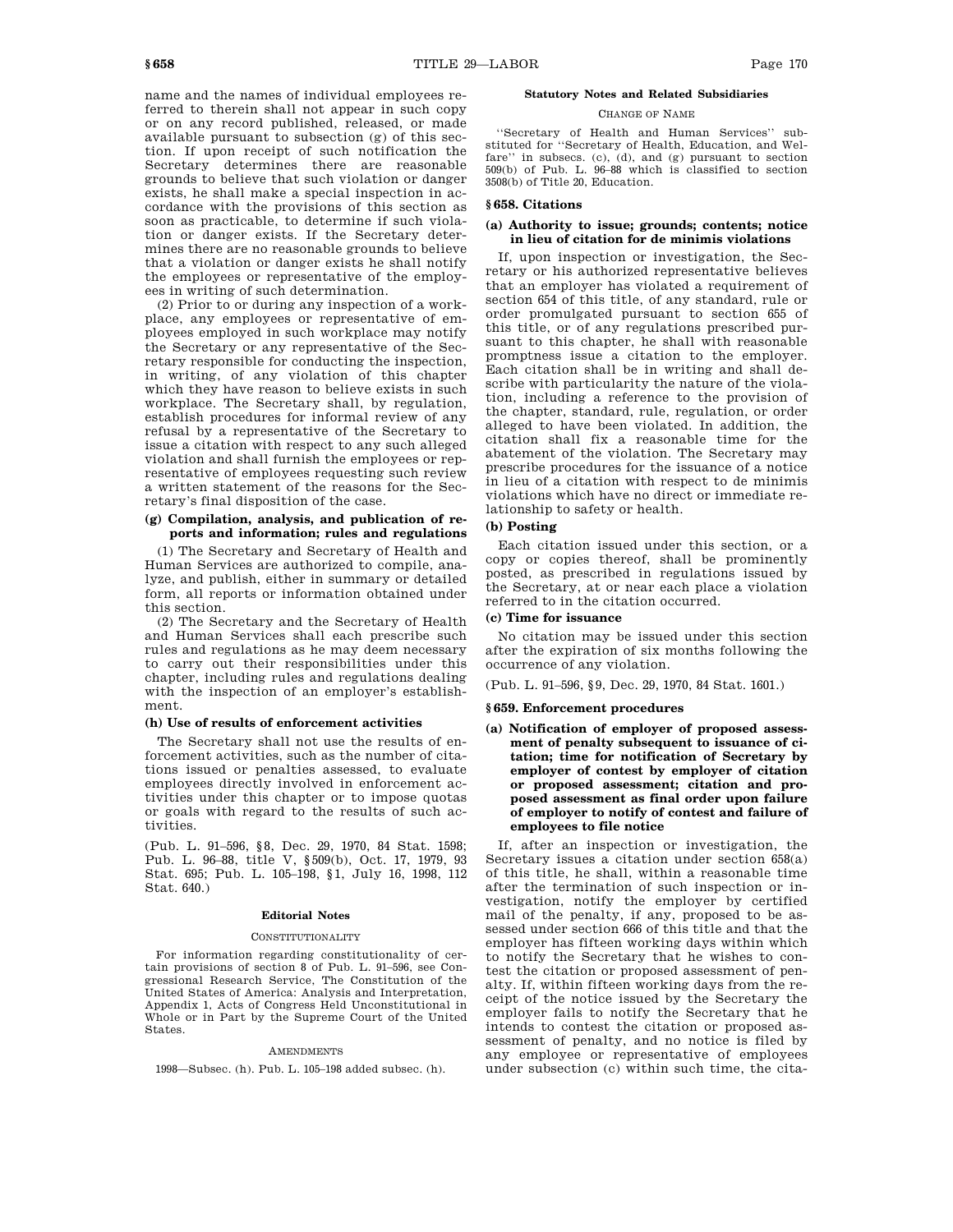tion and the assessment, as proposed, shall be deemed a final order of the Commission and not subject to review by any court or agency.

**(b) Notification of employer of failure to correct in allotted time period violation for which citation was issued and proposed assessment of penalty for failure to correct; time for notification of Secretary by employer of contest by employer of notification of failure to correct or proposed assessment; notification or proposed assessment as final order upon failure of employer to notify of contest** 

If the Secretary has reason to believe that an employer has failed to correct a violation for which a citation has been issued within the period permitted for its correction (which period shall not begin to run until the entry of a final order by the Commission in the case of any review proceedings under this section initiated by the employer in good faith and not solely for delay or avoidance of penalties), the Secretary shall notify the employer by certified mail of such failure and of the penalty proposed to be assessed under section 666 of this title by reason of such failure, and that the employer has fifteen working days within which to notify the Secretary that he wishes to contest the Secretary's notification or the proposed assessment of penalty. If, within fifteen working days from the receipt of notification issued by the Secretary, the employer fails to notify the Secretary that he intends to contest the notification or proposed assessment of penalty, the notification and assessment, as proposed, shall be deemed a final order of the Commission and not subject to review by any court or agency.

# **(c) Advisement of Commission by Secretary of notification of contest by employer of citation or notification or of filing of notice by any employee or representative of employees; hearing by Commission; orders of Commission and Secretary; rules of procedure**

If an employer notifies the Secretary that he intends to contest a citation issued under section 658(a) of this title or notification issued under subsection (a) or (b) of this section, or if, within fifteen working days of the issuance of a citation under section 658(a) of this title, any employee or representative of employees files a notice with the Secretary alleging that the period of time fixed in the citation for the abatement of the violation is unreasonable, the Secretary shall immediately advise the Commission of such notification, and the Commission shall afford an opportunity for a hearing (in accordance with section 554 of title 5 but without regard to subsection  $(a)(3)$  of such section). The Commission shall thereafter issue an order, based on findings of fact, affirming, modifying, or vacating the Secretary's citation or proposed penalty, or directing other appropriate relief, and such order shall become final thirty days after its issuance. Upon a showing by an employer of a good faith effort to comply with the abatement requirements of a citation, and that abatement has not been completed because of factors beyond his reasonable control, the Secretary, after an opportunity for a hearing as provided in this subsection, shall issue an order affirming or modifying the abatement requirements in such citation. The rules of procedure prescribed by the Commission shall provide affected employees or representatives of affected employees an opportunity to participate as parties to hearings under this subsection.

(Pub. L. 91–596, §10, Dec. 29, 1970, 84 Stat. 1601.)

#### **§ 660. Judicial review**

### **(a) Filing of petition by persons adversely affected or aggrieved; orders subject to review; jurisdiction; venue; procedure; conclusiveness of record and findings of Commission; appropriate relief; finality of judgment**

Any person adversely affected or aggrieved by an order of the Commission issued under subsection (c) of section 659 of this title may obtain a review of such order in any United States court of appeals for the circuit in which the violation is alleged to have occurred or where the employer has its principal office, or in the Court of Appeals for the District of Columbia Circuit, by filing in such court within sixty days following the issuance of such order a written petition praying that the order be modified or set aside. A copy of such petition shall be forthwith transmitted by the clerk of the court to the Commission and to the other parties, and thereupon the Commission shall file in the court the record in the proceeding as provided in section 2112 of title 28. Upon such filing, the court shall have jurisdiction of the proceeding and of the question determined therein, and shall have power to grant such temporary relief or restraining order as it deems just and proper, and to make and enter upon the pleadings, testimony, and proceedings set forth in such record a decree affirming, modifying, or setting aside in whole or in part, the order of the Commission and enforcing the same to the extent that such order is affirmed or modified. The commencement of proceedings under this subsection shall not, unless ordered by the court, operate as a stay of the order of the Commission. No objection that has not been urged before the Commission shall be considered by the court, unless the failure or neglect to urge such objection shall be excused because of extraordinary circumstances. The findings of the Commission with respect to questions of fact, if supported by substantial evidence on the record considered as a whole, shall be conclusive. If any party shall apply to the court for leave to adduce additional evidence and shall show to the satisfaction of the court that such additional evidence is material and that there were reasonable grounds for the failure to adduce such evidence in the hearing before the Commission, the court may order such additional evidence to be taken before the Commission and to be made a part of the record. The Commission may modify its findings as to the facts, or make new findings, by reason of additional evidence so taken and filed, and it shall file such modified or new findings, which findings with respect to questions of fact, if supported by substantial evidence on the record considered as a whole, shall be conclusive, and its recommendations, if any, for the modification or setting aside of its original order. Upon the filing of the record with it, the jurisdiction of the court shall be exclusive and its judgment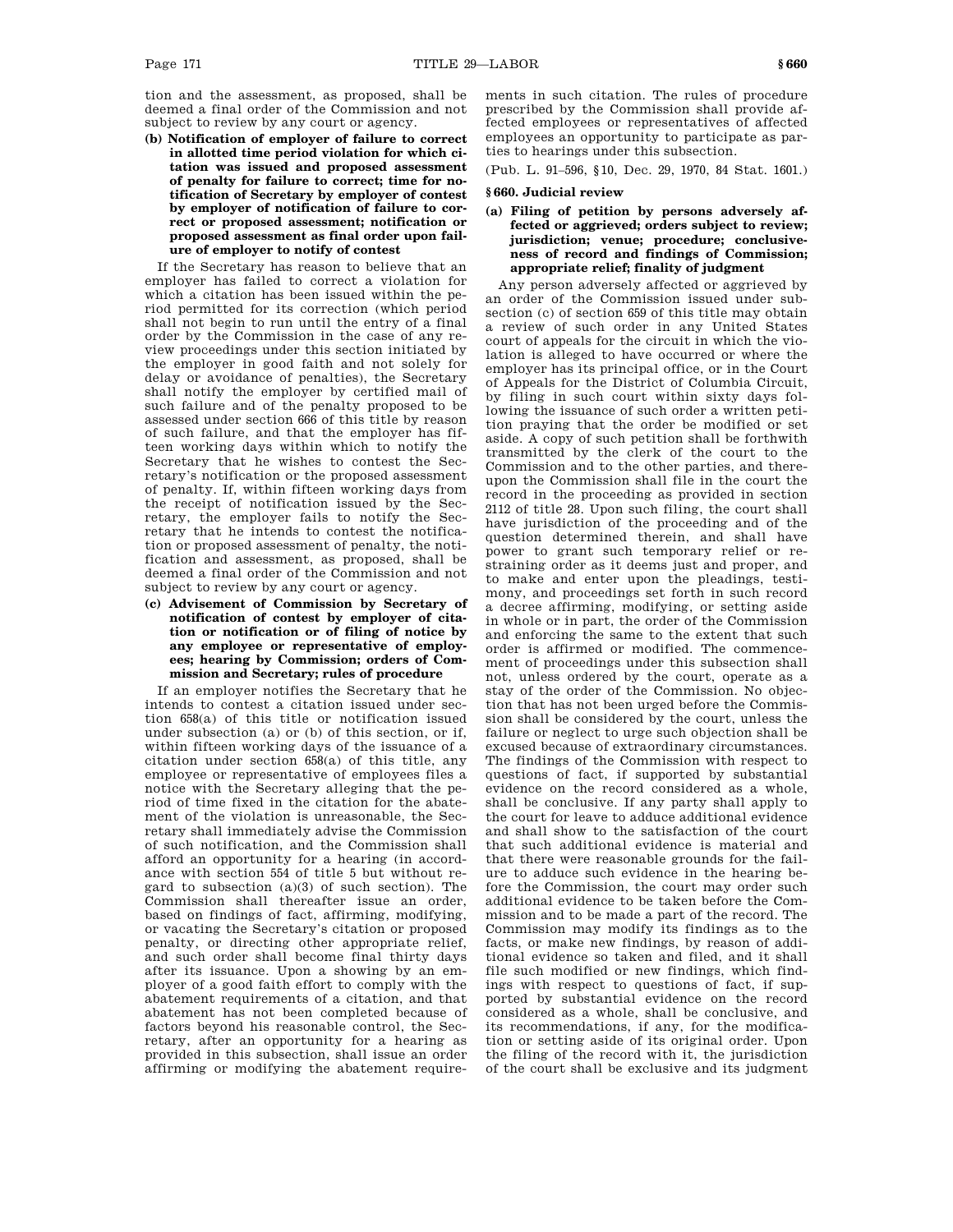and decree shall be final, except that the same shall be subject to review by the Supreme Court of the United States, as provided in section 1254 of title 28.

### **(b) Filing of petition by Secretary; orders subject to review; jurisdiction; venue; procedure; conclusiveness of record and findings of Commission; enforcement of orders; contempt proceedings**

The Secretary may also obtain review or enforcement of any final order of the Commission by filing a petition for such relief in the United States court of appeals for the circuit in which the alleged violation occurred or in which the employer has its principal office, and the provisions of subsection (a) shall govern such proceedings to the extent applicable. If no petition for review, as provided in subsection (a), is filed within sixty days after service of the Commission's order, the Commission's findings of fact and order shall be conclusive in connection with any petition for enforcement which is filed by the Secretary after the expiration of such sixtyday period. In any such case, as well as in the case of a noncontested citation or notification by the Secretary which has become a final order of the Commission under subsection (a) or (b) of section 659 of this title, the clerk of the court, unless otherwise ordered by the court, shall forthwith enter a decree enforcing the order and shall transmit a copy of such decree to the Secretary and the employer named in the petition. In any contempt proceeding brought to enforce a decree of a court of appeals entered pursuant to this subsection or subsection (a), the court of appeals may assess the penalties provided in section 666 of this title, in addition to invoking any other available remedies.

# **(c) Discharge or discrimination against employee for exercise of rights under this chapter; prohibition; procedure for relief**

(1) No person shall discharge or in any manner discriminate against any employee because such employee has filed any complaint or instituted or caused to be instituted any proceeding under or related to this chapter or has testified or is about to testify in any such proceeding or because of the exercise by such employee on behalf of himself or others of any right afforded by this chapter.

(2) Any employee who believes that he has been discharged or otherwise discriminated against by any person in violation of this subsection may, within thirty days after such violation occurs, file a complaint with the Secretary alleging such discrimination. Upon receipt of such complaint, the Secretary shall cause such investigation to be made as he deems appropriate. If upon such investigation, the Secretary determines that the provisions of this subsection have been violated, he shall bring an action in any appropriate United States district court against such person. In any such action the United States district courts shall have jurisdiction, for cause shown to restrain violations of paragraph (1) of this subsection and order all appropriate relief including rehiring or reinstatement of the employee to his former position with back pay.

(3) Within 90 days of the receipt of a complaint filed under this subsection the Secretary shall notify the complainant of his determination under paragraph (2) of this subsection.

(Pub. L. 91–596, §11, Dec. 29, 1970, 84 Stat. 1602; Pub. L. 98–620, title IV, §402(32), Nov. 8, 1984, 98 Stat. 3360.)

# **Editorial Notes**

#### **AMENDMENTS**

1984—Subsec. (a). Pub. L. 98–620 struck out provision requiring expeditious hearing of petitions filed under this subsection.

#### **Statutory Notes and Related Subsidiaries**

EFFECTIVE DATE OF 1984 AMENDMENT

Amendment by Pub. L. 98–620 not applicable to cases pending on Nov. 8, 1984, see section 403 of Pub. L. 98–620, set out as a note under section 1657 of Title 28, Judiciary and Judicial Procedure.

# **§ 661. Occupational Safety and Health Review Commission**

### **(a) Establishment; membership; appointment; Chairman**

The Occupational Safety and Health Review Commission is hereby established. The Commission shall be composed of three members who shall be appointed by the President, by and with the advice and consent of the Senate, from among persons who by reason of training, education, or experience are qualified to carry out the functions of the Commission under this chapter. The President shall designate one of the members of the Commission to serve as Chairman.

#### **(b) Terms of office; removal by President**

The terms of members of the Commission shall be six years except that (1) the members of the Commission first taking office shall serve, as designated by the President at the time of appointment, one for a term of two years, one for a term of four years, and one for a term of six years, and (2) a vacancy caused by the death, resignation, or removal of a member prior to the expiration of the term for which he was appointed shall be filled only for the remainder of such unexpired term. A member of the Commission may be removed by the President for inefficiency, neglect of duty, or malfeasance in office.

### **(c) Omitted**

### **(d) Principal office; hearings or other proceedings at other places**

The principal office of the Commission shall be in the District of Columbia. Whenever the Commission deems that the convenience of the public or of the parties may be promoted, or delay or expense may be minimized, it may hold hearings or conduct other proceedings at any other place.

# **(e) Functions and duties of Chairman; appointment and compensation of administrative law judges and other employees**

The Chairman shall be responsible on behalf of the Commission for the administrative operations of the Commission and shall appoint such administrative law judges and other employees as he deems necessary to assist in the perform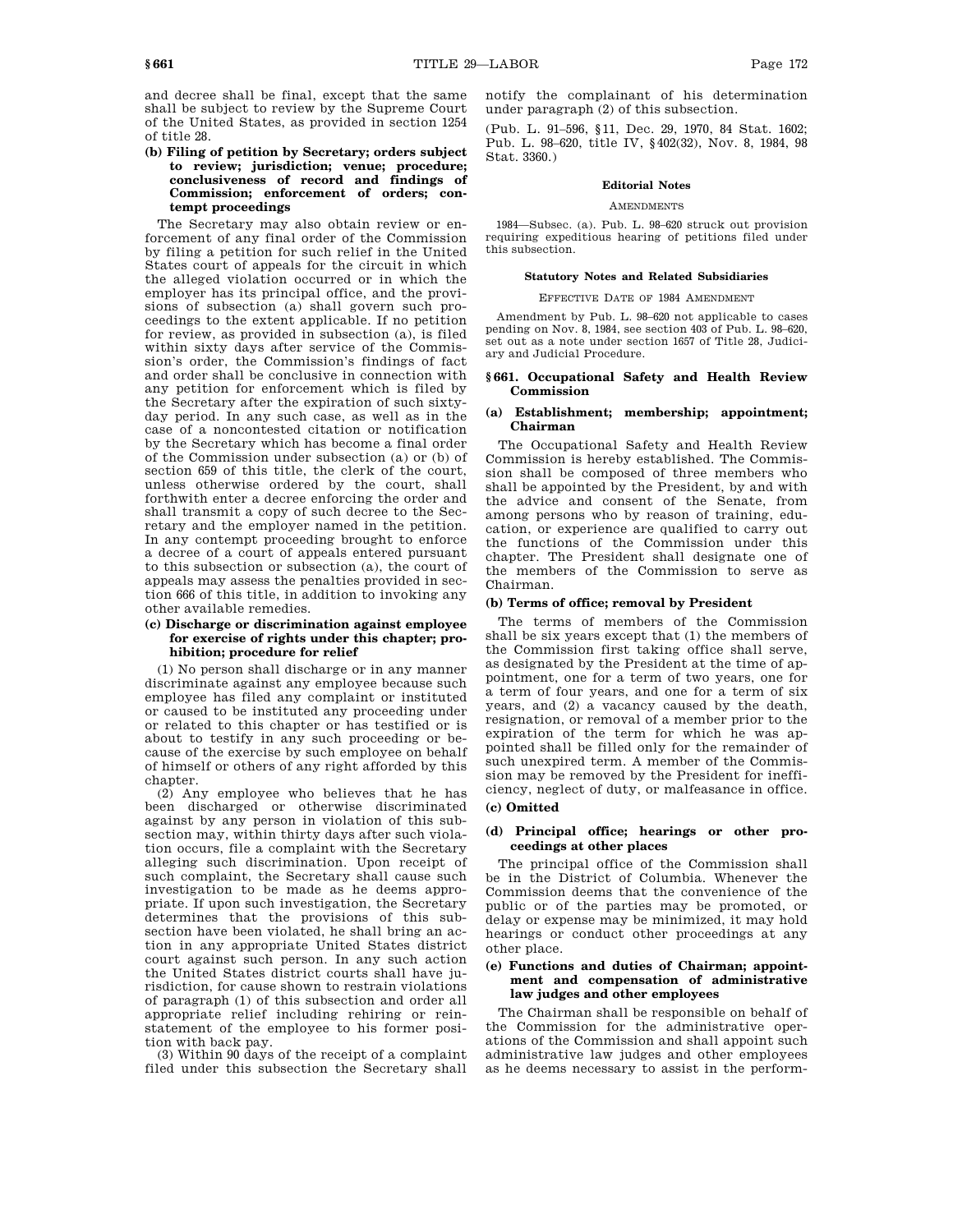ance of the Commission's functions and to fix their compensation in accordance with the provisions of chapter 51 and subchapter III of chapter 53 of title 5 relating to classification and General Schedule pay rates: *Provided*, That assignment, removal and compensation of administrative law judges shall be in accordance with sections 3105, 3344, 5372, and 7521 of title 5.

#### **(f) Quorum; official action**

For the purpose of carrying out its functions under this chapter, two members of the Commission shall constitute a quorum and official action can be taken only on the affirmative vote of at least two members.

### **(g) Hearings and records open to public; promulgation of rules; applicability of Federal Rules of Civil Procedure**

Every official act of the Commission shall be entered of record, and its hearings and records shall be open to the public. The Commission is authorized to make such rules as are necessary for the orderly transaction of its proceedings. Unless the Commission has adopted a different rule, its proceedings shall be in accordance with the Federal Rules of Civil Procedure.

### **(h) Depositions and production of documentary evidence; fees**

The Commission may order testimony to be taken by deposition in any proceeding pending before it at any state of such proceeding. Any person may be compelled to appear and depose, and to produce books, papers, or documents, in the same manner as witnesses may be compelled to appear and testify and produce like documentary evidence before the Commission. Witnesses whose depositions are taken under this subsection, and the persons taking such depositions, shall be entitled to the same fees as are paid for like services in the courts of the United States.

# **(i) Investigatory powers**

For the purpose of any proceeding before the Commission, the provisions of section 161 of this title are hereby made applicable to the jurisdiction and powers of the Commission.

### **(j) Administrative law judges; determinations; report as final order of Commission**

A1 administrative law judge appointed by the Commission shall hear, and make a determination upon, any proceeding instituted before the Commission and any motion in connection therewith, assigned to such administrative law judge by the Chairman of the Commission, and shall make a report of any such determination which constitutes his final disposition of the proceedings. The report of the administrative law judge shall become the final order of the Commission within thirty days after such report by the administrative law judge, unless within such period any Commission member has directed that such report shall be reviewed by the Commission.

# **(k) Appointment and compensation of administrative law judges**

Except as otherwise provided in this chapter, the administrative law judges shall be subject to the laws governing employees in the classified civil service, except that appointments shall be made without regard to section 5108 of title 5. Each administrative law judge shall receive compensation at a rate not less than that prescribed for GS–16 under section 5332 of title 5.

(Pub. L. 91–596, §12, Dec. 29, 1970, 84 Stat. 1603; Pub. L. 95–251, §2(a)(7), Mar. 27, 1978, 92 Stat. 183.)

### **Editorial Notes**

#### REFERENCES IN TEXT

The General Schedule, referred to in subsec. (e), is set out under section 5332 of Title 5, Government Organization and Employees.

The Federal Rules of Civil Procedure, referred to in subsec. (g), are set out in the Appendix to Title 28, Judiciary and Judicial Procedure.

#### CODIFICATION

Subsec. (c) of this section amended sections 5314 and 5315 of Title 5, Government Organization and Employees.

In subsec. (e), reference to section 5372 of title 5 was substituted for section 5362 on authority of Pub. L. 95–454, §801(a)(3)(A)(ii), Oct. 13, 1978, 92 Stat. 1221, which redesignated sections 5361 through 5365 of title 5 as sections 5371 through 5375.

#### **AMENDMENTS**

1978—Subsecs. (e), (j), (k). Pub. L. 95–251 substituted ''administrative law judge'' and ''administrative law judges'' for ''hearing examiner'' and ''hearing examiners'', respectively, wherever appearing.

### **Statutory Notes and Related Subsidiaries**

#### REFERENCES IN OTHER LAWS TO GS–16, 17, OR 18 PAY RATES

References in laws to the rates of pay for GS–16, 17, or 18, or to maximum rates of pay under the General Schedule, to be considered references to rates payable under specified sections of Title 5, Government Organization and Employees, see section 529 [title I,  $$101(c)(1)]$ of Pub. L. 101–509, set out in a note under section 5376 of Title 5.

### **§ 662. Injunction proceedings**

# **(a) Petition by Secretary to restrain imminent dangers; scope of order**

The United States district courts shall have jurisdiction, upon petition of the Secretary, to restrain any conditions or practices in any place of employment which are such that a danger exists which could reasonably be expected to cause death or serious physical harm immediately or before the imminence of such danger can be eliminated through the enforcement procedures otherwise provided by this chapter. Any order issued under this section may require such steps to be taken as may be necessary to avoid, correct, or remove such imminent danger and prohibit the employment or presence of any individual in locations or under conditions where such imminent danger exists, except individuals whose presence is necessary to avoid, correct, or remove such imminent danger or to maintain the capacity of a continuous process operation to resume normal operations without a complete cessation of operations, or where a cessation of operations is necessary, to permit such to be accomplished in a safe and orderly manner.

<sup>1</sup>So in original. Probably should be ''An''.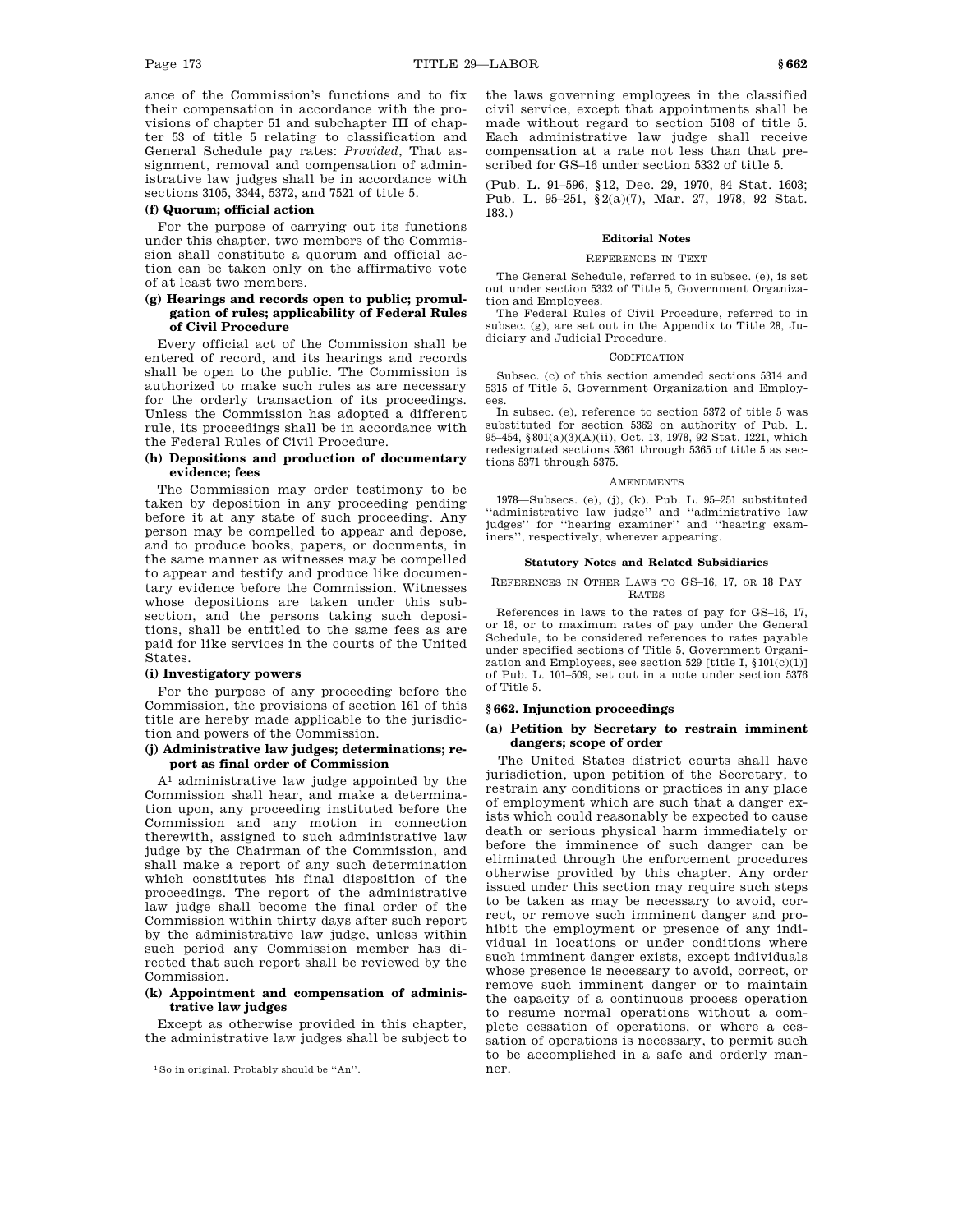# **(b) Appropriate injunctive relief or temporary restraining order pending outcome of enforcement proceeding; applicability of Rule 65 of Federal Rules of Civil Procedure**

Upon the filing of any such petition the district court shall have jurisdiction to grant such injunctive relief or temporary restraining order pending the outcome of an enforcement proceeding pursuant to this chapter. The proceeding shall be as provided by Rule 65 of the Federal Rules, Civil Procedure, except that no temporary restraining order issued without notice shall be effective for a period longer than five days.

# **(c) Notification of affected employees and employers by inspector of danger and of recommendation to Secretary to seek relief**

Whenever and as soon as an inspector concludes that conditions or practices described in subsection (a) exist in any place of employment, he shall inform the affected employees and employers of the danger and that he is recommending to the Secretary that relief be sought.

### **(d) Failure of Secretary to seek relief; writ of mandamus**

If the Secretary arbitrarily or capriciously fails to seek relief under this section, any employee who may be injured by reason of such failure, or the representative of such employees, might bring an action against the Secretary in the United States district court for the district in which the imminent danger is alleged to exist or the employer has its principal office, or for the District of Columbia, for a writ of mandamus to compel the Secretary to seek such an order and for such further relief as may be appropriate.

(Pub. L. 91–596, §13, Dec. 29, 1970, 84 Stat. 1605.)

#### **Editorial Notes**

# REFERENCES IN TEXT

Rule 65 of the Federal Rules of Civil Procedure, referred to in subsec. (b), is set out in the Appendix to Title 28, Judiciary and Judicial Procedure.

### **§ 663. Representation in civil litigation**

Except as provided in section 518(a) of title 28 relating to litigation before the Supreme Court, the Solicitor of Labor may appear for and represent the Secretary in any civil litigation brought under this chapter but all such litigations shall be subject to the direction and control of the Attorney General.

(Pub. L. 91–596, §14, Dec. 29, 1970, 84 Stat. 1606.)

### **§ 664. Disclosure of trade secrets; protective orders**

All information reported to or otherwise obtained by the Secretary or his representative in connection with any inspection or proceeding under this chapter which contains or which might reveal a trade secret referred to in section 1905 of title 18 shall be considered confidential for the purpose of that section, except that such information may be disclosed to other officers or employees concerned with carrying out this chapter or when relevant in any proceeding under this chapter. In any such proceeding the Secretary, the Commission, or the court shall issue such orders as may be appropriate to protect the confidentiality of trade secrets.

(Pub. L. 91–596, §15, Dec. 29, 1970, 84 Stat. 1606.)

### **§ 665. Variations, tolerances, and exemptions from required provisions; procedure; duration**

The Secretary, on the record, after notice and opportunity for a hearing may provide such reasonable limitations and may make such rules and regulations allowing reasonable variations, tolerances, and exemptions to and from any or all provisions of this chapter as he may find necessary and proper to avoid serious impairment of the national defense. Such action shall not be in effect for more than six months without notification to affected employees and an opportunity being afforded for a hearing.

(Pub. L. 91–596, §16, Dec. 29, 1970, 84 Stat. 1606.)

### **§ 666. Civil and criminal penalties**

#### **(a) Willful or repeated violation**

Any employer who willfully or repeatedly violates the requirements of section 654 of this title, any standard, rule, or order promulgated pursuant to section 655 of this title, or regulations prescribed pursuant to this chapter may be assessed a civil penalty of not more than \$70,000 for each violation, but not less than \$5,000 for each willful violation.

# **(b) Citation for serious violation**

Any employer who has received a citation for a serious violation of the requirements of section 654 of this title, of any standard, rule, or order promulgated pursuant to section 655 of this title, or of any regulations prescribed pursuant to this chapter, shall be assessed a civil penalty of up to \$7,000 for each such violation.

### **(c) Citation for violation determined not serious**

Any employer who has received a citation for a violation of the requirements of section 654 of this title, of any standard, rule, or order promulgated pursuant to section 655 of this title, or of regulations prescribed pursuant to this chapter, and such violation is specifically determined not to be of a serious nature, may be assessed a civil penalty of up to \$7,000 for each such violation.

#### **(d) Failure to correct violation**

Any employer who fails to correct a violation for which a citation has been issued under section 658(a) of this title within the period permitted for its correction (which period shall not begin to run until the date of the final order of the Commission in the case of any review proceeding under section 659 of this title initiated by the employer in good faith and not solely for delay or avoidance of penalties), may be assessed a civil penalty of not more than \$7,000 for each day during which such failure or violation continues.

#### **(e) Willful violation causing death to employee**

Any employer who willfully violates any standard, rule, or order promulgated pursuant to section 655 of this title, or of any regulations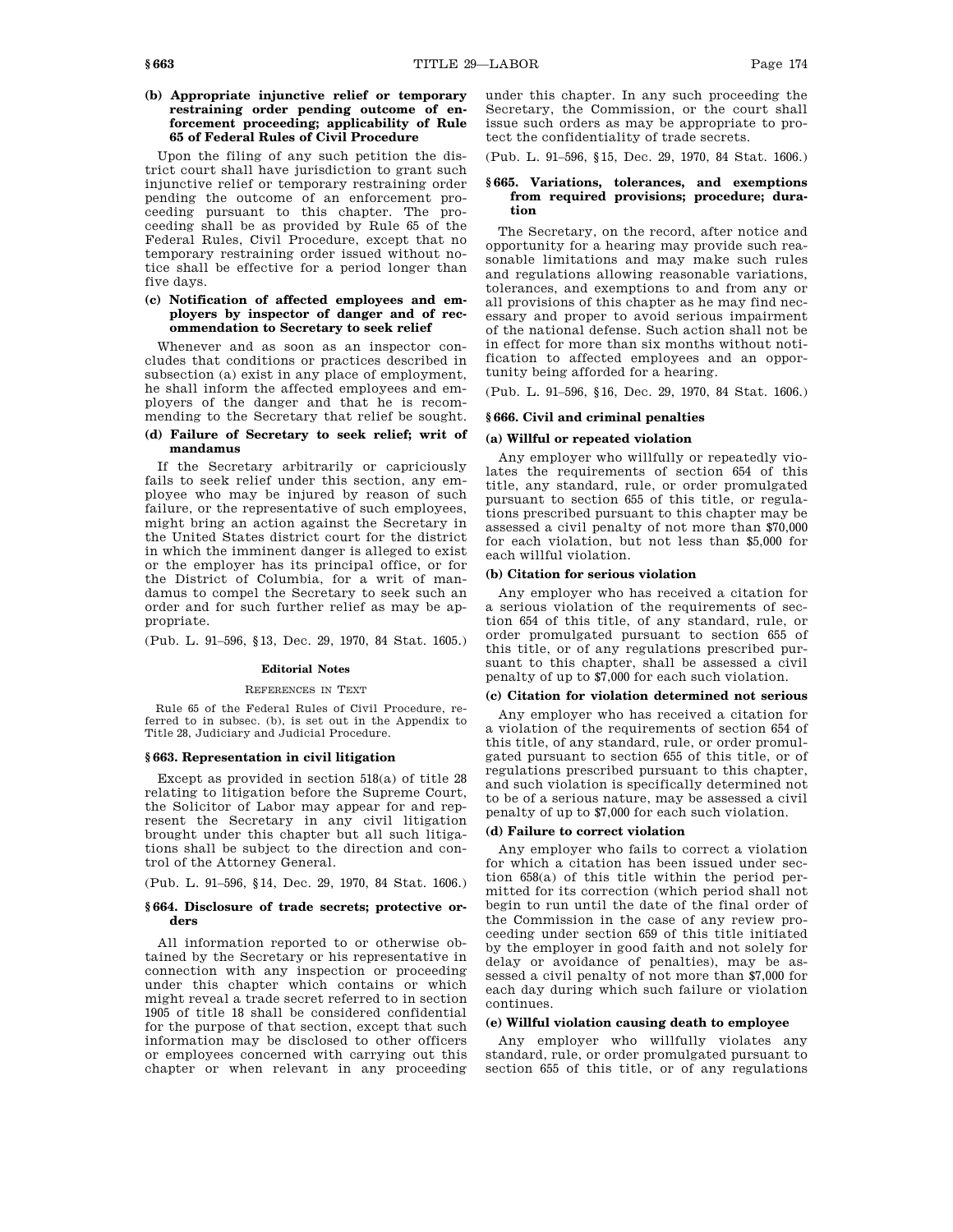prescribed pursuant to this chapter, and that violation caused death to any employee, shall, upon conviction, be punished by a fine of not more than \$10,000 or by imprisonment for not more than six months, or by both; except that if the conviction is for a violation committed after a first conviction of such person, punishment shall be by a fine of not more than \$20,000 or by imprisonment for not more than one year, or by both.

### **(f) Giving advance notice of inspection**

Any person who gives advance notice of any inspection to be conducted under this chapter, without authority from the Secretary or his designees, shall, upon conviction, be punished by a fine of not more than \$1,000 or by imprisonment for not more than six months, or by both.

### **(g) False statements, representations or certification**

Whoever knowingly makes any false statement, representation, or certification in any application, record, report, plan, or other document filed or required to be maintained pursuant to this chapter shall, upon conviction, be punished by a fine of not more than \$10,000, or by imprisonment for not more than six months, or by both.

### **(h) Omitted**

# **(i) Violation of posting requirements**

Any employer who violates any of the posting requirements, as prescribed under the provisions of this chapter, shall be assessed a civil penalty of up to \$7,000 for each violation.

### **(j) Authority of Commission to assess civil penalties**

The Commission shall have authority to assess all civil penalties provided in this section, giving due consideration to the appropriateness of the penalty with respect to the size of the business of the employer being charged, the gravity of the violation, the good faith of the employer, and the history of previous violations.

# **(k) Determination of serious violation**

For purposes of this section, a serious violation shall be deemed to exist in a place of employment if there is a substantial probability that death or serious physical harm could result from a condition which exists, or from one or more practices, means, methods, operations, or processes which have been adopted or are in use, in such place of employment unless the employer did not, and could not with the exercise of reasonable diligence, know of the presence of the violation.

# **(***l***) Procedure for payment of civil penalties**

Civil penalties owed under this chapter shall be paid to the Secretary for deposit into the Treasury of the United States and shall accrue to the United States and may be recovered in a civil action in the name of the United States brought in the United States district court for the district where the violation is alleged to have occurred or where the employer has its principal office.

(Pub. L. 91–596, §17, Dec. 29, 1970, 84 Stat. 1606, 1607; Pub. L. 101–508, title III, §3101, Nov. 5, 1990, 104 Stat. 1388–29.)

### **Editorial Notes**

#### **CODIFICATION**

Subsec. (h) of this section amended section 1114 of Title 18, Crimes and Criminal Procedure, and enacted note set out thereunder.

#### AMENDMENTS

1990—Subsec. (a). Pub. L. 101–508, §3101(1), substituted ''\$70,000 for each violation, but not less than \$5,000 for each willful violation" for "\$10,000 for each violation". Subsecs. (b) to (d), (i). Pub. L. 101–508, §3101(2), substituted ''\$7,000'' for ''\$1,000''.

### **§ 667. State jurisdiction and plans**

# **(a) Assertion of State standards in absence of applicable Federal standards**

Nothing in this chapter shall prevent any State agency or court from asserting jurisdiction under State law over any occupational safety or health issue with respect to which no standard is in effect under section 655 of this title.

### **(b) Submission of State plan for development and enforcement of State standards to preempt applicable Federal standards**

Any State which, at any time, desires to assume responsibility for development and enforcement therein of occupational safety and health standards relating to any occupational safety or health issue with respect to which a Federal standard has been promulgated under section 655 of this title shall submit a State plan for the development of such standards and their enforcement.

### **(c) Conditions for approval of plan**

The Secretary shall approve the plan submitted by a State under subsection (b), or any modification thereof, if such plan in his judgment—

(1) designates a State agency or agencies as the agency or agencies responsible for administering the plan throughout the State,

(2) provides for the development and enforcement of safety and health standards relating to one or more safety or health issues, which standards (and the enforcement of which standards) are or will be at least as effective in providing safe and healthful employment and places of employment as the standards promulgated under section 655 of this title which relate to the same issues, and which standards, when applicable to products which are distributed or used in interstate commerce, are required by compelling local conditions and do not unduly burden interstate commerce,

(3) provides for a right of entry and inspection of all workplaces subject to this chapter which is at least as effective as that provided in section 657 of this title, and includes a prohibition on advance notice of inspections,

(4) contains satisfactory assurances that such agency or agencies have or will have the legal authority and qualified personnel necessary for the enforcement of such standards,

(5) gives satisfactory assurances that such State will devote adequate funds to the administration and enforcement of such standards,

(6) contains satisfactory assurances that such State will, to the extent permitted by its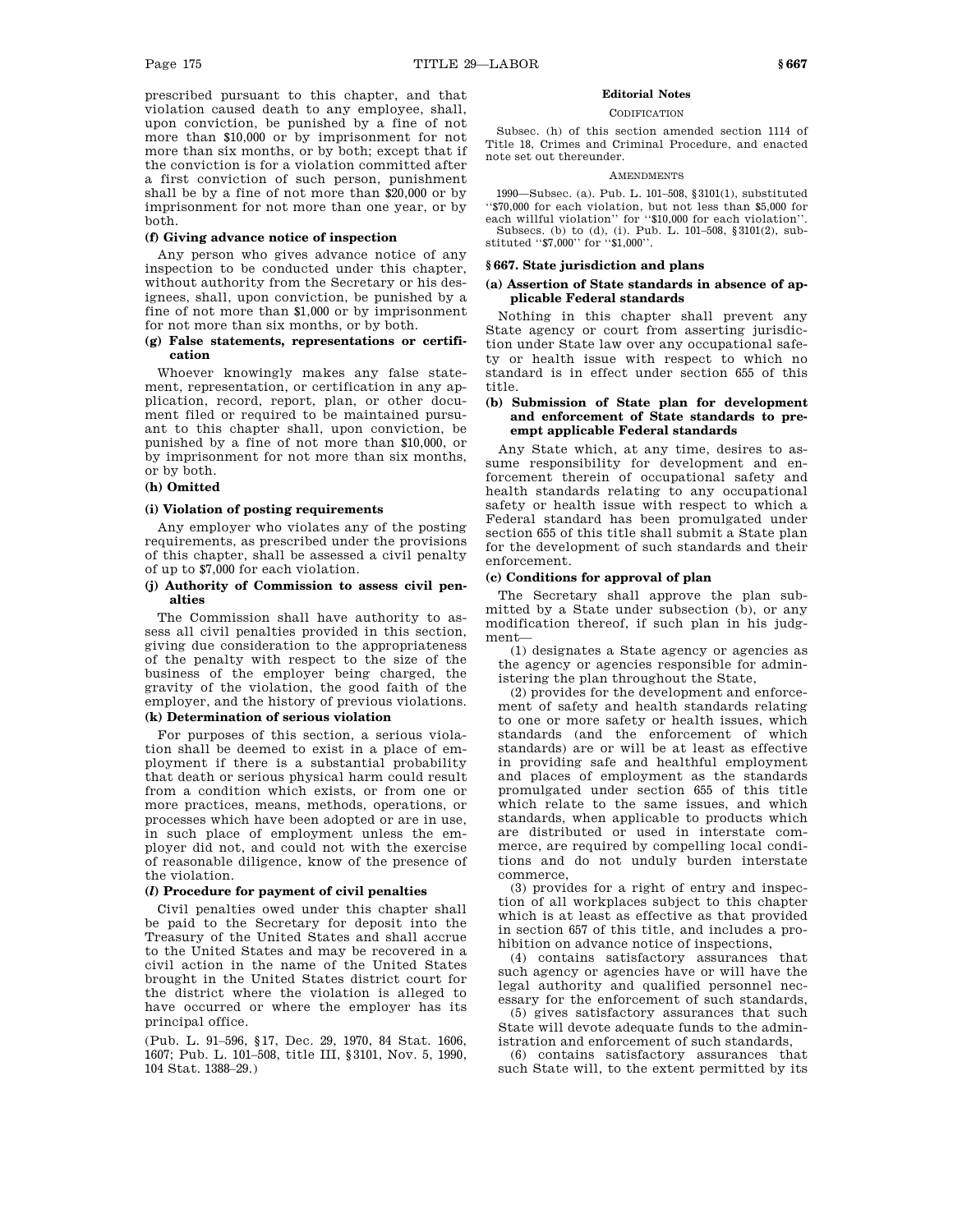law, establish and maintain an effective and comprehensive occupational safety and health program applicable to all employees of public agencies of the State and its political subdivisions, which program is as effective as the standards contained in an approved plan,

(7) requires employers in the State to make reports to the Secretary in the same manner and to the same extent as if the plan were not in effect, and

(8) provides that the State agency will make such reports to the Secretary in such form and containing such information, as the Secretary shall from time to time require.

# **(d) Rejection of plan; notice and opportunity for hearing**

If the Secretary rejects a plan submitted under subsection (b), he shall afford the State submitting the plan due notice and opportunity for a hearing before so doing.

# **(e) Discretion of Secretary to exercise authority over comparable standards subsequent to approval of State plan; duration; retention of jurisdiction by Secretary upon determination of enforcement of plan by State**

After the Secretary approves a State plan submitted under subsection (b), he may, but shall not be required to, exercise his authority under sections 657, 658, 659, 662, and 666 of this title with respect to comparable standards promulgated under section 655 of this title, for the period specified in the next sentence. The Secretary may exercise the authority referred to above until he determines, on the basis of actual operations under the State plan, that the criteria set forth in subsection (c) are being applied, but he shall not make such determination for at least three years after the plan's approval under subsection (c). Upon making the determination referred to in the preceding sentence, the provisions of sections  $654(a)(2)$ ,  $657$  (except for the purpose of carrying out subsection (f) of this section), 658, 659, 662, and 666 of this title, and standards promulgated under section 655 of this title, shall not apply with respect to any occupational safety or health issues covered under the plan, but the Secretary may retain jurisdiction under the above provisions in any proceeding commenced under section 658 or 659 of this title before the date of determination.

### **(f) Continuing evaluation by Secretary of State enforcement of approved plan; withdrawal of approval of plan by Secretary; grounds; procedure; conditions for retention of jurisdiction by State**

The Secretary shall, on the basis of reports submitted by the State agency and his own inspections make a continuing evaluation of the manner in which each State having a plan approved under this section is carrying out such plan. Whenever the Secretary finds, after affording due notice and opportunity for a hearing, that in the administration of the State plan there is a failure to comply substantially with any provision of the State plan (or any assurance contained therein), he shall notify the State agency of his withdrawal of approval of such plan and upon receipt of such notice such plan shall cease to be in effect, but the State

may retain jurisdiction in any case commenced before the withdrawal of the plan in order to enforce standards under the plan whenever the issues involved do not relate to the reasons for the withdrawal of the plan.

### **(g) Judicial review of Secretary's withdrawal of approval or rejection of plan; jurisdiction; venue; procedure; appropriate relief; finality of judgment**

The State may obtain a review of a decision of the Secretary withdrawing approval of or rejecting its plan by the United States court of appeals for the circuit in which the State is located by filing in such court within thirty days following receipt of notice of such decision a petition to modify or set aside in whole or in part the action of the Secretary. A copy of such petition shall forthwith be served upon the Secretary, and thereupon the Secretary shall certify and file in the court the record upon which the decision complained of was issued as provided in section 2112 of title 28. Unless the court finds that the Secretary's decision in rejecting a proposed State plan or withdrawing his approval of such a plan is not supported by substantial evidence the court shall affirm the Secretary's decision. The judgment of the court shall be subject to review by the Supreme Court of the United States upon certiorari or certification as provided in section 1254 of title 28.

# **(h) Temporary enforcement of State standards**

The Secretary may enter into an agreement with a State under which the State will be permitted to continue to enforce one or more occupational health and safety standards in effect in such State until final action is taken by the Secretary with respect to a plan submitted by a State under subsection (b) of this section, or two years from December 29, 1970, whichever is earlier.

(Pub. L. 91–596, §18, Dec. 29, 1970, 84 Stat. 1608.)

### **§ 668. Programs of Federal agencies**

# **(a) Establishment, development, and maintenance by head of each Federal agency**

It shall be the responsibility of the head of each Federal agency (not including the United States Postal Service) to establish and maintain an effective and comprehensive occupational safety and health program which is consistent with the standards promulgated under section 655 of this title. The head of each agency shall (after consultation with representatives of the employees thereof)—

(1) provide safe and healthful places and conditions of employment, consistent with the standards set under section 655 of this title;

(2) acquire, maintain, and require the use of safety equipment, personal protective equipment, and devices reasonably necessary to protect employees;

(3) keep adequate records of all occupational accidents and illnesses for proper evaluation and necessary corrective action;

(4) consult with the Secretary with regard to the adequacy as to form and content of records kept pursuant to subsection  $(a)(3)$  of this section; and

(5) make an annual report to the Secretary with respect to occupational accidents and in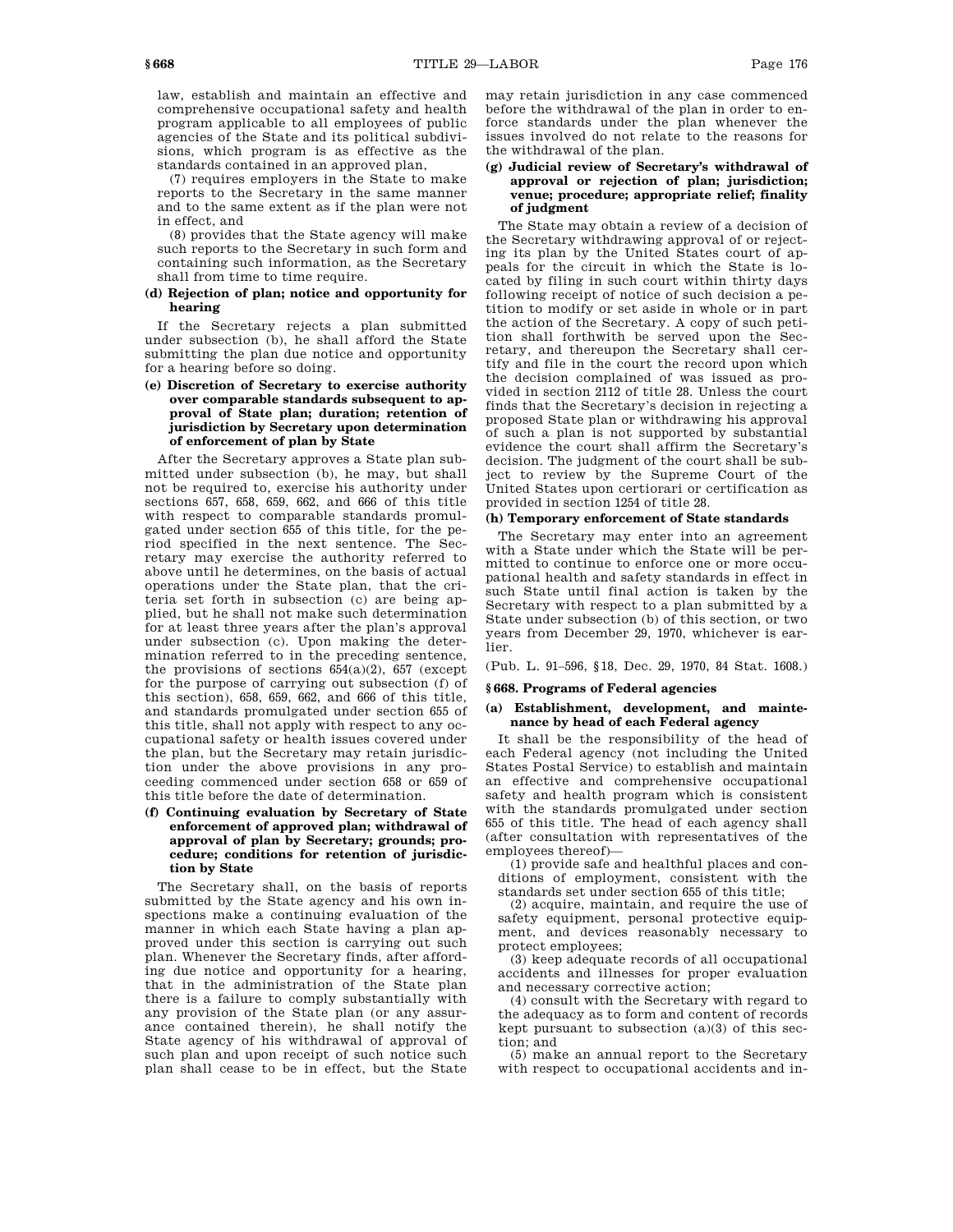juries and the agency's program under this section. Such report shall include any report submitted under section 7902(e)(2) of title 5.

# **(b) Report by Secretary to President**

The Secretary shall report to the President a summary or digest of reports submitted to him under subsection  $(a)(5)$  of this section, together with his evaluations of and recommendations derived from such reports.

# **(c) Omitted**

### **(d) Access by Secretary to records and reports required of agencies**

The Secretary shall have access to records and reports kept and filed by Federal agencies pursuant to subsections (a)(3) and (5) of this section unless those records and reports are specifically required by Executive order to be kept secret in the interest of the national defense or foreign policy, in which case the Secretary shall have access to such information as will not jeopardize national defense or foreign policy.

(Pub. L. 91–596, §19, Dec. 29, 1970, 84 Stat. 1609; Pub. L. 97–375, title I, §110(c), Dec. 21, 1982, 96 Stat. 1821; Pub. L. 105–241, §2(b)(1), Sept. 28, 1998, 112 Stat. 1572.)

### **Editorial Notes**

#### **CODIFICATION**

Subsec. (c) of this section amended section 7902 of Title 5, Government Organization and Employees.

#### **AMENDMENTS**

1998—Subsec. (a). Pub. L. 105–241 inserted ''(not including the United States Postal Service)'' after ''each Federal agency''.

1982—Subsec. (b). Pub. L. 97–375 struck out direction that the President transmit annually to the Senate and House a report of the activities of Federal agencies under this section.

#### **Executive Documents**

#### OCCUPATIONAL SAFETY AND HEALTH PROGRAMS FOR FEDERAL EMPLOYEES

Occupational safety and health programs for Federal employees and continuation of Federal Advisory Council on Occupational Safety and Health, see Ex. Ord. No. 12196, Feb. 26, 1980, 45 F.R. 12769, set out as a note under section 7902 of Title 5, Government Organization and Employees.

#### **§ 669. Research and related activities**

# **(a) Authority of Secretary of Health and Human Services to conduct research, experiments, and demonstrations, develop plans, establish criteria, promulgate regulations, authorize programs, and publish results and industrywide studies; consultations**

(1) The Secretary of Health and Human Services, after consultation with the Secretary and with other appropriate Federal departments or agencies, shall conduct (directly or by grants or contracts) research, experiments, and demonstrations relating to occupational safety and health, including studies of psychological factors involved, and relating to innovative methods, techniques, and approaches for dealing with occupational safety and health problems.

(2) The Secretary of Health and Human Services shall from time to time consult with the Secretary in order to develop specific plans for such research, demonstrations, and experiments as are necessary to produce criteria, including criteria identifying toxic substances, enabling the Secretary to meet his responsibility for the formulation of safety and health standards under this chapter; and the Secretary of Health and Human Services, on the basis of such research, demonstrations, and experiments and any other information available to him, shall develop and publish at least annually such criteria as will effectuate the purposes of this chapter.

(3) The Secretary of Health and Human Services, on the basis of such research, demonstrations, and experiments, and any other information available to him, shall develop criteria dealing with toxic materials and harmful physical agents and substances which will describe exposure levels that are safe for various periods of employment, including but not limited to the exposure levels at which no employee will suffer impaired health or functional capacities or diminished life expectancy as a result of his work experience.

(4) The Secretary of Health and Human Services shall also conduct special research, experiments, and demonstrations relating to occupational safety and health as are necessary to explore new problems, including those created by new technology in occupational safety and health, which may require ameliorative action beyond that which is otherwise provided for in the operating provisions of this chapter. The Secretary of Health and Human Services shall also conduct research into the motivational and behavioral factors relating to the field of occupational safety and health.

(5) The Secretary of Health and Human Services, in order to comply with his responsibilities under paragraph (2), and in order to develop needed information regarding potentially toxic substances or harmful physical agents, may prescribe regulations requiring employers to measure, record, and make reports on the exposure of employees to substances or physical agents which the Secretary of Health and Human Services reasonably believes may endanger the health or safety of employees. The Secretary of Health and Human Services also is authorized to establish such programs of medical examinations and tests as may be necessary for determining the incidence of occupational illnesses and the susceptibility of employees to such illnesses. Nothing in this or any other provision of this chapter shall be deemed to authorize or require medical examination, immunization, or treatment for those who object thereto on religious grounds, except where such is necessary for the protection of the health or safety of others. Upon the request of any employer who is required to measure and record exposure of employees to substances or physical agents as provided under this subsection, the Secretary of Health and Human Services shall furnish full financial or other assistance to such employer for the purpose of defraying any additional expense incurred by him in carrying out the measuring and recording as provided in this subsection.

(6) The Secretary of Health and Human Services shall publish within six months of Decem-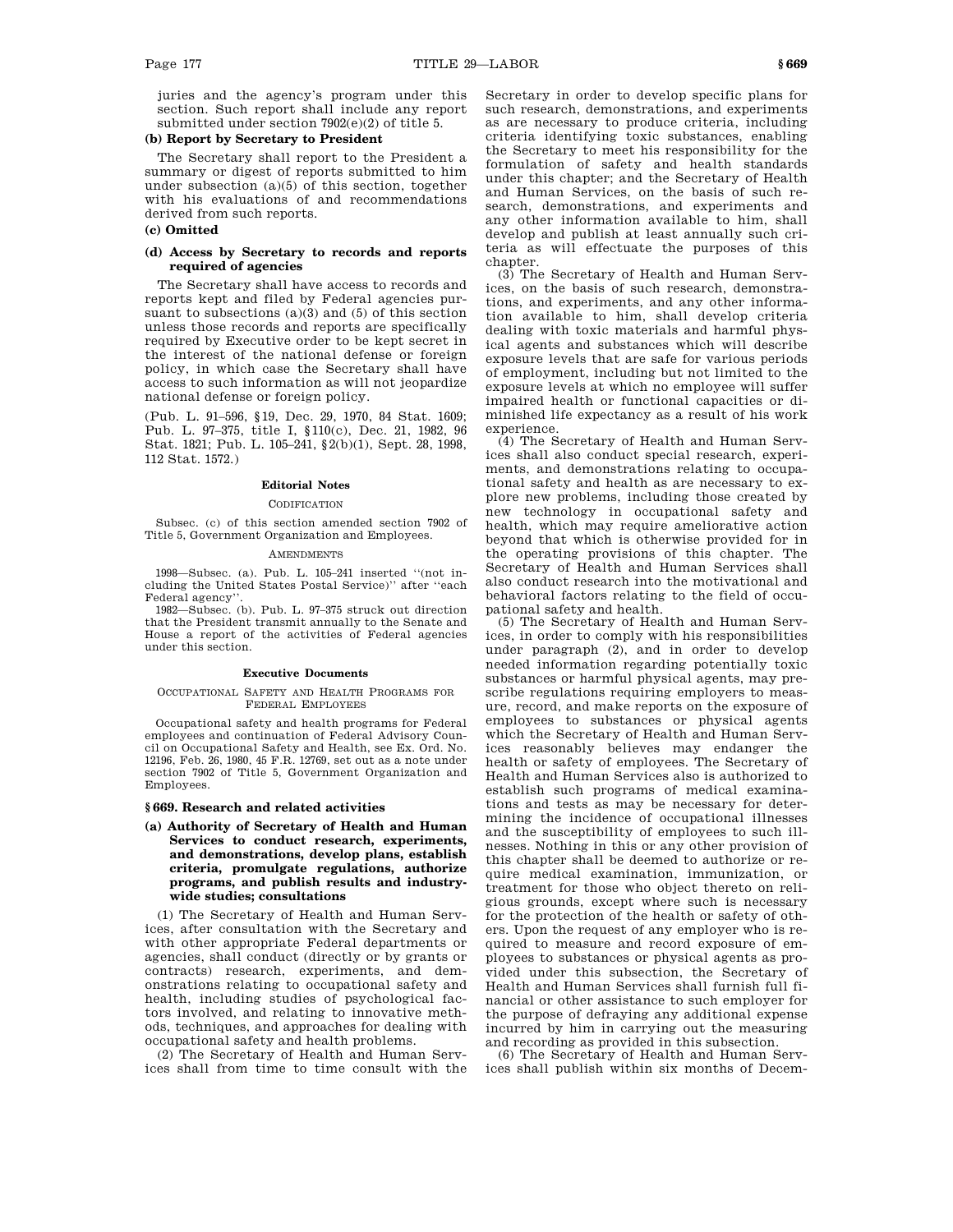ber 29, 1970, and thereafter as needed but at least annually a list of all known toxic substances by generic family or other useful grouping, and the concentrations at which such toxicity is known to occur. He shall determine following a written request by any employer or authorized representative of employees, specifying with reasonable particularity the grounds on which the request is made, whether any substance normally found in the place of employment has potentially toxic effects in such concentrations as used or found; and shall submit such determination both to employers and affected employees as soon as possible. If the Secretary of Health and Human Services determines that any substance is potentially toxic at the concentrations in which it is used or found in a place of employment, and such substance is not covered by an occupational safety or health standard promulgated under section 655 of this title, the Secretary of Health and Human Services shall immediately submit such determination to the Secretary, together with all pertinent criteria.

(7) Within two years of December 29, 1970, and annually thereafter the Secretary of Health and Human Services shall conduct and publish industrywide studies of the effect of chronic or low-level exposure to industrial materials, processes, and stresses on the potential for illness, disease, or loss of functional capacity in aging adults.

# **(b) Authority of Secretary of Health and Human Services to make inspections and question employers and employees**

The Secretary of Health and Human Services is authorized to make inspections and question employers and employees as provided in section 657 of this title in order to carry out his functions and responsibilities under this section.

### **(c) Contracting authority of Secretary of Labor; cooperation between Secretary of Labor and Secretary of Health and Human Services**

The Secretary is authorized to enter into contracts, agreements, or other arrangements with appropriate public agencies or private organizations for the purpose of conducting studies relating to his responsibilities under this chapter. In carrying out his responsibilities under this subsection, the Secretary shall cooperate with the Secretary of Health and Human Services in order to avoid any duplication of efforts under this section.

### **(d) Dissemination of information to interested parties**

Information obtained by the Secretary and the Secretary of Health and Human Services under this section shall be disseminated by the Secretary to employers and employees and organizations thereof.

# **(e) Delegation of functions of Secretary of Health and Human Services to Director of the National Institute for Occupational Safety and Health**

The functions of the Secretary of Health and Human Services under this chapter shall, to the extent feasible, be delegated to the Director of the National Institute for Occupational Safety and Health established by section 671 of this title.

(Pub. L. 91–596, §20, Dec. 29, 1970, 84 Stat. 1610; Pub. L. 96–88, title V, §509(b), Oct. 17, 1979, 93 Stat. 695.)

# **Statutory Notes and Related Subsidiaries**

### CHANGE OF NAME

''Secretary of Health and Human Services'' substituted in text for ''Secretary of Health, Education, and Welfare'' pursuant to section 509(b) of Pub. L. 96–88 which is classified to section 3508(b) of Title 20, Education.

### **§ 669a. Expanded research on worker health and safety**

The Secretary of Health and Human Services (referred to in this section as the ''Secretary''), acting through the Director of the National Institute of Occupational Safety and Health, shall enhance and expand research as deemed appropriate on the health and safety of workers who are at risk for bioterrorist threats or attacks in the workplace, including research on the health effects of measures taken to treat or protect such workers for diseases or disorders resulting from a bioterrorist threat or attack. Nothing in this section may be construed as establishing new regulatory authority for the Secretary or the Director to issue or modify any occupational safety and health rule or regulation.

(Pub. L. 107–188, title I, §153, June 12, 2002, 116 Stat. 631.)

#### **Editorial Notes**

#### **CODIFICATION**

Section was enacted as part of the Public Health Security and Bioterrorism Preparedness and Response Act of 2002, and not as part of the Occupational Safety and Health Act of 1970 which comprises this chapter.

### **§ 670. Training and employee education**

# **(a) Authority of Secretary of Health and Human Services to conduct education and informational programs; consultations**

The Secretary of Health and Human Services, after consultation with the Secretary and with other appropriate Federal departments and agencies, shall conduct, directly or by grants or contracts (1) education programs to provide an adequate supply of qualified personnel to carry out the purposes of this chapter, and (2) informational programs on the importance of and proper use of adequate safety and health equipment.

### **(b) Authority of Secretary of Labor to conduct short-term training of personnel**

The Secretary is also authorized to conduct, directly or by grants or contracts, short-term training of personnel engaged in work related to his responsibilities under this chapter.

# **(c) Authority of Secretary of Labor to establish and supervise education and training programs and consult and advise interested parties**

The Secretary, in consultation with the Secretary of Health and Human Services, shall (1) provide for the establishment and supervision of programs for the education and training of em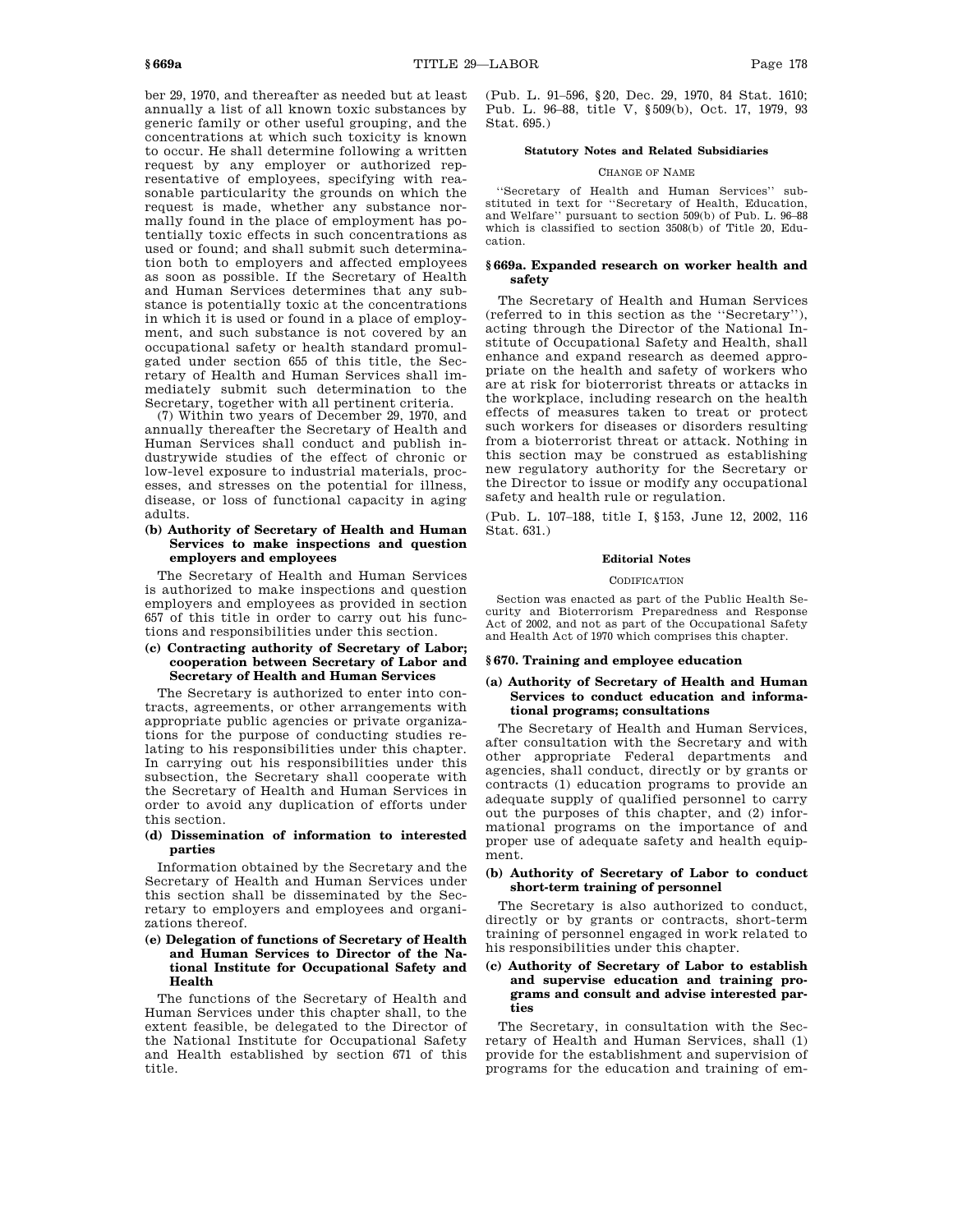ployers and employees in the recognition, avoidance, and prevention of unsafe or unhealthful working conditions in employments covered by this chapter, and (2) consult with and advise employers and employees, and organizations representing employers and employees as to effective means of preventing occupational injuries and illnesses.

### **(d) Compliance assistance program**

(1) The Secretary shall establish and support cooperative agreements with the States under which employers subject to this chapter may consult with State personnel with respect to—

(A) the application of occupational safety and health requirements under this chapter or under State plans approved under section 667 of this title; and

(B) voluntary efforts that employers may undertake to establish and maintain safe and healthful employment and places of employment.

Such agreements may provide, as a condition of receiving funds under such agreements, for contributions by States towards meeting the costs of such agreements.

(2) Pursuant to such agreements the State shall provide on-site consultation at the employer's worksite to employers who request such assistance. The State may also provide other education and training programs for employers and employees in the State. The State shall ensure that on-site consultations conducted pursuant to such agreements include provision for the participation by employees.

(3) Activities under this subsection shall be conducted independently of any enforcement activity. If an employer fails to take immediate action to eliminate employee exposure to an imminent danger identified in a consultation or fails to correct a serious hazard so identified within a reasonable time, a report shall be made to the appropriate enforcement authority for such action as is appropriate.

(4) The Secretary shall, by regulation after notice and opportunity for comment, establish rules under which an employer—

(A) which requests and undergoes an on-site consultative visit provided under this subsection;

(B) which corrects the hazards that have been identified during the visit within the time frames established by the State and agrees to request a subsequent consultative visit if major changes in working conditions or work processes occur which introduce new hazards in the workplace; and

(C) which is implementing procedures for regularly identifying and preventing hazards regulated under this chapter and maintains appropriate involvement of, and training for, management and non-management employees in achieving safe and healthful working conditions,

may be exempt from an inspection (except an inspection requested under section 657(f) of this title or an inspection to determine the cause of a workplace accident which resulted in the death of one or more employees or hospitalization for three or more employees) for a period of 1 year from the closing of the consultative visit.

(5) A State shall provide worksite consultations under paragraph (2) at the request of an employer. Priority in scheduling such consultations shall be assigned to requests from small businesses which are in higher hazard industries or have the most hazardous conditions at issue in the request.

(Pub. L. 91–596, §21, Dec. 29, 1970, 84 Stat. 1612; Pub. L. 96–88, title V, §509(b), Oct. 17, 1979, 93 Stat. 695; Pub. L. 105–197, §2, July 16, 1998, 112 Stat. 638.)

# **Editorial Notes**

#### AMENDMENTS

1998—Subsec. (d). Pub. L. 105–197 added subsec. (d).

#### **Statutory Notes and Related Subsidiaries**

### CHANGE OF NAME

''Secretary of Health and Human Services'' substituted for ''Secretary of Health, Education, and Welfare'' in subsecs. (a) and (c) pursuant to section 509(b) of Pub. L. 96–88 which is classified to section 3508(b) of Title 20, Education.

### RETENTION OF TRAINING INSTITUTE COURSE TUITION FEES BY OSHA

Provisions stating that notwithstanding 31 U.S.C. 3302, the Occupational Safety and Health Administration could retain up to \$750,000 per fiscal year of training institute course tuition fees, otherwise authorized by law to be collected, and could utilize such sums for occupational safety and health training and education grants, were contained in Department of Labor Appropriations Act, 2006, Pub. L. 109–149, title I, Dec. 30, 2005, 119 Stat. 2839, and were repeated in provisions of subsequent appropriations acts which are not set out in the Code. Similar provisions were also contained in the following prior appropriations acts:

Pub. L. 108–447, div. F, title I, Dec. 8, 2004, 118 Stat. 3118.

Pub. L. 108–199, div. E, title I, Jan. 23, 2004, 118 Stat. 232.

Pub. L. 108–7, div. G, title I, Feb. 20, 2003, 117 Stat. 303. Pub. L. 107–116, title I, Jan. 10, 2002, 115 Stat. 2182.

Pub. L. 106–554, §1(a)(1) [title I], Dec. 21, 2000, 114 Stat. 2763, 2763A–8.

Pub. L. 106–113, div. B, §1000(a)(4) [title I], Nov. 29, 1999, 113 Stat. 1535, 1501A–222.

Pub. L. 105–277, div. A, §101(f) [title I], Oct. 21, 1998, 112 Stat. 2681–337, 2681–343.

Pub. L. 105–78, title I, Nov. 13, 1997, 111 Stat. 1474.

Pub. L. 104–208, div. A, title I, §101(e) [title I], Sept. 30, 1996, 110 Stat. 3009–233, 3009–239.

Pub. L. 104–134, title I, §101(d) [title I], Apr. 26, 1996, 110 Stat. 1321–211, 1321–217; renumbered title I, Pub. L.

104–140, §1(a), May 2, 1996, 110 Stat. 1327. Pub. L. 103–333, title I, Sept. 30, 1994, 108 Stat. 2544.

### **§ 671. National Institute for Occupational Safety and Health**

### **(a) Statement of purpose**

It is the purpose of this section to establish a National Institute for Occupational Safety and Health in the Department of Health and Human Services in order to carry out the policy set forth in section 651 of this title and to perform the functions of the Secretary of Health and Human Services under sections 669 and 670 of this title.

# **(b) Establishment; Director; appointment; term**

There is hereby established in the Department of Health and Human Services a National Insti-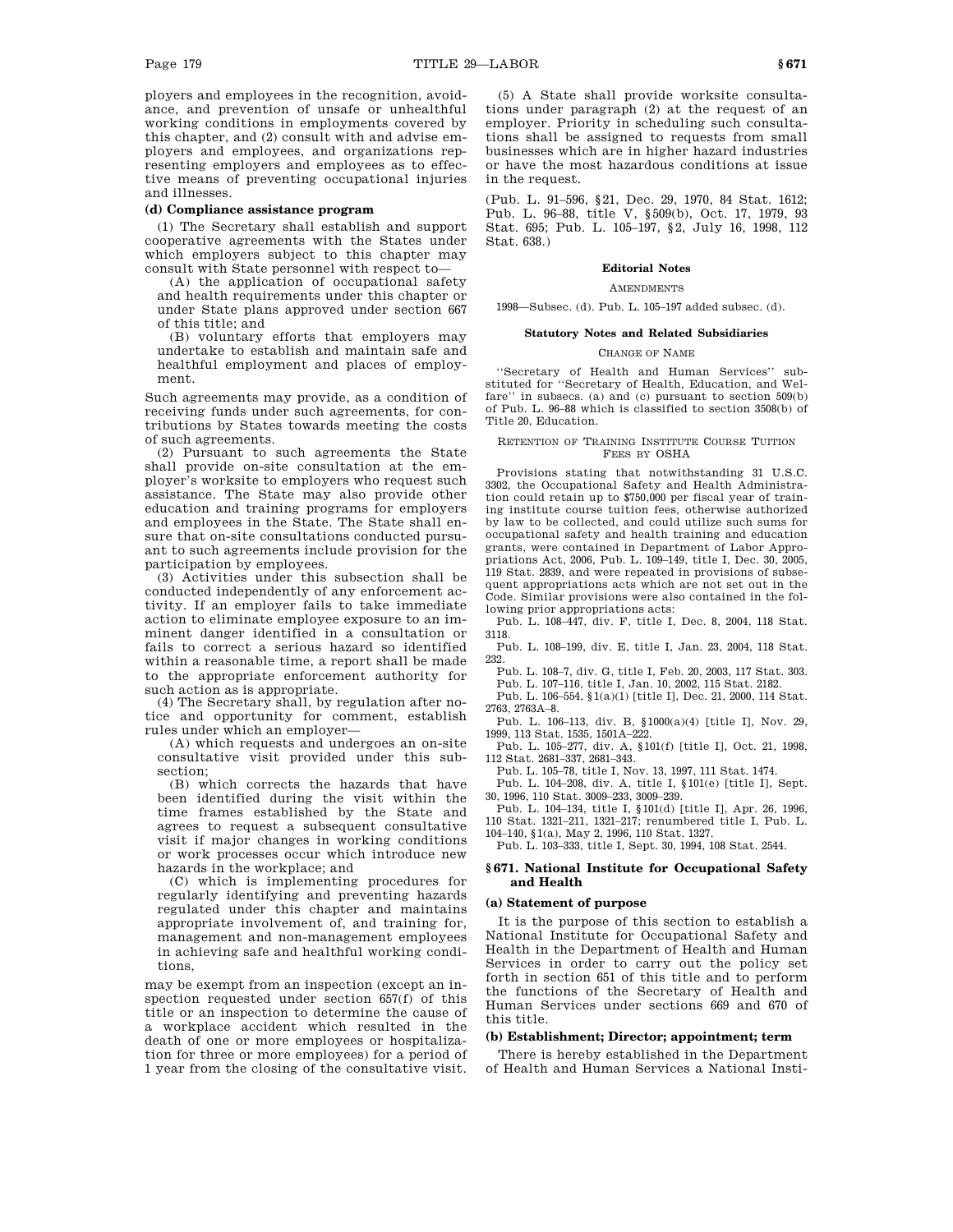tute for Occupational Safety and Health. The Institute shall be headed by a Director who shall be appointed by the Secretary of Health and Human Services, and who shall serve for a term of six years unless previously removed by the Secretary of Health and Human Services.

### **(c) Development and establishment of standards; performance of functions of Secretary of Health and Human Services**

The Institute is authorized to—

(1) develop and establish recommended occupational safety and health standards; and

(2) perform all functions of the Secretary of Health and Human Services under sections 669 and 670 of this title.

# **(d) Authority of Director**

Upon his own initiative, or upon the request of the Secretary or the Secretary of Health and Human Services, the Director is authorized (1) to conduct such research and experimental programs as he determines are necessary for the development of criteria for new and improved occupational safety and health standards, and (2) after consideration of the results of such research and experimental programs make recommendations concerning new or improved occupational safety and health standards. Any occupational safety and health standard recommended pursuant to this section shall immediately be forwarded to the Secretary of Labor, and to the Secretary of Health and Human Services.

#### **(e) Additional authority of Director**

In addition to any authority vested in the Institute by other provisions of this section, the Director, in carrying out the functions of the Institute, is authorized to—

(1) prescribe such regulations as he deems necessary governing the manner in which its functions shall be carried out;

(2) receive money and other property donated, bequeathed, or devised, without condition or restriction other than that it be used for the purposes of the Institute and to use, sell, or otherwise dispose of such property for the purpose of carrying out its functions;

(3) receive (and use, sell, or otherwise dispose of, in accordance with paragraph (2)), money and other property donated, bequeathed or devised to the Institute with a condition or restriction, including a condition that the Institute use other funds of the Institute for the purposes of the gift;

(4) in accordance with the civil service laws, appoint and fix the compensation of such personnel as may be necessary to carry out the provisions of this section;

(5) obtain the services of experts and consultants in accordance with the provisions of section 3109 of title 5;

(6) accept and utilize the services of voluntary and noncompensated personnel and reimburse them for travel expenses, including per diem, as authorized by section 5703 of title 5;

(7) enter into contracts, grants or other arrangements, or modifications thereof to carry out the provisions of this section, and such contracts or modifications thereof may be entered into without performance or other bonds, and without regard to section 6101 of title 41 or any other provision of law relating to competitive bidding;

(8) make advance, progress, and other payments which the Director deems necessary under this title without regard to the provisions of section 3324(a) and (b) of title 31; and (9) make other necessary expenditures.

### **(f) Annual reports**

The Director shall submit to the Secretary of Health and Human Services, to the President, and to the Congress an annual report of the operations of the Institute under this chapter, which shall include a detailed statement of all private and public funds received and expended by it, and such recommendations as he deems appropriate.

# **(g) Lead-based paint activities**

# **(1) Training grant program**

(A) The Institute, in conjunction with the Administrator of the Environmental Protection Agency, may make grants for the training and education of workers and supervisors who are or may be directly engaged in leadbased paint activities.

(B) Grants referred to in subparagraph (A) shall be awarded to nonprofit organizations (including colleges and universities, joint labor-management trust funds, States, and nonprofit government employee organizations)—

(i) which are engaged in the training and education of workers and supervisors who are or who may be directly engaged in leadbased paint activities (as defined in title IV of the Toxic Substances Control Act [15 U.S.C. 2681 et seq.]),

(ii) which have demonstrated experience in implementing and operating health and safety training and education programs, and

(iii) with a demonstrated ability to reach, and involve in lead-based paint training programs, target populations of individuals who are or will be engaged in lead-based paint activities.

Grants under this subsection shall be awarded only to those organizations that fund at least 30 percent of their lead-based paint activities training programs from non-Federal sources, excluding in-kind contributions. Grants may also be made to local governments to carry out such training and education for their employees.

(C) There are authorized to be appropriated, at a minimum, \$10,000,000 to the Institute for each of the fiscal years 1994 through 1997 to make grants under this paragraph.

### **(2) Evaluation of programs**

The Institute shall conduct periodic and comprehensive assessments of the efficacy of the worker and supervisor training programs developed and offered by those receiving grants under this section. The Director shall prepare reports on the results of these assessments addressed to the Administrator of the Environmental Protection Agency to include recommendations as may be appropriate for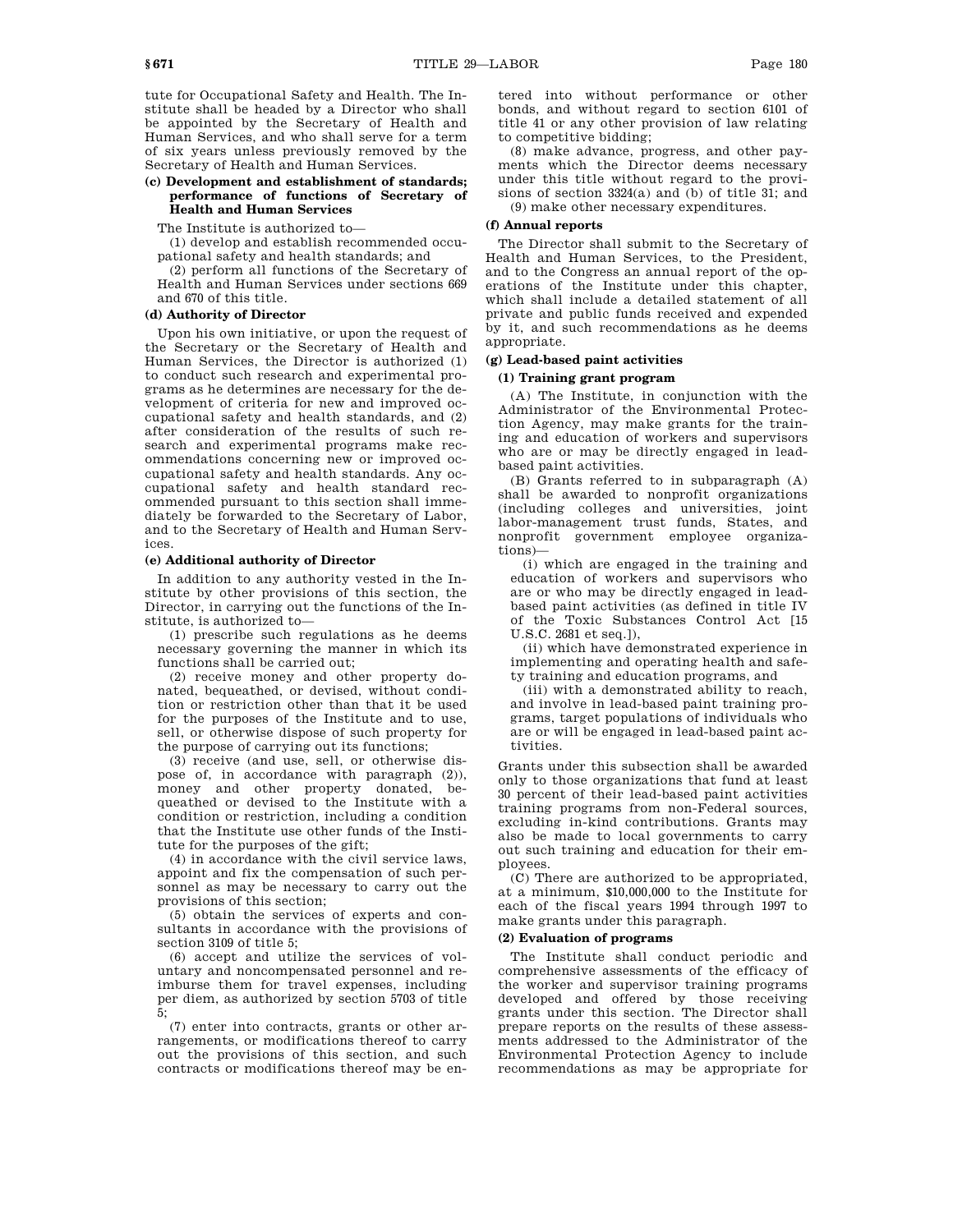the revision of these programs. The sum of \$500,000 is authorized to be appropriated to the Institute for each of the fiscal years 1994 through 1997 to carry out this paragraph.

### **(h) Office of Mine Safety and Health**

### **(1) In general**

There shall be permanently established within the Institute an Office of Mine Safety and Health which shall be administered by an Associate Director to be appointed by the Director.

### **(2) Purpose**

The purpose of the Office is to enhance the development of new mine safety technology and technological applications and to expedite the commercial availability and implementation of such technology in mining environments.

# **(3) Functions**

In addition to all purposes and authorities provided for under this section, the Office of Mine Safety and Health shall be responsible for research, development, and testing of new technologies and equipment designed to enhance mine safety and health. To carry out such functions the Director of the Institute, acting through the Office, shall have the authority to—

(A) award competitive grants to institutions and private entities to encourage the development and manufacture of mine safety equipment;

(B) award contracts to educational institutions or private laboratories for the performance of product testing or related work with respect to new mine technology and equipment; and

(C) establish an interagency working group as provided for in paragraph (5).

#### **(4) Grant authority**

To be eligible to receive a grant under the authority provided for under paragraph (3)(A), an entity or institution shall—

(A) submit to the Director of the Institute an application at such time, in such manner, and containing such information as the Director may require; and

(B) include in the application under subparagraph (A), a description of the mine safety equipment to be developed and manufactured under the grant and a description of the reasons that such equipment would otherwise not be developed or manufactured, including reasons relating to the limited potential commercial market for such equipment.

### **(5) Interagency working group**

### **(A) Establishment**

The Director of the Institute, in carrying out paragraph (3)(D) shall establish an interagency working group to share technology and technological research and developments that could be utilized to enhance mine safety and accident response.

### **(B) Membership**

The working group under subparagraph (A) shall be chaired by the Associate Director of the Office who shall appoint the members of the working group, which may include representatives of other Federal agencies or departments as determined appropriate by the Associate Director.

### **(C) Duties**

The working group under subparagraph (A) shall conduct an evaluation of research conducted by, and the technological developments of, agencies and departments who are represented on the working group that may have applicability to mine safety and accident response and make recommendations to the Director for the further development and eventual implementation of such technology.

#### **(6) Annual report**

Not later than 1 year after the establishment of the Office under this subsection, and annually thereafter, the Director of the Institute shall submit to the Committee on Health, Education, Labor, and Pensions of the Senate and the Committee on Education and the Workforce of the House of Representatives a report that, with respect to the year involved, describes the new mine safety technologies and equipment that have been studied, tested, and certified for use, and with respect to those instances of technologies and equipment that have been considered but not yet certified for use, the reasons therefore.

### **(7) Authorization of appropriations**

There is authorized to be appropriated, such sums as may be necessary to enable the Institute and the Office of Mine Safety and Health to carry out this subsection.

(Pub. L. 91–596, §22, Dec. 29, 1970, 84 Stat. 1612; Pub. L. 96–88, title V, §509(b), Oct. 17, 1979, 93 Stat. 695; Pub. L. 102–550, title X, §1033, Oct. 28, 1992, 106 Stat. 3924; Pub. L. 109–236, §6(a), June 15, 2006, 120 Stat. 498.)

#### **Editorial Notes**

#### REFERENCES IN TEXT

The Toxic Substances Control Act, referred to in subsec. (g)(1)(B)(i), is Pub. L. 94–469, Oct. 11, 1976, 90 Stat. 2003. Title IV of the Act is classified generally to subchapter IV (§2681 et seq.) of chapter 53 of Title 15, Commerce and Trade. For complete classification of this Act to the Code, see Short Title note set out under section 2601 of Title 15 and Tables.

#### **CODIFICATION**

In subsec. (e)(7), ''section 6101 of title 41'' substituted for ''section 3709 of the Revised Statutes, as amended (41 U.S.C. 5),'' on authority of Pub. L. 111–350, §6(c), Jan. 4, 2011, 124 Stat. 3854, which Act enacted Title 41, Public Contracts.

In subsec.  $(e)(8)$ , "section  $3324(a)$  and (b) of title  $31$ " substituted for ''section 3648 of the Revised Statutes, as amended (31 U.S.C. 529)'' on authority of Pub. L. 97–258, §4(b), Sept. 13, 1982, 96 Stat. 1067, the first section of which enacted Title 31, Money and Finance.

#### AMENDMENTS

2006—Subsec. (h). Pub. L. 109–236 added subsec. (h). 1992—Subsec. (g). Pub. L. 102–550 added subsec. (g).

### **Statutory Notes and Related Subsidiaries**

### CHANGE OF NAME

''Secretary of Health and Human Services'' sub-stituted for ''Secretary of Health, Education, and Wel-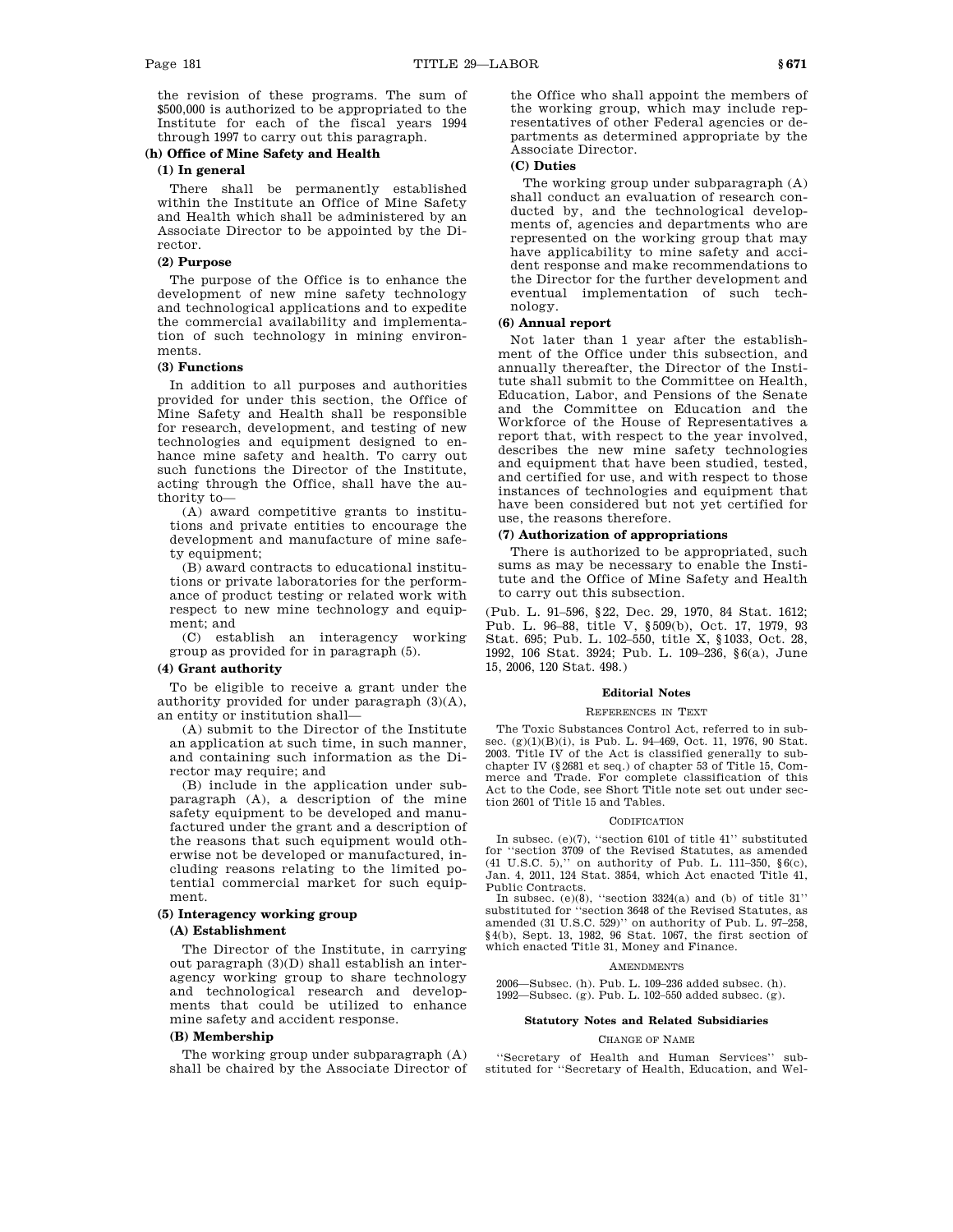fare'' in subsecs. (a) to (d) and (f) pursuant to section 509(b) of Pub. L. 96–88 which is classified to section 3508(b) of Title 20, Education.

Committee on Education and the Workforce of House of Representatives changed to Committee on Education and Labor of House of Representatives by House Resolution No. 6, One Hundred Sixteenth Congress, Jan. 9, 2019.

#### TERMINATION OF REPORTING REQUIREMENTS

For termination, effective May 15, 2000, of provisions in subsec. (f) of this section relating to submitting annual report to Congress, see section 3003 of Pub. L. 104–66, set out as a note under section 1113 of Title 31, Money and Finance, and page 97 of House Document No. 103–7.

# **§ 671a. Workers' family protection**

### **(a) Short title**

This section may be cited as the ''Workers' Family Protection Act''.

# **(b) Findings and purpose**

# **(1) Findings**

Congress finds that—

(A) hazardous chemicals and substances that can threaten the health and safety of workers are being transported out of industries on workers' clothing and persons;

(B) these chemicals and substances have the potential to pose an additional threat to the health and welfare of workers and their families;

(C) additional information is needed concerning issues related to employee transported contaminant releases; and

(D) additional regulations may be needed to prevent future releases of this type.

# **(2) Purpose**

It is the purpose of this section to—

(A) increase understanding and awareness concerning the extent and possible health impacts of the problems and incidents described in paragraph (1);

(B) prevent or mitigate future incidents of home contamination that could adversely affect the health and safety of workers and their families;

(C) clarify regulatory authority for preventing and responding to such incidents; and

(D) assist workers in redressing and responding to such incidents when they occur.

### **(c) Evaluation of employee transported contaminant releases**

### **(1) Study**

# **(A) In general**

Not later than 18 months after October 26, 1992, the Director of the National Institute for Occupational Safety and Health (hereafter in this section referred to as the ''Director''), in cooperation with the Secretary of Labor, the Administrator of the Environmental Protection Agency, the Administrator of the Agency for Toxic Substances and Disease Registry, and the heads of other Federal Government agencies as determined to be appropriate by the Director, shall conduct a study to evaluate the potential for, the prevalence of, and the issues related to

the contamination of workers' homes with hazardous chemicals and substances, including infectious agents, transported from the workplaces of such workers.

### **(B) Matters to be evaluated**

In conducting the study and evaluation under subparagraph (A), the Director shall—

(i) conduct a review of past incidents of home contamination through the utilization of literature and of records concerning past investigations and enforcement actions undertaken by—

(I) the National Institute for Occupational Safety and Health;

(II) the Secretary of Labor to enforce the Occupational Safety and Health Act of 1970 (29 U.S.C. 651 et seq.);

(III) States to enforce occupational safety and health standards in accordance with section 18 of such Act (29 U.S.C. 667); and

(IV) other government agencies (including the Department of Energy and the Environmental Protection Agency), as the Director may determine to be appropriate;

(ii) evaluate current statutory, regulatory, and voluntary industrial hygiene or other measures used by small, medium and large employers to prevent or remediate home contamination;

(iii) compile a summary of the existing research and case histories conducted on incidents of employee transported contaminant releases, including—

(I) the effectiveness of workplace housekeeping practices and personal protective equipment in preventing such incidents;

(II) the health effects, if any, of the resulting exposure on workers and their families;

(III) the effectiveness of normal house cleaning and laundry procedures for removing hazardous materials and agents from workers' homes and personal clothing;

(IV) indoor air quality, as the research concerning such pertains to the fate of chemicals transported from a workplace into the home environment; and

(V) methods for differentiating exposure health effects and relative risks associated with specific agents from other sources of exposure inside and outside the home;

(iv) identify the role of Federal and State agencies in responding to incidents of home contamination;

(v) prepare and submit to the Task Force established under paragraph (2) and to the appropriate committees of Congress, a report concerning the results of the matters studied or evaluated under clauses (i) through (iv); and

(vi) study home contamination incidents and issues and worker and family protection policies and practices related to the special circumstances of firefighters and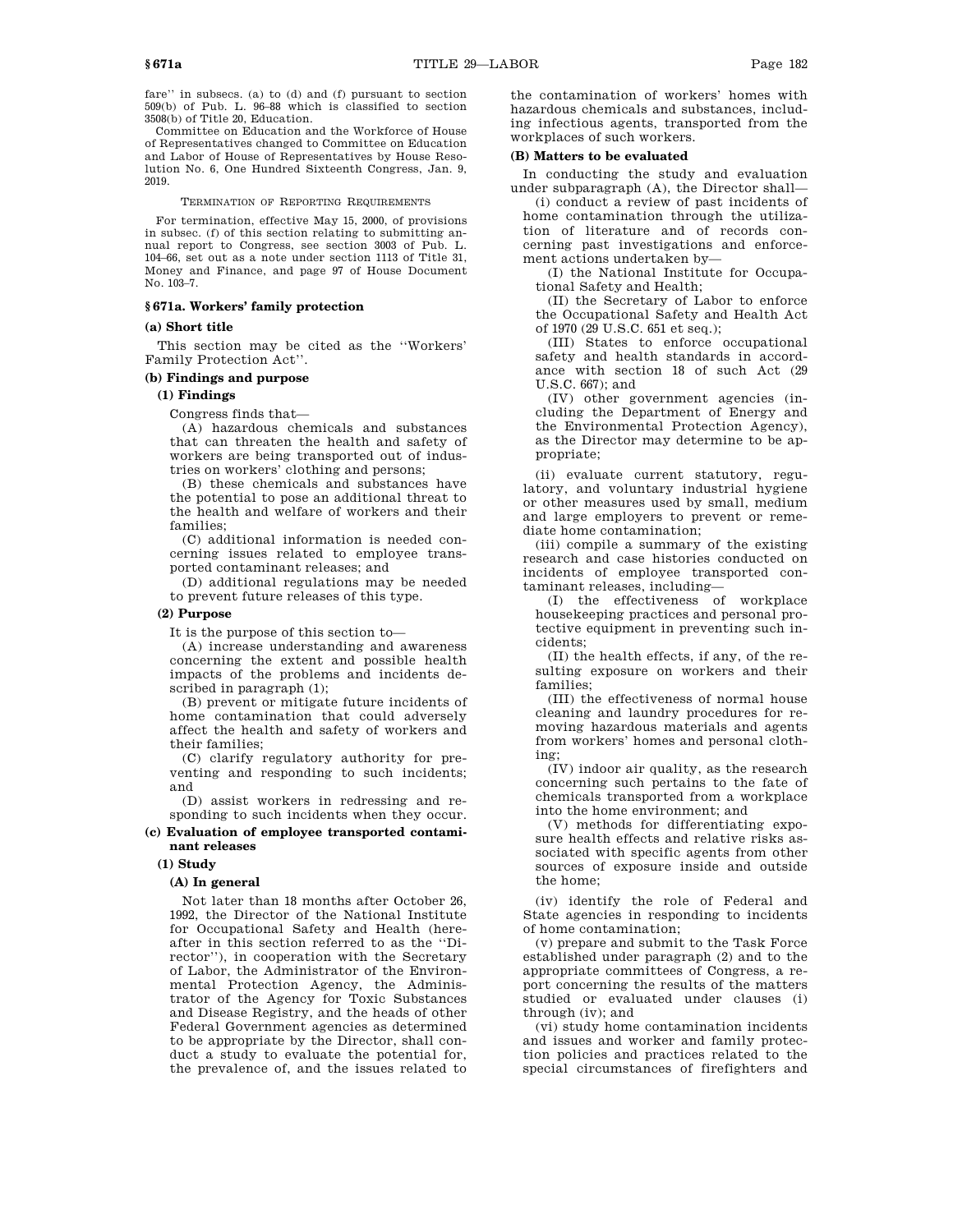prepare and submit to the appropriate committees of Congress a report concerning the findings with respect to such study.

# **(2) Development of investigative strategy**

# **(A) Task Force**

Not later than 12 months after October 26, 1992, the Director shall establish a working group, to be known as the ''Workers' Family Protection Task Force''. The Task Force shall—

(i) be composed of not more than 15 individuals to be appointed by the Director from among individuals who are representative of workers, industry, scientists, industrial hygienists, the National Research Council, and government agencies, except that not more than one such individual shall be from each appropriate government agency and the number of individuals appointed to represent industry and workers shall be equal in number;

(ii) review the report submitted under paragraph  $(1)(B)(v)$ ;

(iii) determine, with respect to such report, the additional data needs, if any, and the need for additional evaluation of the scientific issues related to and the feasibility of developing such additional data; and

(iv) if additional data are determined by the Task Force to be needed, develop a recommended investigative strategy for use in obtaining such information.

# **(B) Investigative strategy**

### **(i) Content**

The investigative strategy developed under subparagraph (A)(iv) shall identify data gaps that can and cannot be filled, assumptions and uncertainties associated with various components of such strategy, a timetable for the implementation of such strategy, and methodologies used to gather any required data.

#### **(ii) Peer review**

The Director shall publish the proposed investigative strategy under subparagraph (A)(iv) for public comment and utilize other methods, including technical conferences or seminars, for the purpose of obtaining comments concerning the proposed strategy.

### **(iii) Final strategy**

After the peer review and public comment is conducted under clause (ii), the Director, in consultation with the heads of other government agencies, shall propose a final strategy for investigating issues related to home contamination that shall be implemented by the National Institute for Occupational Safety and Health and other Federal agencies for the period of time necessary to enable such agencies to obtain the information identified under subparagraph (A)(iii).

# **(C) Construction**

Nothing in this section shall be construed as precluding any government agency from investigating issues related to home contamination using existing procedures until such time as a final strategy is developed or from taking actions in addition to those proposed in the strategy after its completion.

# **(3) Implementation of investigative strategy**

Upon completion of the investigative strategy under subparagraph (B)(iii), each Federal agency or department shall fulfill the role assigned to it by the strategy.

# **(d) Regulations**

# **(1) In general**

Not later than 4 years after October 26, 1992, and periodically thereafter, the Secretary of Labor, based on the information developed under subsection (c) and on other information available to the Secretary, shall—

(A) determine if additional education about, emphasis on, or enforcement of existing regulations or standards is needed and will be sufficient, or if additional regulations or standards are needed with regard to employee transported releases of hazardous materials; and

(B) prepare and submit to the appropriate committees of Congress a report concerning the result of such determination.

### **(2) Additional regulations or standards**

If the Secretary of Labor determines that additional regulations or standards are needed under paragraph (1), the Secretary shall promulgate, pursuant to the Secretary's authority under the Occupational Safety and Health Act of 1970 (29 U.S.C. 651 et seq.), such regulations or standards as determined to be appropriate not later than 3 years after such determination.

# **(e) Authorization of appropriations**

There are authorized to be appropriated from sums otherwise authorized to be appropriated, for each fiscal year such sums as may be necessary to carry out this section.

(Pub. L. 102–522, title II, §209, Oct. 26, 1992, 106 Stat. 3420.)

#### **Editorial Notes**

### REFERENCES IN TEXT

The Occupational Safety and Health Act of 1970, referred to in subsecs.  $(c)(1)(B)(i)(II)$  and  $(d)(2)$ , is Pub. L. 91–596, Dec. 29, 1970, 84 Stat. 1590, as amended, which is classified principally to this chapter. For complete classification of this Act to the Code, see Short Title note set out under section 651 of this title and Tables.

#### **CODIFICATION**

Section was enacted as part of the Fire Administration Authorization Act of 1992, and not as part of the Occupational Safety and Health Act of 1970 which comprises this chapter.

### **§ 672. Grants to States**

### **(a) Designation of State agency to assist State in identifying State needs and responsibilities and in developing State plans**

The Secretary is authorized, during the fiscal year ending June 30, 1971, and the two succeeding fiscal years, to make grants to the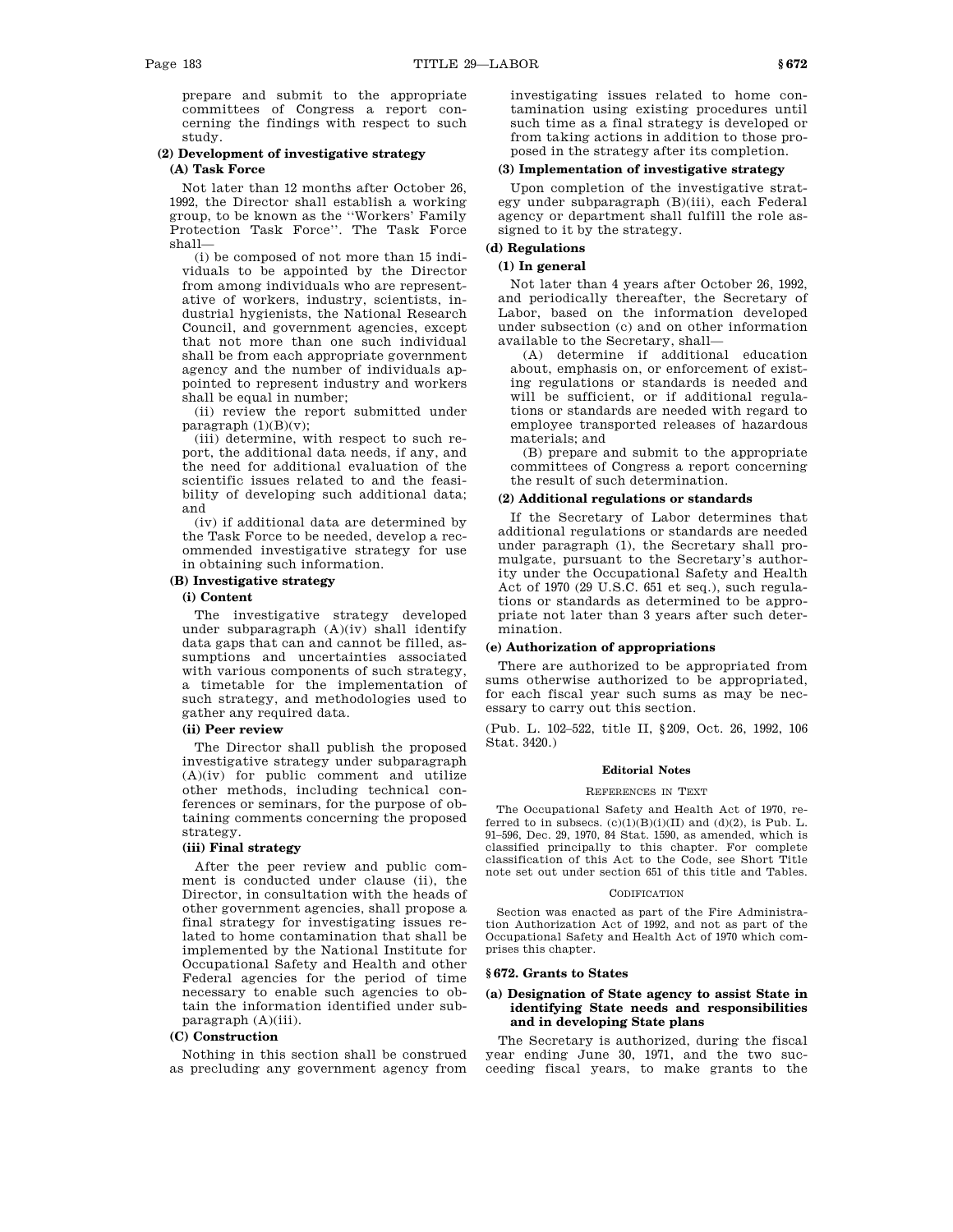States which have designated a State agency under section 667 of this title to assist them—

(1) in identifying their needs and responsibilities in the area of occupational safety and health,

(2) in developing State plans under section 667 of this title, or

(3) in developing plans for—

(A) establishing systems for the collection of information concerning the nature and frequency of occupational injuries and diseases;

(B) increasing the expertise and enforcement capabilities of their personnel engaged in occupational safety and health programs; or

(C) otherwise improving the administration and enforcement of State occupational safety and health laws, including standards thereunder, consistent with the objectives of this chapter.

### **(b) Experimental and demonstration projects**

The Secretary is authorized, during the fiscal year ending June 30, 1971, and the two succeeding fiscal years, to make grants to the States for experimental and demonstration projects consistent with the objectives set forth in subsection (a) of this section.

# **(c) Designation by Governor of appropriate State agency for receipt of grant**

The Governor of the State shall designate the appropriate State agency for receipt of any grant made by the Secretary under this section.

# **(d) Submission of application**

Any State agency designated by the Governor of the State desiring a grant under this section shall submit an application therefor to the Secretary.

### **(e) Approval or rejection of application**

The Secretary shall review the application, and shall, after consultation with the Secretary of Health and Human Services, approve or reject such application.

### **(f) Federal share**

The Federal share for each State grant under subsection (a) or (b) of this section may not exceed 90 per centum of the total cost of the application. In the event the Federal share for all States under either such subsection is not the same, the differences among the States shall be established on the basis of objective criteria.

# **(g) Administration and enforcement of programs contained in approved State plans; Federal share**

The Secretary is authorized to make grants to the States to assist them in administering and enforcing programs for occupational safety and health contained in State plans approved by the Secretary pursuant to section 667 of this title. The Federal share for each State grant under this subsection may not exceed 50 per centum of the total cost to the State of such a program. The last sentence of subsection (f) shall be applicable in determining the Federal share under this subsection.

### **(h) Report to President and Congress**

Prior to June 30, 1973, the Secretary shall, after consultation with the Secretary of Health and Human Services, transmit a report to the President and to the Congress, describing the experience under the grant programs authorized by this section and making any recommendations he may deem appropriate.

(Pub. L. 91–596, §23, Dec. 29, 1970, 84 Stat. 1613; Pub. L. 96–88, title V, §509(b), Oct. 17, 1979, 93 Stat. 695.)

### **Statutory Notes and Related Subsidiaries**

# CHANGE OF NAME

''Secretary of Health and Human Services'' substituted for "Secretary of Health, Education, and Welfare'' in subsec. (c), pursuant to section 509(b) of Pub. L. 96–88 which is classified to section 3508(b) of Title 20, Education.

# **§ 673. Statistics**

### **(a) Development and maintenance of program of collection, compilation, and analysis; employments subject to coverage; scope**

In order to further the purposes of this chapter, the Secretary, in consultation with the Secretary of Health and Human Services, shall develop and maintain an effective program of collection, compilation, and analysis of occupational safety and health statistics. Such program may cover all employments whether or not subject to any other provisions of this chapter but shall not cover employments excluded by section 653 of this title. The Secretary shall compile accurate statistics on work injuries and illnesses which shall include all disabling, serious, or significant injuries and illnesses, whether or not involving loss of time from work, other than minor injuries requiring only first aid treatment and which do not involve medical treatment, loss of consciousness, restriction of work or motion, or transfer to another job.

### **(b) Authority of Secretary to promote, encourage, or engage in programs, make grants, and grant or contract for research and investigations**

To carry out his duties under subsection (a) of this section, the Secretary may—

(1) promote, encourage, or directly engage in programs of studies, information and communication concerning occupational safety and health statistics;

(2) make grants to States or political subdivisions thereof in order to assist them in developing and administering programs dealing with occupational safety and health statistics; and

(3) arrange, through grants or contracts, for the conduct of such research and investigations as give promise of furthering the objectives of this section.

### **(c) Federal share for grants**

The Federal share for each grant under subsection (b) of this section may be up to 50 per centum of the State's total cost.

# **(d) Utilization by Secretary of State or local services, facilities, and employees; consent; reimbursement**

The Secretary may, with the consent of any State or political subdivision thereof, accept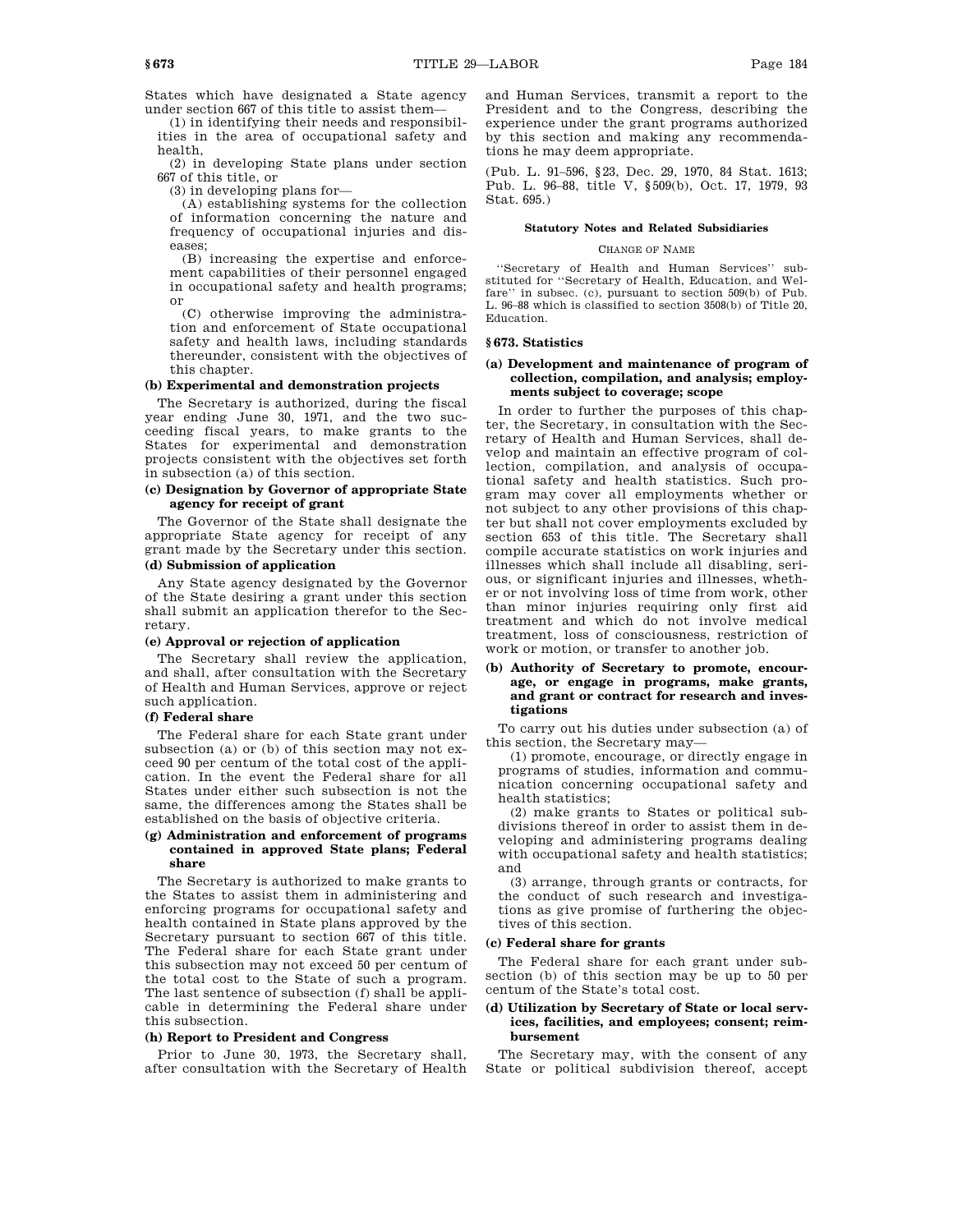and use the services, facilities, and employees of the agencies of such State or political subdivision, with or without reimbursement, in order to assist him in carrying out his functions under this section.

### **(e) Reports by employers**

On the basis of the records made and kept pursuant to section 657(c) of this title, employers shall file such reports with the Secretary as he shall prescribe by regulation, as necessary to carry out his functions under this chapter.

# **(f) Supersedure of agreements between Department of Labor and States for collection of statistics**

Agreements between the Department of Labor and States pertaining to the collection of occupational safety and health statistics already in effect on the effective date of this chapter shall remain in effect until superseded by grants or contracts made under this chapter.

(Pub. L. 91–596, §24, Dec. 29, 1970, 84 Stat. 1614; Pub. L. 96–88, title V, §509(b), Oct. 17, 1979, 93 Stat. 695.)

### **Editorial Notes**

#### REFERENCES IN TEXT

The effective date of this chapter, referred to in subsec. (f), means the effective date of Pub. L. 91–596, Dec. 29, 1970, 84 Stat. 1590, which is 120 days after Dec. 29, 1970, see section 34 of Pub. L. 91–596, set out as an Effective Date note under section 651 of this title.

#### **Statutory Notes and Related Subsidiaries**

#### CHANGE OF NAME

''Secretary of Health and Human Services'' substituted for ''Secretary of Health, Education, and Welfare'' in subsec. (a) pursuant to section 509(b) of Pub. L. 96–88 which is classified to section 3508(b) of Title 20, Education.

### **§ 674. Audit of grant recipient; maintenance of records; contents of records; access to books, etc.**

(a) Each recipient of a grant under this chapter shall keep such records as the Secretary or the Secretary of Health and Human Services shall prescribe, including records which fully disclose the amount and disposition by such recipient of the proceeds of such grant, the total cost of the project or undertaking in connection with which such grant is made or used, and the amount of that portion of the cost of the project or undertaking supplied by other sources, and such other records as will facilitate an effective audit.

(b) The Secretary or the Secretary of Health and Human Services, and the Comptroller General of the United States, or any of their duly authorized representatives, shall have access for the purpose of audit and examination to any books, documents, papers, and records of the recipients of any grant under this chapter that are pertinent to any such grant.

(Pub. L. 91–596, §25, Dec. 29, 1970, 84 Stat. 1615; Pub. L. 96–88, title V, §509(b), Oct. 17, 1979, 93 Stat. 695.)

### **Statutory Notes and Related Subsidiaries**

#### CHANGE OF NAME

''Secretary of Health and Human Services'' substituted in text for ''Secretary of Health, Education, and Welfare'' pursuant to section 509(b) of Pub. L. 96–88 which is classified to section 3508(b) of Title 20, Education.

# **§ 675. Annual reports by Secretary of Labor and Secretary of Health and Human Services; contents**

Within one hundred and twenty days following the convening of each regular session of each Congress, the Secretary and the Secretary of Health and Human Services shall each prepare and submit to the President for transmittal to the Congress a report upon the subject matter of this chapter, the progress toward achievement of the purpose of this chapter, the needs and requirements in the field of occupational safety and health, and any other relevant information. Such reports shall include information regarding occupational safety and health standards, and criteria for such standards, developed during the preceding year; evaluation of standards and criteria previously developed under this chapter, defining areas of emphasis for new criteria and standards; an evaluation of the degree of observance of applicable occupational safety and health standards, and a summary of inspection and enforcement activity undertaken; analysis and evaluation of research activities for which results have been obtained under governmental and nongovernmental sponsorship; an analysis of major occupational diseases; evaluation of available control and measurement technology for hazards for which standards or criteria have been developed during the preceding year; description of cooperative efforts undertaken between Government agencies and other interested parties in the implementation of this chapter during the preceding year; a progress report on the development of an adequate supply of trained manpower in the field of occupational safety and health, including estimates of future needs and the efforts being made by Government and others to meet those needs; listing of all toxic substances in industrial usage for which labeling requirements, criteria, or standards have not yet been established; and such recommendations for additional legislation as are deemed necessary to protect the safety and health of the worker and improve the administration of this chapter.

(Pub. L. 91–596, §26, Dec. 29, 1970, 84 Stat. 1615; Pub. L. 96–88, title V, §509(b), Oct. 17, 1979, 93 Stat. 695.)

#### **Statutory Notes and Related Subsidiaries**

### CHANGE OF NAME

''Secretary of Health and Human Services'' substituted in text for ''Secretary of Health, Education, and Welfare'' in text pursuant to section 509(b) of Pub. L. 96–88 which is classified to section 3508(b) of Title 20, Education.

### **ERMINATION OF REPORTING REQUIREMENTS**

For termination, effective May 15, 2000, of provisions in this section relating to the transmittal to Congress of reports prepared by the Secretary of Labor and the